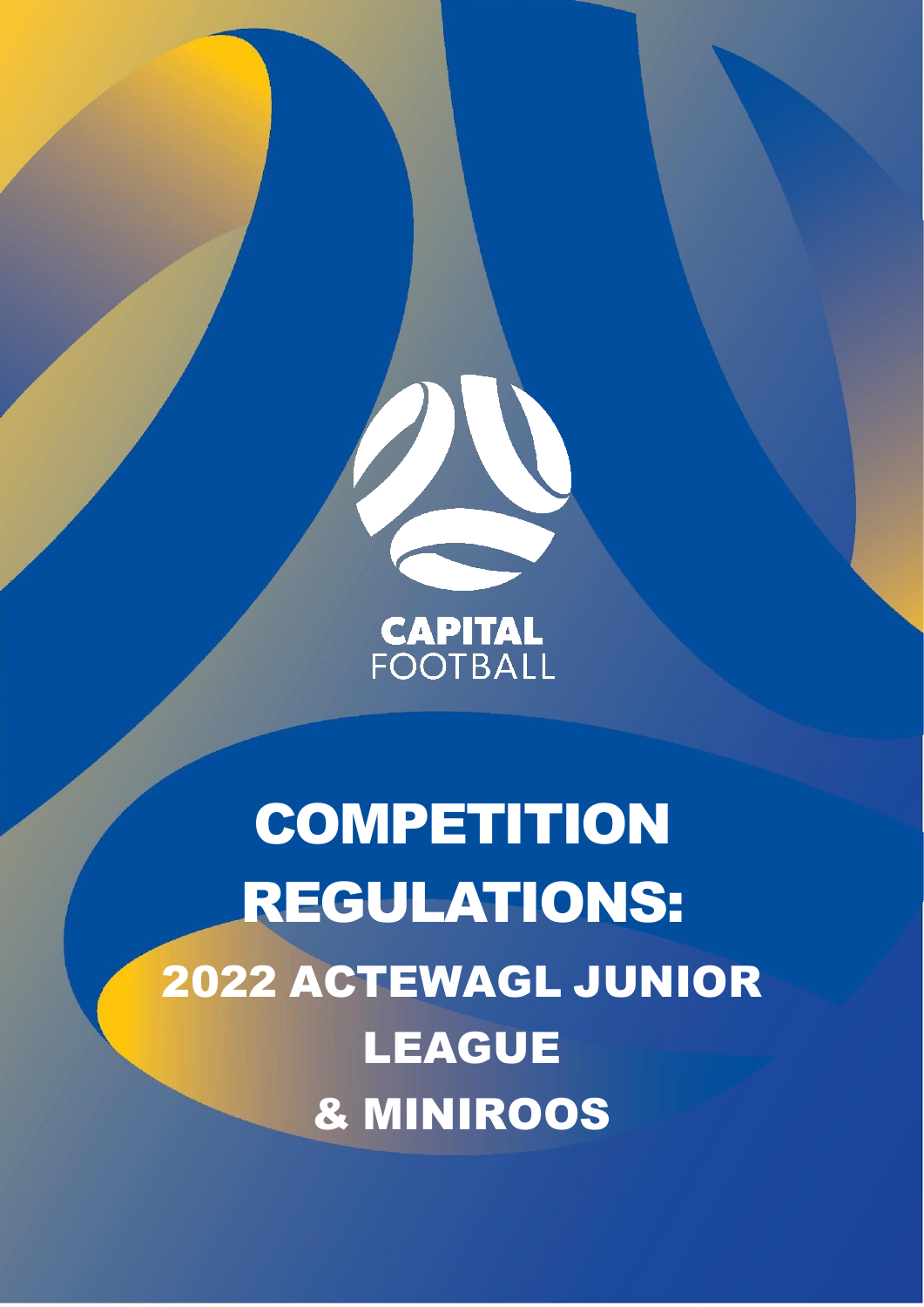# <span id="page-1-0"></span>VERSION CONTROL

| <b>VERSION</b> | <b>DATE</b> | <b>AUTHOR</b>           | <b>RATIONALE</b>          |
|----------------|-------------|-------------------------|---------------------------|
| Draft V1       | Dec 2020    | <b>Capital Football</b> | Updated for 2021 season   |
| <b>FINAL</b>   | Feb 2021    | <b>Capital Football</b> | Updated based on feedback |
| Draft V1       | Oct 2021    | <b>Capital Football</b> | Updated for 2022 season   |
| <b>Final</b>   | April 2022  | <b>Capital Football</b> | Updated for 2022 season   |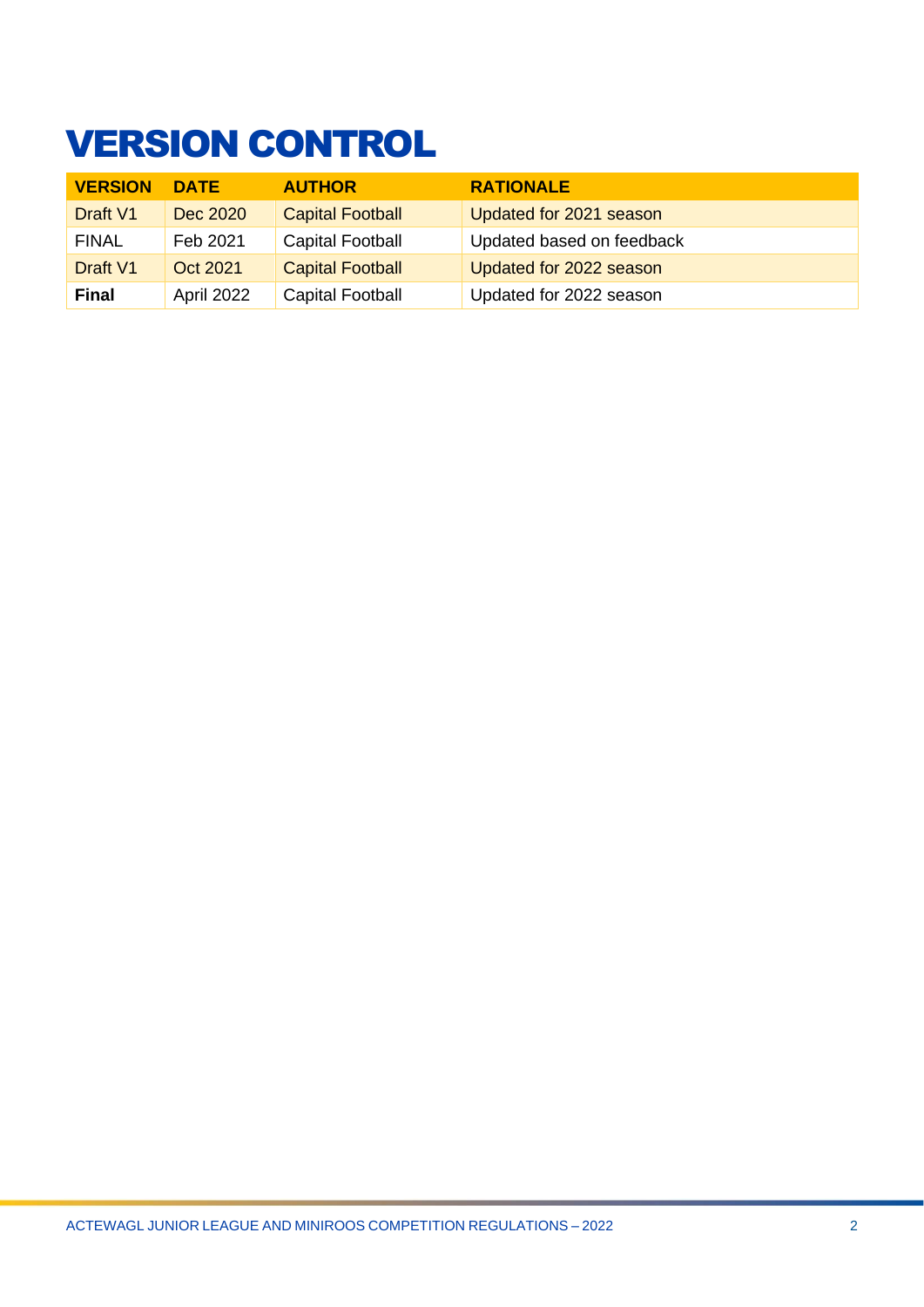# **CONTENTS**

| 1            |  |
|--------------|--|
| $\mathbf{2}$ |  |
| 3            |  |
| 4            |  |
|              |  |
| 1            |  |
| 1            |  |
| $\mathbf{2}$ |  |
| 3            |  |
| 4            |  |
| 5            |  |
| 6            |  |
| 7            |  |
| 8            |  |
| 9            |  |
| 10           |  |
| 11           |  |
| 12           |  |
| 13           |  |
| 14           |  |
| 15           |  |
| 16           |  |
| 17           |  |
| 18           |  |
| 19           |  |
| 20           |  |
| 21           |  |
| 22           |  |
| 23           |  |
| 24           |  |
| 25           |  |
| 26           |  |
| 27           |  |
| 28           |  |
|              |  |
| 1            |  |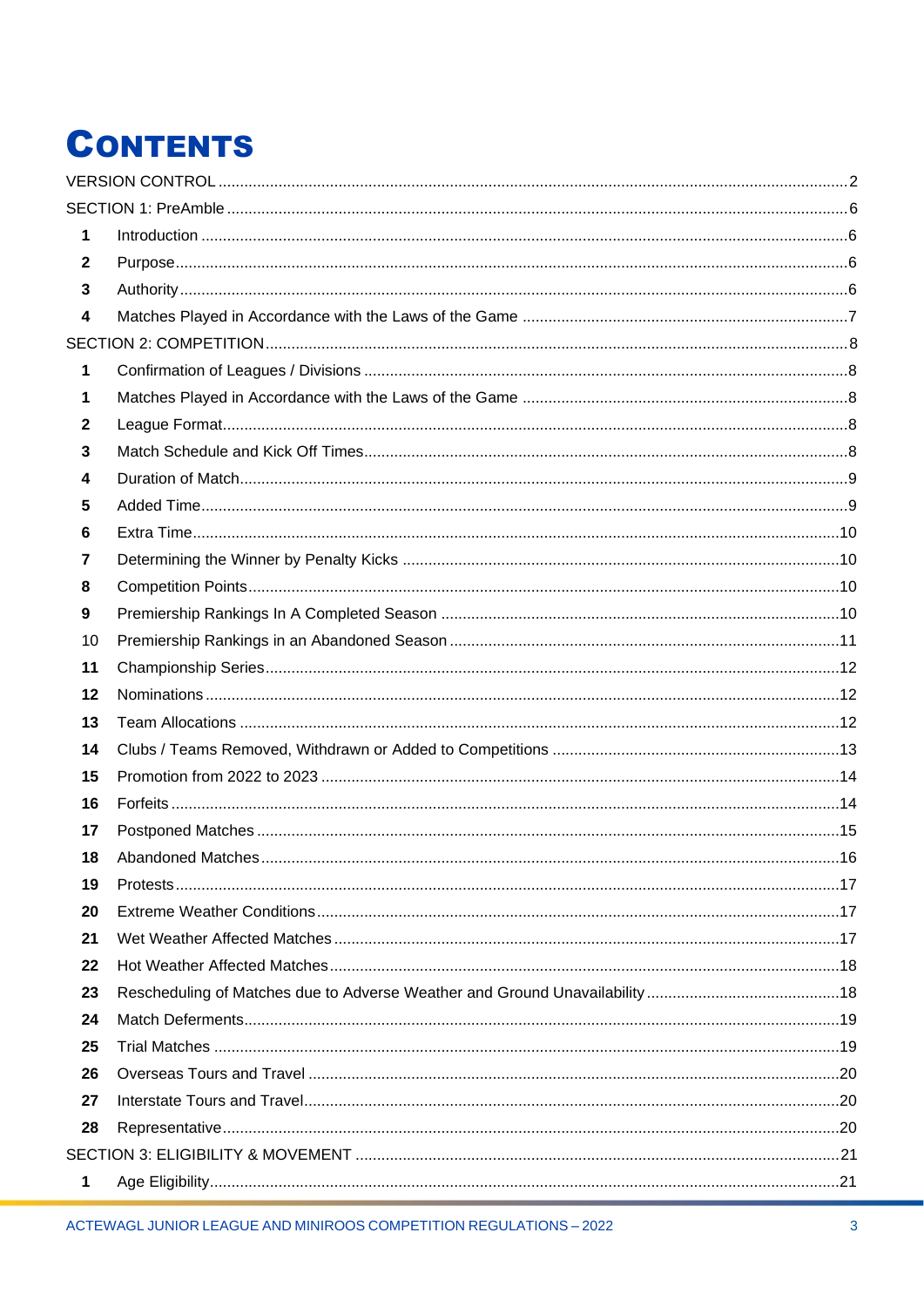| $\mathbf{2}$ |                                                                                                                                                                                                                               |  |
|--------------|-------------------------------------------------------------------------------------------------------------------------------------------------------------------------------------------------------------------------------|--|
| 3            |                                                                                                                                                                                                                               |  |
| 4            |                                                                                                                                                                                                                               |  |
|              |                                                                                                                                                                                                                               |  |
| 1            |                                                                                                                                                                                                                               |  |
| $\mathbf{2}$ |                                                                                                                                                                                                                               |  |
| 3            |                                                                                                                                                                                                                               |  |
| 4            |                                                                                                                                                                                                                               |  |
| 5            |                                                                                                                                                                                                                               |  |
| 6            |                                                                                                                                                                                                                               |  |
| 7            |                                                                                                                                                                                                                               |  |
| 8            |                                                                                                                                                                                                                               |  |
|              |                                                                                                                                                                                                                               |  |
| 1            |                                                                                                                                                                                                                               |  |
| $\mathbf{2}$ |                                                                                                                                                                                                                               |  |
| 3            |                                                                                                                                                                                                                               |  |
| 4            |                                                                                                                                                                                                                               |  |
| 5            |                                                                                                                                                                                                                               |  |
| 6            |                                                                                                                                                                                                                               |  |
| 7            |                                                                                                                                                                                                                               |  |
| 8            |                                                                                                                                                                                                                               |  |
| 9            |                                                                                                                                                                                                                               |  |
| 10           |                                                                                                                                                                                                                               |  |
| 11           | Cautions and Expulsions (and according to the control of the control of the control of the control of the control of the control of the control of the control of the control of the control of the control of the control of |  |
| 12           |                                                                                                                                                                                                                               |  |
| 13           |                                                                                                                                                                                                                               |  |
| 14           |                                                                                                                                                                                                                               |  |
|              |                                                                                                                                                                                                                               |  |
| 1            |                                                                                                                                                                                                                               |  |
| $\mathbf 2$  |                                                                                                                                                                                                                               |  |
| 3            |                                                                                                                                                                                                                               |  |
| 4            |                                                                                                                                                                                                                               |  |
| 5            |                                                                                                                                                                                                                               |  |
| 6            |                                                                                                                                                                                                                               |  |
| 7            |                                                                                                                                                                                                                               |  |
|              |                                                                                                                                                                                                                               |  |
| 1            |                                                                                                                                                                                                                               |  |
| $\mathbf{2}$ |                                                                                                                                                                                                                               |  |
| 3            |                                                                                                                                                                                                                               |  |
|              |                                                                                                                                                                                                                               |  |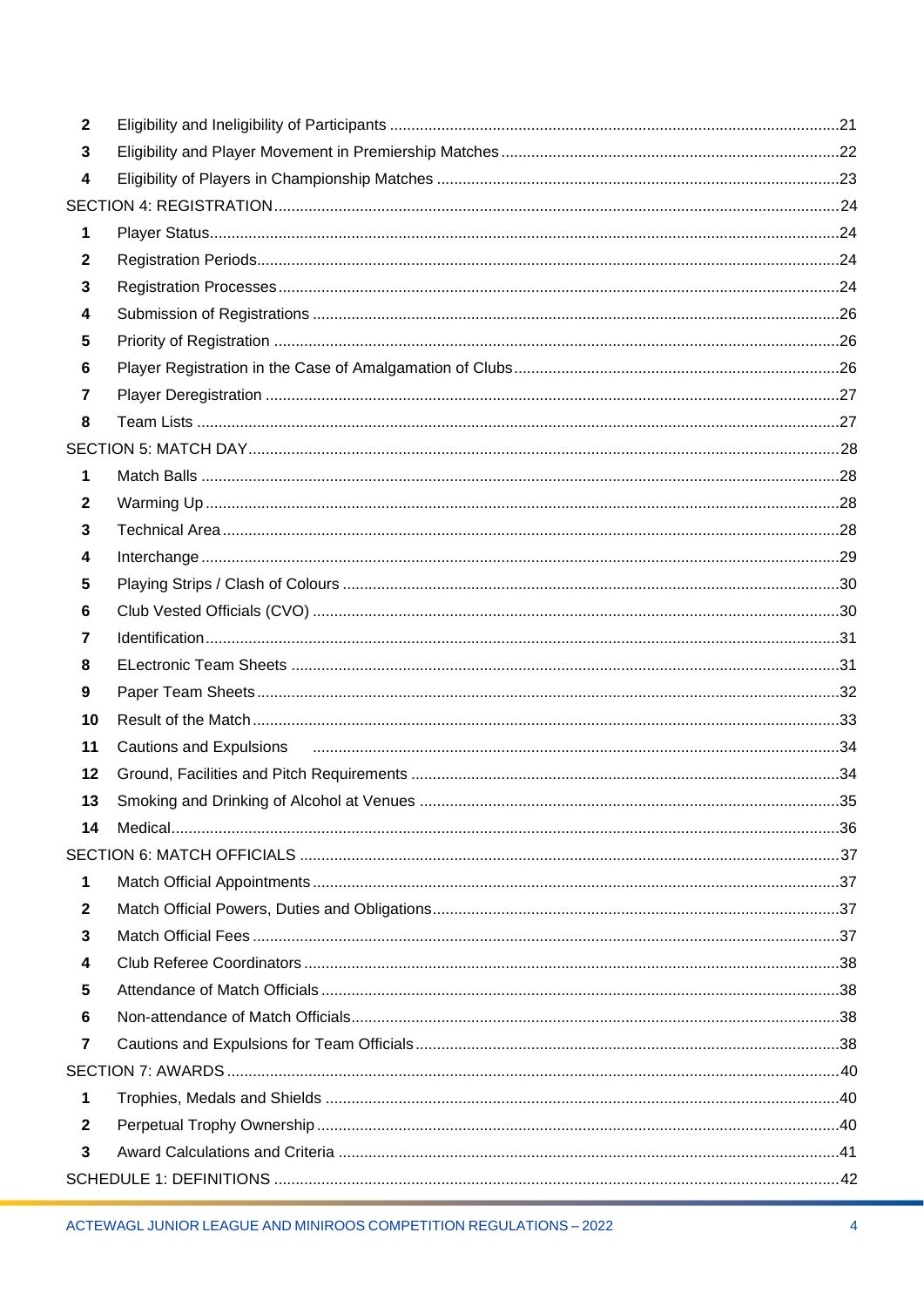| $\mathbf 1$<br>$\overline{2}$<br>1<br>$\mathbf{2}$<br>3<br>$\overline{\mathbf{4}}$<br>5<br>6<br>$\blacktriangleleft$<br>$\overline{2}$<br>3<br>$\overline{\mathbf{4}}$<br>5<br>6<br>$\overline{7}$ |  |  |
|----------------------------------------------------------------------------------------------------------------------------------------------------------------------------------------------------|--|--|
|                                                                                                                                                                                                    |  |  |
|                                                                                                                                                                                                    |  |  |
|                                                                                                                                                                                                    |  |  |
|                                                                                                                                                                                                    |  |  |
|                                                                                                                                                                                                    |  |  |
|                                                                                                                                                                                                    |  |  |
|                                                                                                                                                                                                    |  |  |
|                                                                                                                                                                                                    |  |  |
|                                                                                                                                                                                                    |  |  |
|                                                                                                                                                                                                    |  |  |
|                                                                                                                                                                                                    |  |  |
|                                                                                                                                                                                                    |  |  |
|                                                                                                                                                                                                    |  |  |
|                                                                                                                                                                                                    |  |  |
|                                                                                                                                                                                                    |  |  |
|                                                                                                                                                                                                    |  |  |
|                                                                                                                                                                                                    |  |  |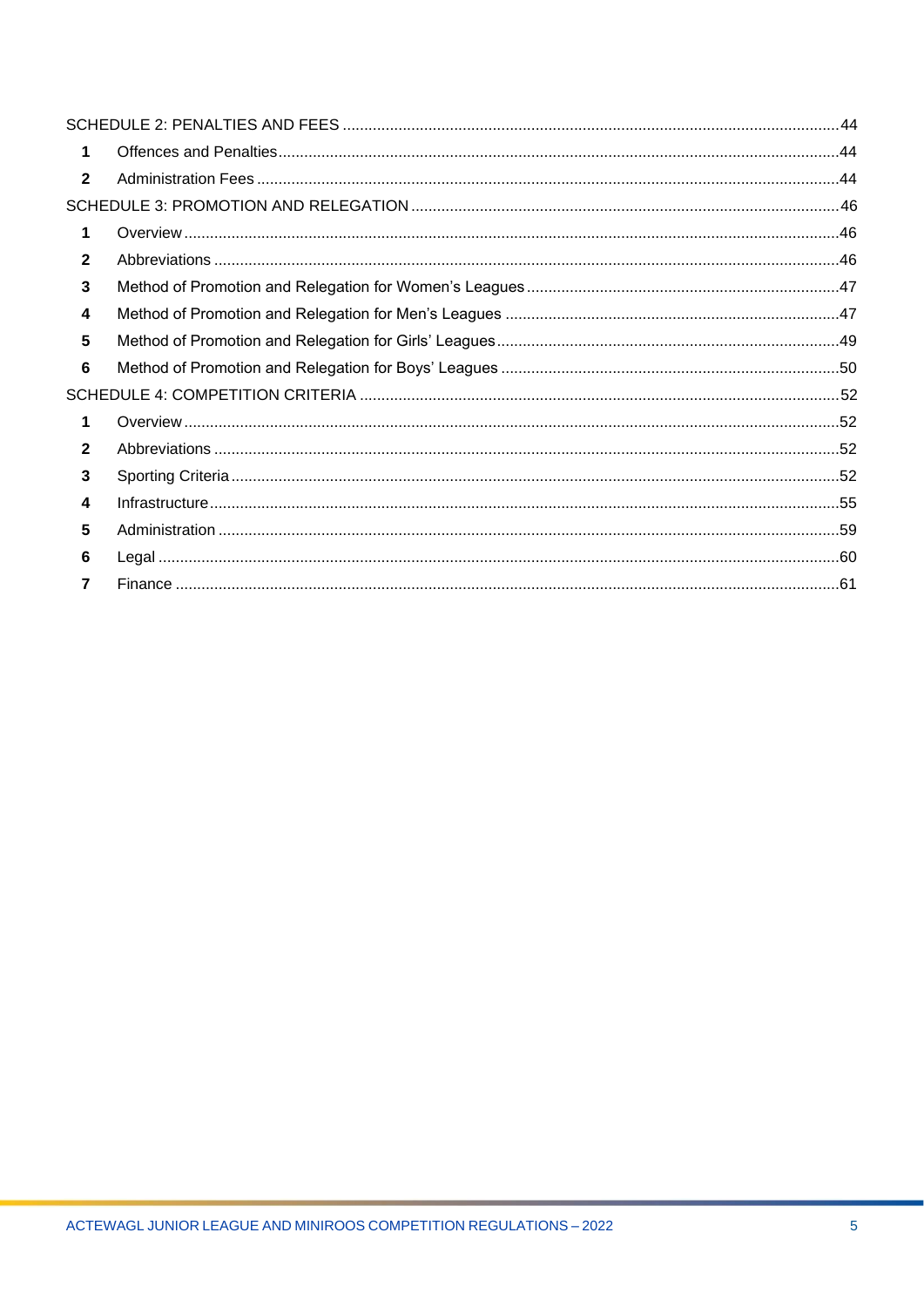# <span id="page-5-0"></span>SECTION 1: PREAMBLE

# <span id="page-5-1"></span>**1** INTRODUCTION

- 1.1 Football is a global sport. It is governed and regulated internationally by the Federation Internationale de Football Association (FIFA). Football operates in accordance with [Laws of](https://downloads.theifab.com/downloads/laws-of-the-game-2021-22?l=en)  [the Game](https://downloads.theifab.com/downloads/laws-of-the-game-2021-22?l=en) published by the International Football Association Board (IFAB).
- 1.2 Football must have Laws, rules and regulations which keep the game 'fair', as a crucial foundation of the beauty of the 'beautiful game' is its fairness – this is a vital feature of the 'spirit' of the game. The application of those Laws, rules and regulations and ensuring compliance with them is also important to ensure the integrity of the game.
- 1.3 These Competition Regulations outline the Laws, rules and regulations applicable to the Senior League competitions under the jurisdiction of Capital Football.

# <span id="page-5-2"></span>**2** PURPOSE

- 2.1 The purpose of these Regulations is to:
	- a) Provide a protocol which sets out procedures, guidelines and sanctions for any Participant, Club or Match Official who is involved with the activities associated with the Senior Leagues.
	- b) Ensure that all Clubs, Participants and Match Officials observe the Regulations.
	- c) Ensure that football is played competitively and fairly in accordance with principles of true sportsmanship and in accordance with the Regulations.
	- d) Provide a safe and secure environment for everyone involved in Football Related Activities.

# <span id="page-5-3"></span>**3** AUTHORITY

- 3.1 Football Australia (FA) has granted ACT Football Federation (ACTFF) trading as Capital Football (CF) a mandate to be responsible for the organisation, promotion and regulation of football in the Australian Capital Territory (ACT) and surrounding regions.
- 3.2 CF will interpret and apply all articles of these Regulations and any such interpretation or application will be final and binding on all parties, and not subject to challenge or appeal.
- 3.3 If any provision of these Regulations is held invalid or unenforceable then the remainder of these Regulations shall continue to be valid and enforceable.
- 3.4 These Regulations apply to participants in the following competitions unless stated otherwise:
	- a) MiniRoos
	- b) Junior League Opens
	- c) Junior League Girls
- 3.5 Clubs, Players and Team Officials must comply with and agree to abide by the regulations of FA and CF, including but not limited to:
	- a) FA National Registration, Status and Transfer Regulations;
	- b) FA National Disciplinary Regulations;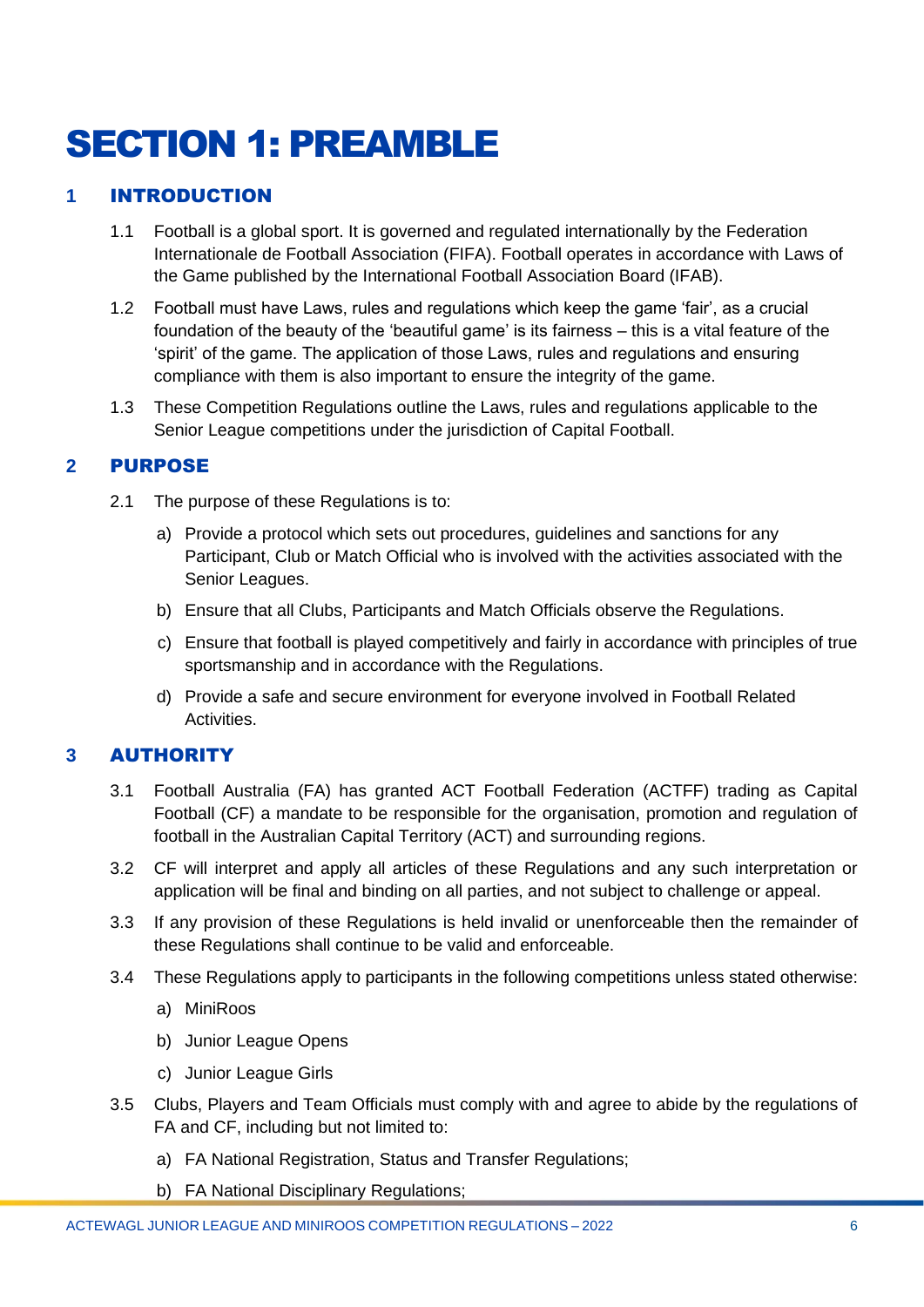- c) FA Code of Conduct and Ethics;
- d) FA Grievance Procedure By-Law;
- e) FA Member Protection Framework;
- f) FA Integrity Framework; and
- g) CF Disputes and Disciplinary Regulations.
- 3.6 CF may from time to time make variations to these Regulations.
- 3.7 Any capitalised terms used in these Regulations will have the meaning given to them in Schedule 1.

#### <span id="page-6-0"></span>**4** MATCHES PLAYED IN ACCORDANCE WITH THE LAWS OF THE GAME

4.1 All Matches under the jurisdiction of these Regulations will be played in accordance with FA and CF regulations, codes and directives, and under the IFAB Laws of the Game 2021/22, unless otherwise stipulated in these Regulations.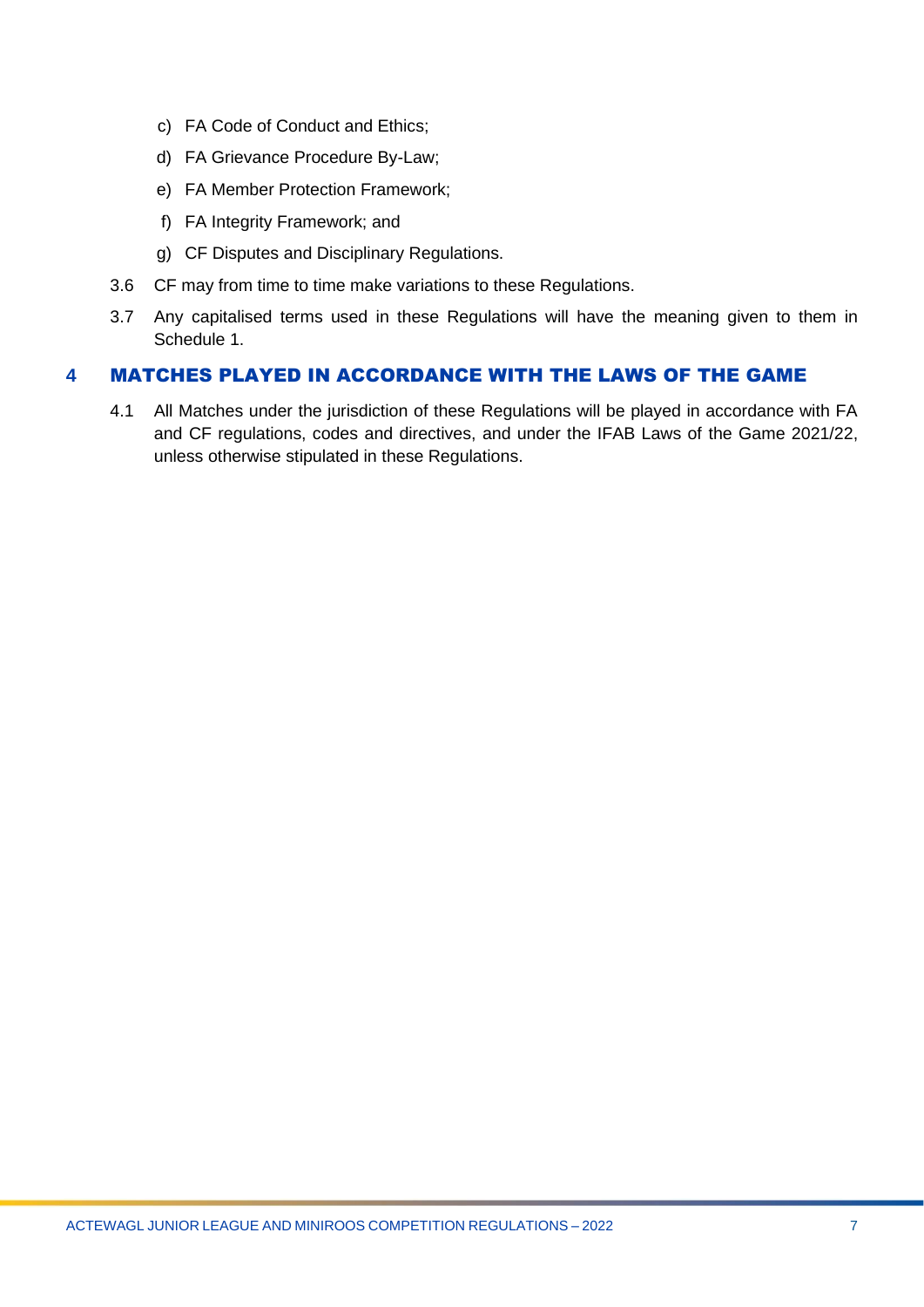# <span id="page-7-0"></span>SECTION 2: COMPETITION

# <span id="page-7-1"></span>1 CONFIRMATION OF LEAGUES / DIVISIONS

1.1 CF will conduct competitions in the following Leagues and divisions:

| <b>League</b>                 | <b>Abbreviation</b> | <b>Competition</b> | <b>Age Grades</b>                                      | <b>Divisions</b>    |
|-------------------------------|---------------------|--------------------|--------------------------------------------------------|---------------------|
| <b>MiniRoos</b>               | <b>MR</b>           | <b>Open</b>        | U5, U6, U7, U8, U9                                     | <b>Club Run</b>     |
| <b>MiniRoos</b>               | ΜR                  | Girls              | U5, U6, U7, U8, U9                                     | Club Run            |
| <b>MiniRoos</b>               | <b>MR</b>           | Open               | U10 & U11                                              | As many as required |
| <b>MiniRoos</b>               | MR.                 | <b>Girls</b>       | U10 & U11                                              | As many as required |
| <b>ActewAGL Junior League</b> | JL                  | Open               | U12, U13, U14, U15,<br>U <sub>16</sub> U <sub>18</sub> | As many as required |
| <b>ActewAGL Junior League</b> | JL                  | Girls              | U12, U14, U16, U18                                     | As many as required |

1.2 Composition of the Leagues, including maximum numbers of Teams per age grade, will be determined by CF.

# <span id="page-7-2"></span>1 MATCHES PLAYED IN ACCORDANCE WITH THE LAWS OF THE GAME

- 1.1 All Matches under the jurisdiction of these Regulations will be played in accordance with FA and CF regulations, codes and directives, and under the IFAB Laws of the Game 2021/22, unless otherwise stipulated in these Regulations.
- 1.2 MiniRoos Matches are to be played in line with the MiniRoos National Playing Formats and [Rules](https://www.playfootball.com.au/sites/play/files/2020-01/Playing-Formats-and-Rules.pdf)**.**

# <span id="page-7-3"></span>2 LEAGUE FORMAT

- 2.1 Leagues administered by CF will include a home and away Premiership, or other League format communicated by CF to accommodate the number of Teams entered into a division.
- 2.2 U16 and U18 Open and Girls' divisions will have a Championship Series delivered after the Premiership Series is completed, consisting of knockout Matches in a format approved by CF.
- 2.3 The League format for MiniRoos age grades of U5 to U9 are determined by the Clubs administering those Leagues.

#### <span id="page-7-4"></span>3 MATCH SCHEDULE AND KICK OFF TIMES

- 3.1 CF will communicate the official Match schedule for all Leagues administered by CF.
- 3.2 CF will determine the venues, dates and kick off times of all Premiership and Championship Matches.
- 3.3 CF may start Matches from 8:30am for any daytime Match which may include Saturday, Sunday or any Public Holiday.
	- a) Unless instructions have been issued by CF, the last Match of the day must start no later than 3:10pm for any daytime Match.
	- b) All other Matches prior to this kick off time must be played in two (2) equal periods that shall allow the last Match to kick off at the scheduled kick off time.
	- c) Matches may be played at night under lights, at approved venues supported by the appropriate LUX certification.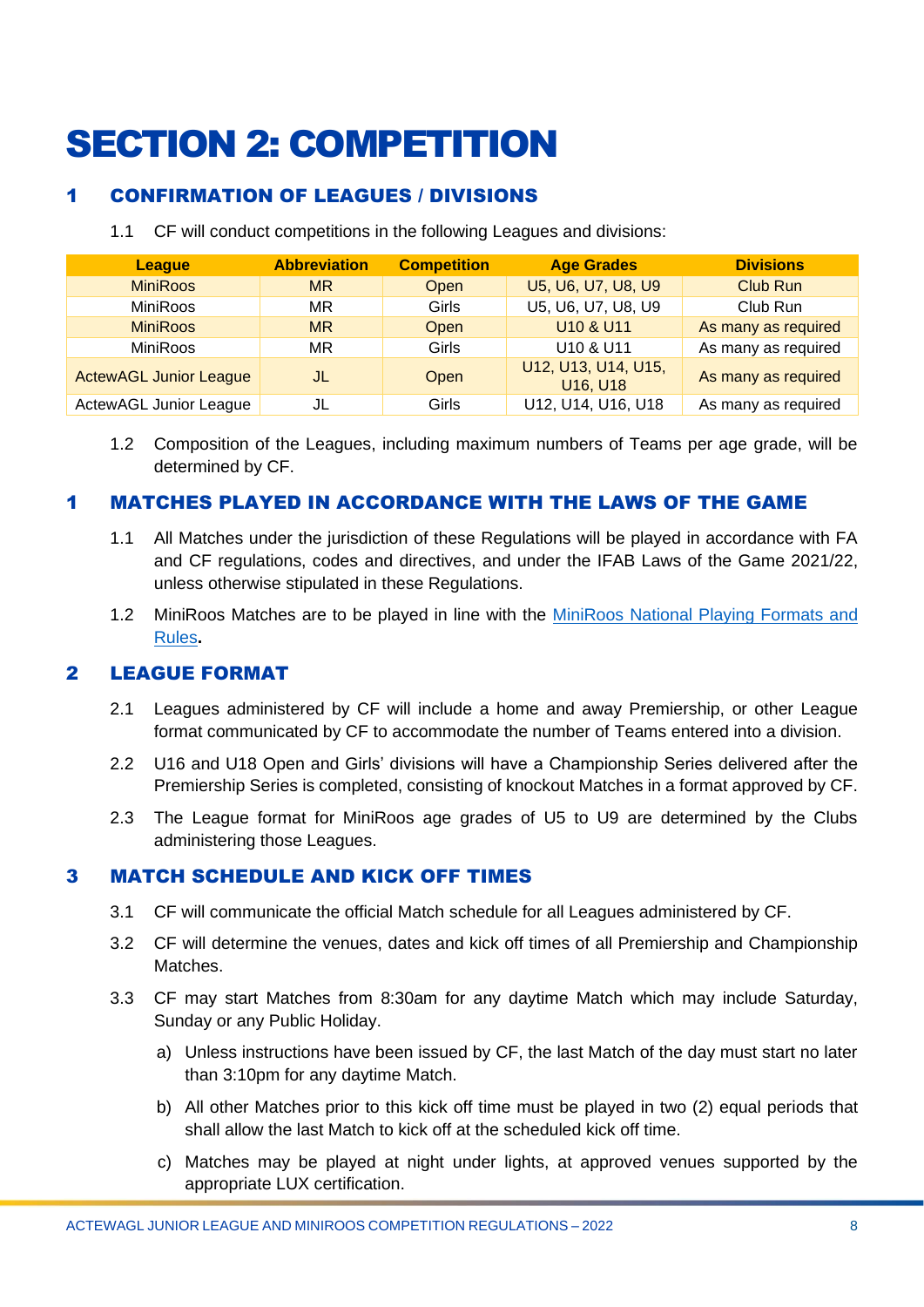- 3.4 CF may also schedule midweek evening Matches to accommodate Premiership and Championship washed out or deferred Matches.
- 3.5 Clubs will not arrange other Matches until after the official Matches are settled, nor improperly interfere with other Clubs' home competition Matches.
- 3.6 Any disputes between two (2) or more Clubs as to the arrangement of Matches will be referred to and decided by CF. Any determination made by CF is final and not subject to appeal.

Notwithstanding any other Regulation on the same subject matter, CF reserves the right to alter or amend any Match after it has been nominated in the official Match schedule. The alterations could be to the date, venue, kick off times or a combination of all providing the Clubs involved are given seven (7) days' prior notice from the original scheduled date.Failure to commence a Match at the scheduled times may result in a fine as outlined in Schedule 2 of these Regulations.

- 3.7 Teams must be ready to begin play by the scheduled kick off time.
	- a) If both Teams are not ready to begin playing fifteen (15) minutes after the scheduled kick off time the Referee may determine the competition Match as abandoned in accordance with Section 2 Article 16.

#### <span id="page-8-0"></span>4 DURATION OF MATCH

4.1 Duration of Premiership Matches will be as follows for the respective age grades of the Leagues:

| <b>Age Grade</b> | <b>Duration of Match</b>  | <b>Half Time</b>          |                        |
|------------------|---------------------------|---------------------------|------------------------|
|                  | <b>Open</b>               | <b>Girls</b>              |                        |
| U <sub>10</sub>  | Two periods of 25 minutes | Two periods of 25 minutes | A maximum of 5 minutes |
| U <sub>11</sub>  | Two periods of 25 minutes | Two periods of 25 minutes | A maximum of 5 minutes |
| U <sub>12</sub>  | Two periods of 30 minutes | Two periods of 30 minutes | A maximum of 5 minutes |
| U13              | Two periods of 30 minutes | N/A                       | A maximum of 5 minutes |
| U14              | Two periods of 35 minutes | Two periods of 35 minutes | A maximum of 5 minutes |
| U <sub>15</sub>  | Two periods of 40 minutes | N/A                       | A maximum of 5 minutes |
| U <sub>16</sub>  | Two periods of 45 minutes | Two periods of 45minutes  | A maximum of 5 minutes |
| U18              | Two periods of 45 minutes | Two periods of 45 minutes | A maximum of 5 minutes |

- 4.2 The Referee may cut short any competition Match (including reducing the length of each half before the commencement of the competition Match) if in the Referee's opinion playing conditions compromise Player safety or to prevent the delay to the commencement of any subsequent competition Match from its scheduled kick off time only if:
	- a) It is in line with the IFAB Laws of the Game; and
	- b) The Referee has consulted with the coaches of each participating Team before the start of the Match.
- 4.3 The Referee is the sole arbiter of time, and no protest may be lodged against the time as recorded by the Referee.

#### <span id="page-8-1"></span>5 ADDED TIME

5.1 There is no added time in any JL or MR Matches.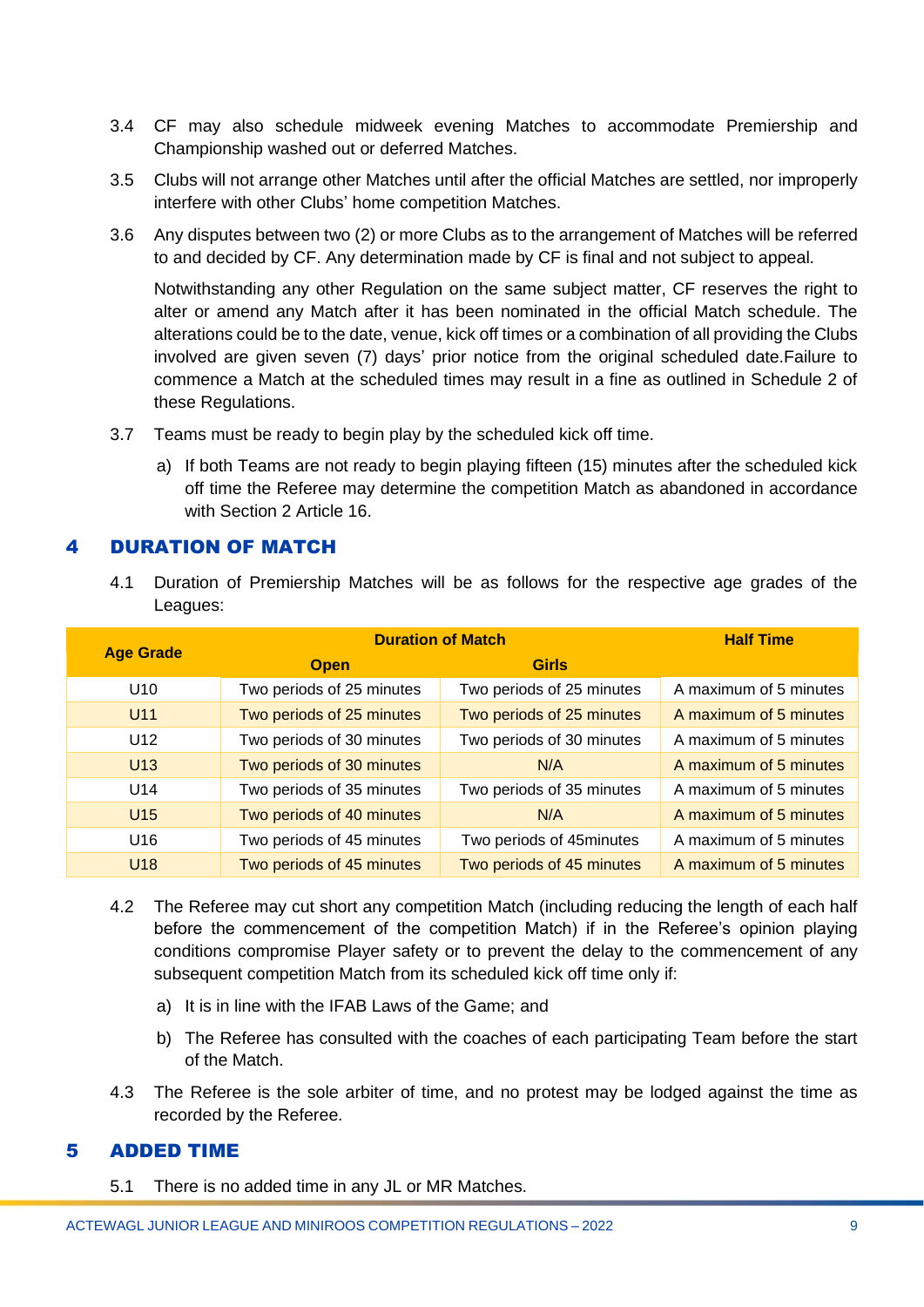### <span id="page-9-0"></span>6 EXTRA TIME

- 6.1 There will be no extra time played in CF Premiership Matches in the event scores are equal at the conclusion of normal time.
- 6.2 Extra Time will be played in the Championship Matches in the U16 & U18 competitions.
- 6.3 Should scores be equal at the conclusion of a Championship Match, extra time will be played as follows:

| <b>Age Grade</b> | <b>Duration of Extra Time</b> |
|------------------|-------------------------------|
| U16              | Two periods of 10 minutes     |
| J18              | Two periods of 10 minutes     |

- 6.4 For all Championship Matches where extra time is required:
	- a) There will be an interval of a maximum of five (5) minutes before the commencement of extra time; and
	- b) There will be an interval of a maximum of two (2) minutes between the whistle ending the first period of extra time and the whistle starting the second period of extra time.

# <span id="page-9-1"></span>7 DETERMINING THE WINNER BY PENALTY KICKS

7.1 If the result of a Championship Match is still a draw after the two (2) periods of extra time, alternate kicks from the penalty mark will be taken to determine the winner, in accordance with the procedures described in the IFAB Laws of the Game.

#### <span id="page-9-2"></span>8 COMPETITION POINTS

8.1 Points will be allocated as follows for all Premiership Matches:

| <b>Result</b>                             | <b>Competition Points Awarded</b>                                                                                                                                                                                                   |
|-------------------------------------------|-------------------------------------------------------------------------------------------------------------------------------------------------------------------------------------------------------------------------------------|
| <b>Win</b>                                | Three (3) points                                                                                                                                                                                                                    |
| Draw                                      | One (1) point for each Team                                                                                                                                                                                                         |
| <b>Loss</b>                               | Zero (0) points                                                                                                                                                                                                                     |
| Bye                                       | Zero (0) points                                                                                                                                                                                                                     |
| 1 <sup>st</sup> Forfeit (Team forfeiting) | Zero (0) points and three (3) goals against and may be<br><b>fined \$500</b>                                                                                                                                                        |
| 2nd Forfeit (Team Forfeiting))            | Zero (0) and three (3) goals against and may be fined<br>\$1,000 and have 3 points subtracted from the league<br>table                                                                                                              |
| 3rd Forfeit (Team Forfeiting)             | Zero (0) and three (3) goals against and may be fined<br>a further \$1500, be disqualified from participating in the<br>final's series in all age grades, be disqualified from<br>promotion to a higher league the following season |
| Forfeit (Team being forfeited against)    | Three (3) points and three goals                                                                                                                                                                                                    |
| <b>No Result</b>                          | Zero (0) points and zero (0) goals for each team                                                                                                                                                                                    |

8.2 CF reserves the right to record a competition Match as a 'no result' if the circumstances require or as a result of a breach of these Regulations.

#### <span id="page-9-3"></span>9 PREMIERSHIP RANKINGS IN A COMPLETED SEASON

9.1 If the Premiership is completed, CF will use the following process when determining the ranking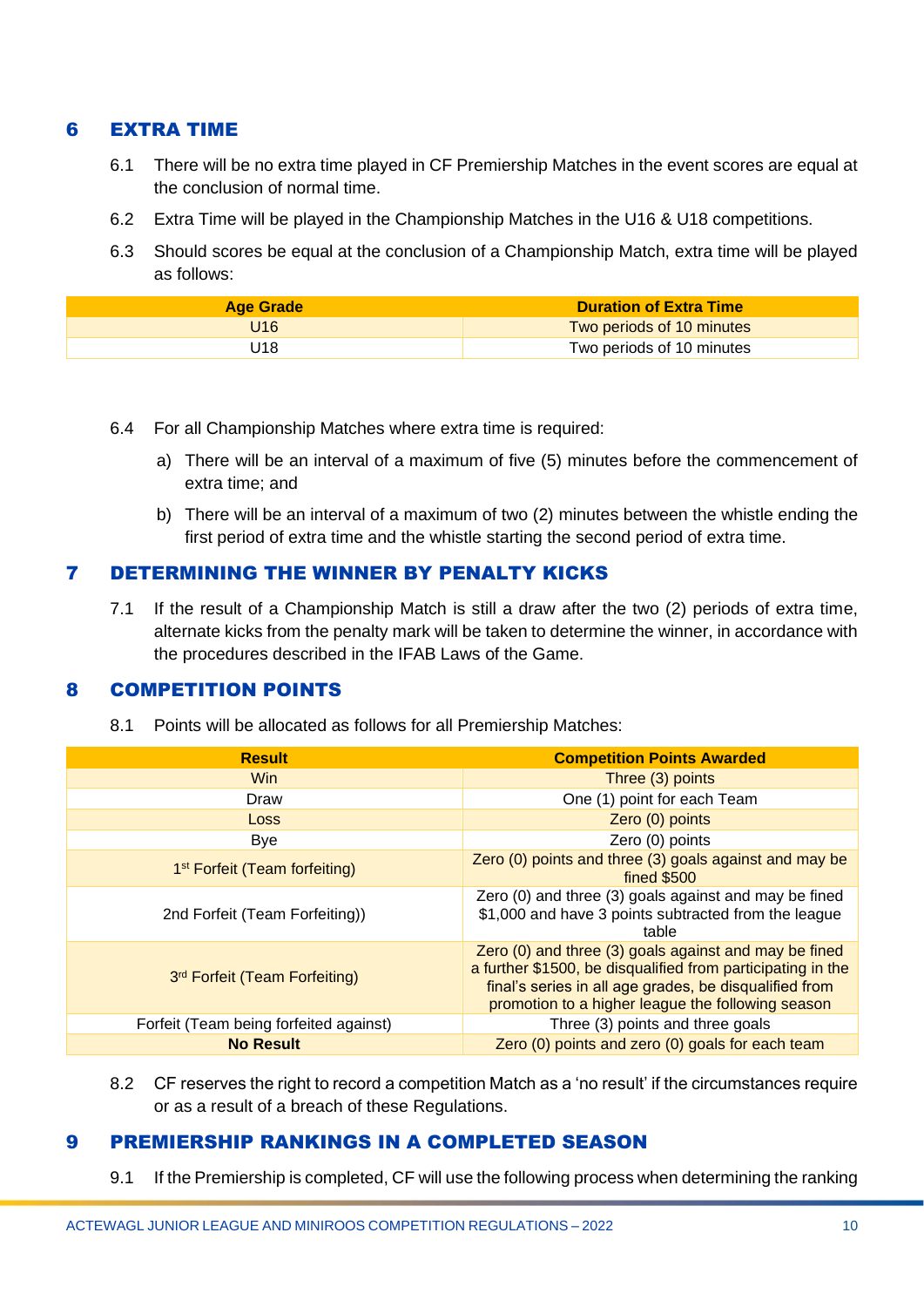of Teams within each age grade:

- a) Greater number of points obtained in all Premiership Matches.
- b) If two (2) or more Teams are equal on the basis of the above criteria, their place will be determined as follows:
	- i) Greater goal difference resulting from all Premiership Matches;
	- ii) Greater goals scored from all Premiership Matches;
	- iii) Greater number of points obtained in the Premiership Matches between the Teams concerned (head to head);
	- iv) Greater number of goals scored in the Premiership Matches between the Teams concerned (head to head);
	- v) Greater number of goals scored in away Premiership Matches between the Teams concerned (head to head);
	- vi) Team with the lowest number of Red Cards (direct and indirect) received in all Premiership Matches;
	- vii) Team with the lowest number of Yellow Cards received in all Premiership Matches;
	- viii) A play-off Match between the Teams concerned under arrangements approved by CF.

#### <span id="page-10-0"></span>10 PREMIERSHIP RANKINGS IN AN ABANDONED SEASON

- 10.1 The Capital Football Board has the authority to decide if a Premiership season is abandoned.
- 10.2 If the Premiership is abandoned from round thirteen (13) or earlier, Premiers will not be awarded and promotion and relegation will not occur.
- 10.3 If the Premiership is abandoned from round fourteen (14) or later, CF will use the following process when determining the ranking of Teams within each age grade:
	- a) Points per Match ratio considering all Matches played.
	- b) If two (2) or more Teams are equal on the basis of the above criteria, their place will be determined as follows:
		- i) Greater goal difference resulting from all Premiership Matches;
		- ii) Greater goals scored from all Premiership Matches;
		- iii) Greater number of points obtained in the Premiership Matches between the Teams concerned (head to head);
		- iv) Greater number of goals scored in the Premiership Matches between the Teams concerned (head to head);
		- v) Greater number of goals scored in away Premiership Matches between the Teams concerned (head to head);
		- vi) Team with the lowest number of Red Cards (direct and indirect) received in all Premiership Matches;
		- vii) Team with the lowest number of Yellow Cards (including Temporary Dismissals) received in all Premiership Matches;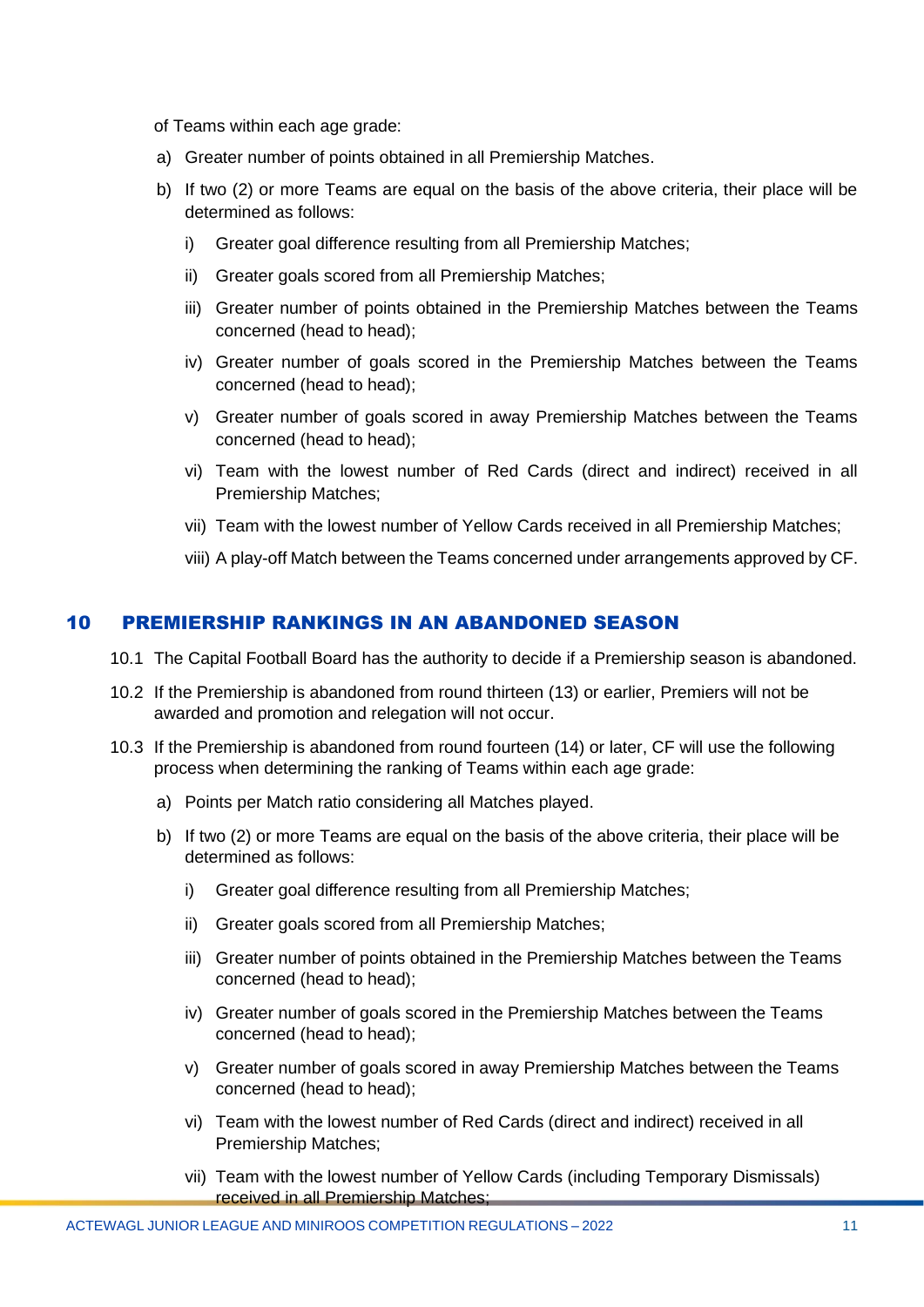- viii) A play-off Match between the Teams concerned under arrangements approved by CF.
- i) A play-off Match between the Teams concerned under arrangements approved by CF.

# <span id="page-11-0"></span>11 CHAMPIONSHIP SERIES

- 11.1 For purposes of allocating a home Team, the Team appearing first in the format below will be considered the home Team for each respective Match in the Championship series.
- 11.2 The following format will be used for all Championship series Matches of the JL U16 & U18 competitions:

| <b>Round</b> | <b>Match Number</b> | Title              | <b>Teams</b>                    |
|--------------|---------------------|--------------------|---------------------------------|
|              |                     | Semi Final 1       | 1st v 4th                       |
|              |                     | Semi Final 2       | 2nd v 3rd                       |
|              |                     | <b>Grand Final</b> | Winner Match 1 v Winner Match 2 |

# <span id="page-11-1"></span>12 NOMINATIONS

- 12.1 Only CF affiliated Clubs are eligible to nominate a Team or Teams to participate in MR and JL competitions.
- 12.2 Each year CF shall call for nominations for all competitions for the upcoming season as well as set a deadline for nominations.
- 12.3 All nominations are to be submitted on the official nomination form provided to Clubs by CF and Clubs must include all relevant information required in the nomination forms.
- 12.4 CF reserves the right to reject Team nominations.
- 12.5 Nominations received after the closing date will only be accepted at the discretion of CF and placed into divisions as CF determines.

# <span id="page-11-2"></span>13 TEAM ALLOCATIONS

- 13.1 CF reserves the right to determine the appropriate division of each Team nomination by considering the previous season's results, playing strength of the Team, Player movements and the formation of the division.
- 13.2 Divisions that are run in JL competitions will be run under a numbering process (i.e. Division 1, Division 2, etc.), as required for the number of Teams in an age grade.
- 13.3 CF may conduct a pre-season (or similar) to assist with the Team allocation process.
- 13.4 CF will consider historic League tables and observations from the grading rounds, along with the skill level and competition level identified by the Club for each Team to finalise Team gradings.
- 13.5 Any Teams that are re-allocated after the season has commenced will only be moved in place of a bye, or with a swap with a Team in the respective higher/lower divisions. Reallocated Teams will retain their points and goal difference.
- 13.6 Allocations of Teams are at the discretion of CF and cannot be appealed.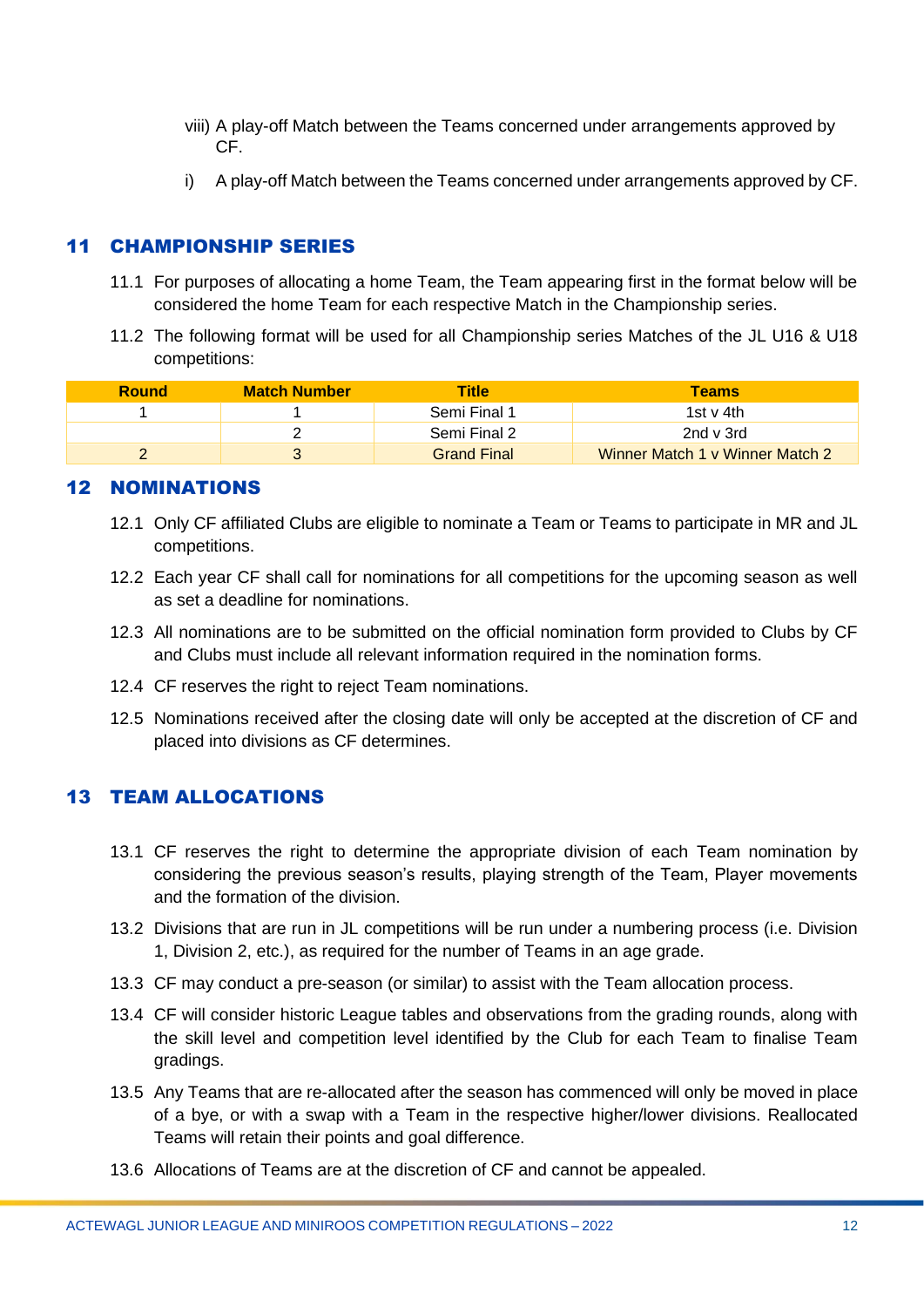#### <span id="page-12-0"></span>14 CLUBS / TEAMS REMOVED, WITHDRAWN OR ADDED TO COMPETITIONS

- 14.1 In the event of any Club / Team being removed, withdrawn or added to the competitions, the following procedure will take effect to allow the altered competitions to proceed:
	- a) Removed or withdrawn before the competition has started.
		- i) All Matches involving a Club / Team that has been removed or withdrawn before the competition has started will be treated as a bye unless CF decides to adjust the competition in some other way.
		- ii) Removed or withdrawn Clubs will be fined the prescribed amount in Schedule 2.
	- b) Removed or withdrawn during the first round of a competition:
		- i) For all opposing Clubs / Teams that have played the removed or withdrawn Club / Team (for the complete first round), points and goals against the withdrawn Club / Team will be deleted from their records and will be credited with a bye result.
		- ii) Clubs / Teams that have not played the removed or withdrawn Club / Team will obtain a bye result.
		- iii) A round of a competition refers to a full complement of competition Matches, where each Club / Team plays each other an equal number of times.
		- iv) Removed or withdrawn Clubs will be fined the prescribed amount in Schedule 2.
	- c) Removed or withdrawn during the second or subsequent round of a competition:
		- i) All points and goals acquired will be retained by opposing Teams for the completed first round (or second round if fully completed and a third round forms a part of the competition).
		- ii) Points and goals acquired against the withdrawn Club / Team will be lost and bye results will be credited for Matches that were played prior to the removal or withdrawal.
		- iii) For all opposing Clubs / Teams that have played the removed or withdrawn Club / Team (during a second or subsequent incomplete round), points and goals against the withdrawn Club / Team will be deleted from their records and will be credited with a bye result.
		- iv) Removed or withdrawn Clubs will be fined the prescribed amount in Schedule 2.
	- d) Added before the competition has started:
		- i) Where possible, a Club / Team may be added to replace a bye to minimise the disruption to the competition.
		- ii) Where this is not possible, CF may decide to adjust the competition in some other way.
	- e) Added during the first round of a competition:
		- i) Where possible, a Club / Team may be added to replace a bye to minimise the disruption to the competition.
		- ii) Where this is not possible, CF may decide to adjust the competition in some other way.
		- iii) For all opposing Clubs / Teams that have already played the bye, they will be attributed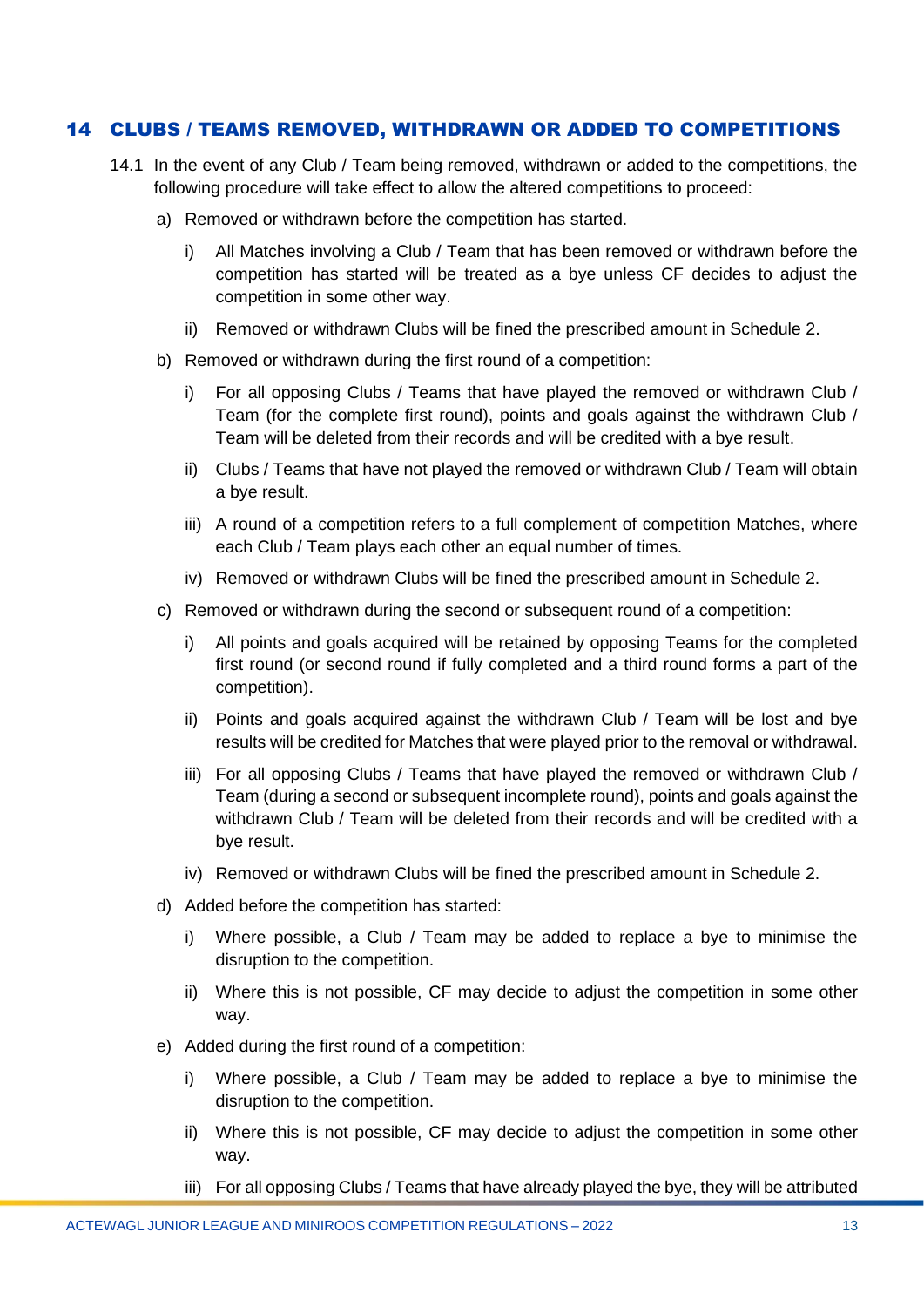with a win (three (3) points and three (3) goals) for that Match.

- iv) For all opposing Clubs / Teams that will play the newly added Club / Team, the result of the Match will stand once played.
- v) A round of a competition refers to a full complement of Premiership Matches, where each Club / Team plays each other an equal number of times.
- 14.2 Any Player or Team Official infringements (i.e. red / yellow cards) in all Matches involving a removed or withdrawn Club / Team will be upheld.

#### <span id="page-13-0"></span>15 PROMOTION FROM 2022 TO 2023

15.1 Promotion and relegation from 2022 to 2023 is detailed in Schedule 3 of the Regulations

# <span id="page-13-1"></span>16 FORFEITS

- 16.1 A Team will be deemed to have forfeited a Match when:
	- a) They fail to fulfill an engagement to play a Match on the appointed date, time or venue; or
	- b) They refuse or fail to begin a Match fifteen (15) minutes after the stipulated kick off time; or
	- c) They field less than seven (7) of their registered Players at the start of any JL Match; or
	- d) At any point during the JL Match they cannot field at least seven (7) of their registered Players; or
	- e) An ineligible Player as defined in these Regulations participates in the Match; or
	- f) Any other scenario within the Regulations or the DDR that stipulates a forfeit of the Match.
- 16.2 In the event of any Team forfeiting its Match, the following procedure will take effect:
	- a) Three (3) points and three (3) goals will be allocated for the Match to the opposition Team, with the forfeiting Team receiving zero (0) points and three (3) goals against, unless the goal difference for the Team receiving the forfeit is greater than three (3), in which case the score will remain the same, with goal scorers for the forfeiting Team to be removed. The forfeiting club may be fined \$500.
	- b) Where a forfeit has been applied:
		- i) The statistics (goal scorers and Matches played) of the non-offending Team will be retained; and
		- ii) The statistics (goal scorers and Matches played) of the offending Team will be removed.
	- c) Where a forfeit has been applied, red cards issued during the Match will be retained and yellow cards issued during the Match will be removed.
	- d) The offending Team will be fined the prescribed amount as outlined in Schedule 2 of these Regulations.
	- e) Where the offending Club is the away Club, they may be liable to pay compensation to the opposing Club for any reasonable expenses incurred and such compensation will be determined by CF.
	- f) Where a Match is forfeited within 24 hours of the scheduled kick off time, the offending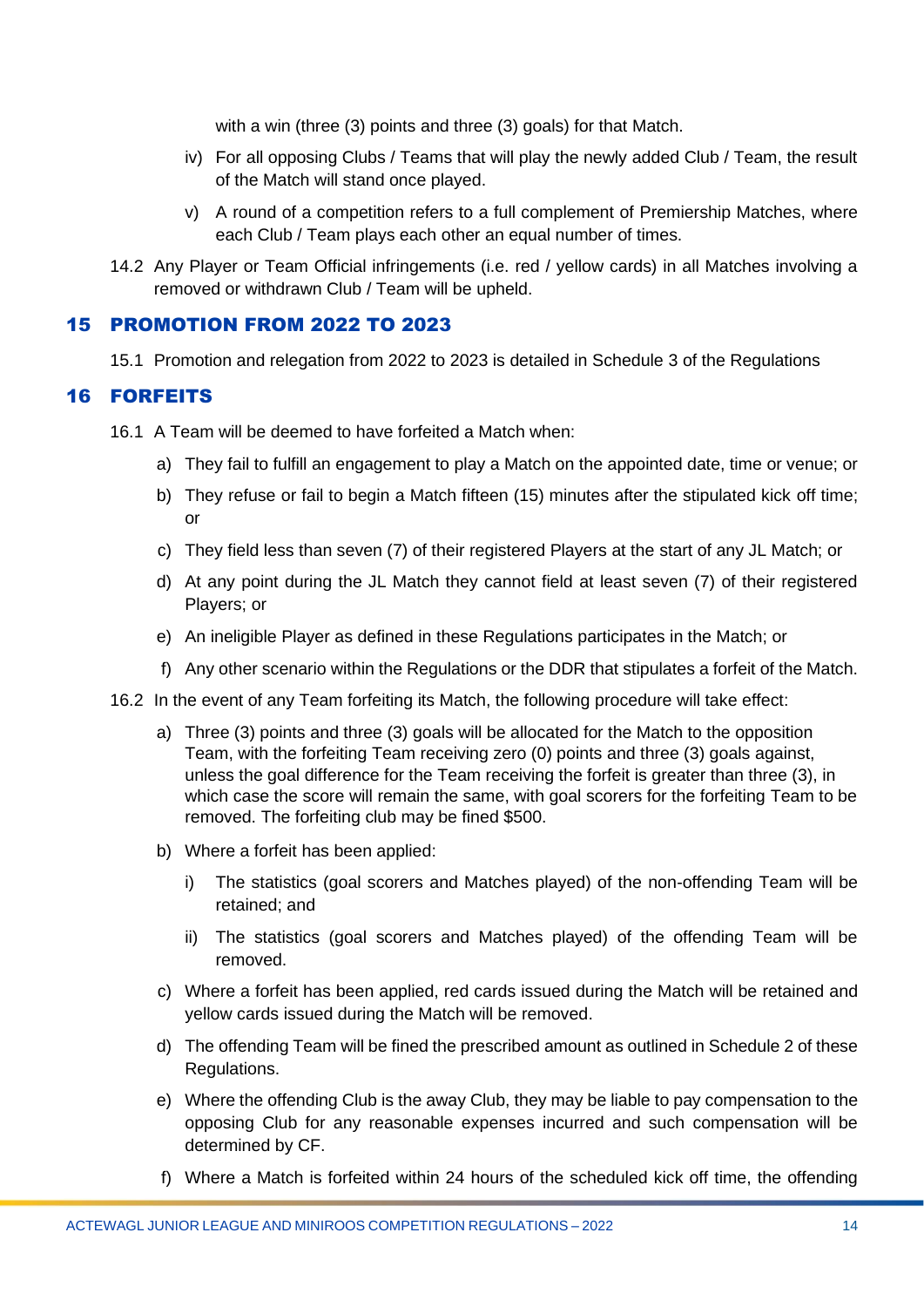Club is required to pay all Match Officials fees, whether they were the home or away Club for the Match.

- 16.3 In the event a team should forfeit a second Match during the season, the offending team may be deducted a further three (3) competition points from the League table, the team may be fined a further \$1,000, and have 3 points subtracted from the league table, in addition to the procedure outlined in Section 2 Article 14.2
- 16.4 In the event a team should forfeit a third Match during the season in, the offending team may be fined a further \$1,500, be disqualified from participating in the final's, be disqualified from promotion to a higher league the following season, in addition to the procedure outlined in Section 2 Articles 14.2 and 14.3
- 16.5 Should a team forfeit its last scheduled Premiership Match without prior written advice from CF permitting the Match to be rescheduled, the Team that causes the Match to be forfeited will not be eligible to participate in the Championship series.
- 16.6 Should a Club forfeit all scheduled Matches in one round, the Club will be fined the prescribed amount as outlined in Schedule 2 of these Regulations and may be further sanctioned pursuant to the DDR.
- 16.7 On the competition ladder, a forfeit will count as a Match played.

#### <span id="page-14-0"></span>17 POSTPONED MATCHES

- 17.1 Matches may be postponed by the Referee or CF.
- 17.2 A Match may be postponed if:
	- a) The lighting at the venue fails such that in the opinion of the Referee it is impossible or unsafe to continue to play;
	- b) The Referee determines that playing conditions have become unsafe or untenable for any reason; or
	- c) A significant injury occurs where a Player cannot be moved and an ambulance is required to attend, with the delay being longer than thirty (30) minutes.
- 17.3 In the event of any Match not being played over which neither Club has any control:
	- a) The Match must be played within fourteen (14) days of the first postponement.
	- b) Clubs will be given forty-eight (48) hours after the postponement to determine the new date, time and venue.
	- c) If Clubs cannot reach an agreement, or fail to comply, CF will determine the new date, time and venue to play the postponed Match. Such a decision is not open to appeal or review.
- 17.4 After the commencement of the Match, should play be postponed due to any reason as outlined in Section 2 Article 15.2, and the Match cannot be completed in full, the following principles will apply:
	- a) If eighty percent (80%) or more of normal time of a Match has been played, then the score at the time of postponement may stand.
	- b) If the Match is postponed prior to half time and CF has approved the Match to be rescheduled, then the Match is to be replayed in full.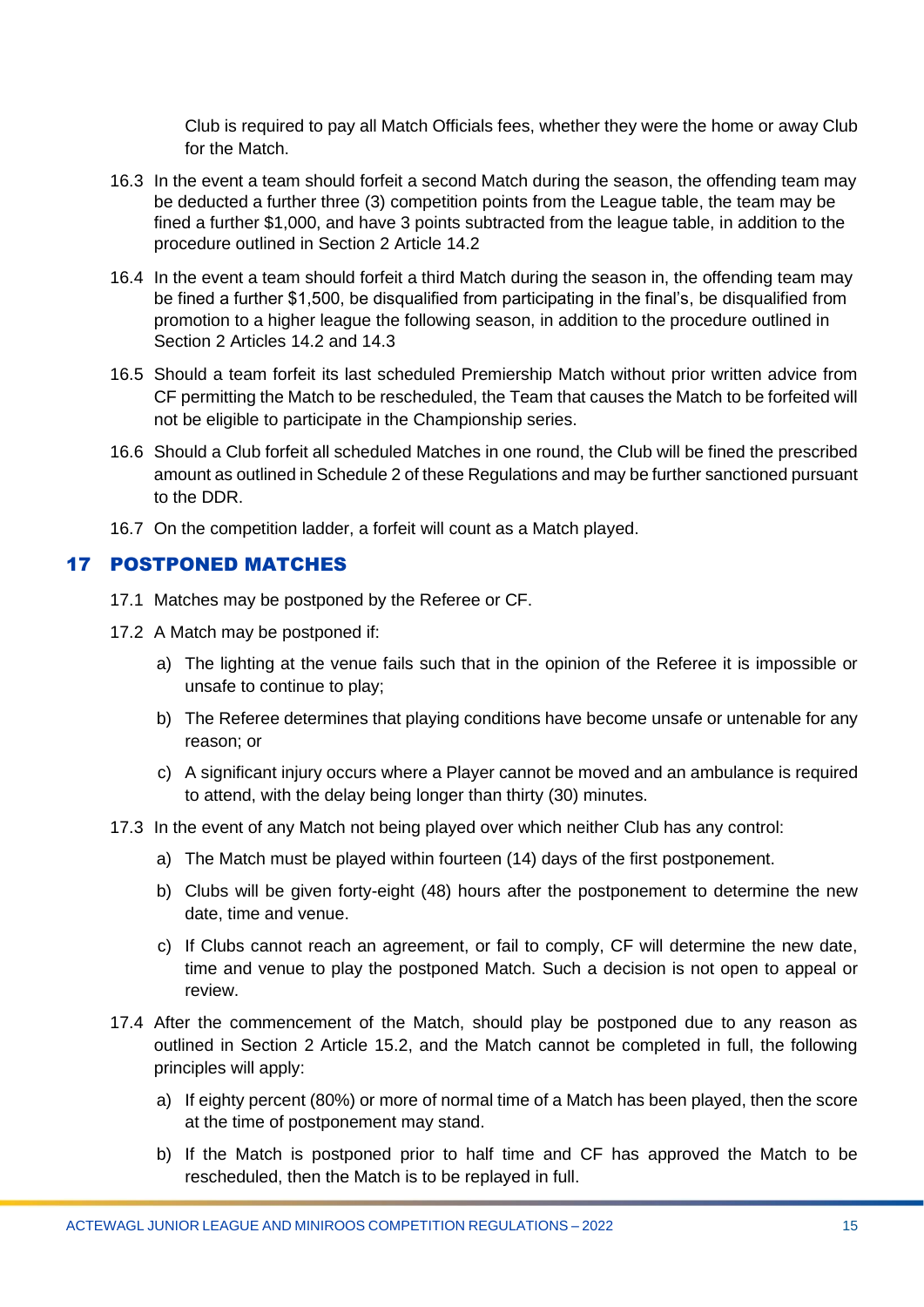- c) If the Match is postponed at or after half time and prior to eighty percent (80%) or more of normal time of a Match being played, and CF has approved the rescheduled Match, the Match will recommence at the minute at which play was interrupted rather than being replayed in full. In this circumstance, the following is to occur:
	- i) The Match will recommence with the same Players on the pitch and substitutes available as when the Match was initially postponed, unless a Player has received a suspension in Matches conducted between the postponed Match and the rescheduling of that Match.
	- ii) Should a Player have received a suspension in a Match conducted between the postponed Match and the rescheduling of that Match:
		- A. The Player will not be eligible to participate in the rescheduled Match.
		- B. The Player will not be able to count the Match as a stand down in relation to any Match suspension.
		- C. The Club will not be permitted to replace the Player on the Team sheet.
		- D. If the Player was on the field of play at the time of the postponement, the Player may be replaced by a substitute listed on the Team sheet as long as the Team has available substitutions as per the Regulations.
		- E. If the Player was a substitute, the number of available Players to substitute will decrease and the Player cannot be replaced.
	- iii) No additional substitutes may be added to the list of Players on the Team sheet.
	- iv) The Teams can make only the number of substitutions to which they were still entitled when the Match was postponed.
	- v) Players sent off during the postponed Match cannot be replaced.
	- vi) CF will endeavour to appoint the same Match Officials to the completion of the Match, however may appoint replacements at its discretion.
	- vii) The Match Official is the sole arbiter of elapsed time, and no protest may be lodged against the actual elapsed time as recorded by the Match Official.
- 17.5 Where a fixture is incorrectly reported as abandoned by the Referee where circumstances show clearly that the Match was actually postponed, CF will treat the Match as postponed.

#### <span id="page-15-0"></span>18 ABANDONED MATCHES

- 18.1 Matches may only be abandoned by a decision of the Referee. In the absence of a Referee, CF shall have the designated authority to recommend the abandoning of any Matches as deemed necessary by CF.
- 18.2 A Match may be abandoned if:
	- a) It is determined that the conditions for Players, coaches, Match Officials or supporters have become unsafe or untenable for any reason; or
	- b) Both Teams refuse or fail to begin a Match fifteen (15) minutes after the stipulated kick off time.
- 18.3 In cases where a Match has been abandoned by the Referee, the Disciplinary Tribunal may investigate the circumstances of the abandonment and impose such sanctions as it deems fit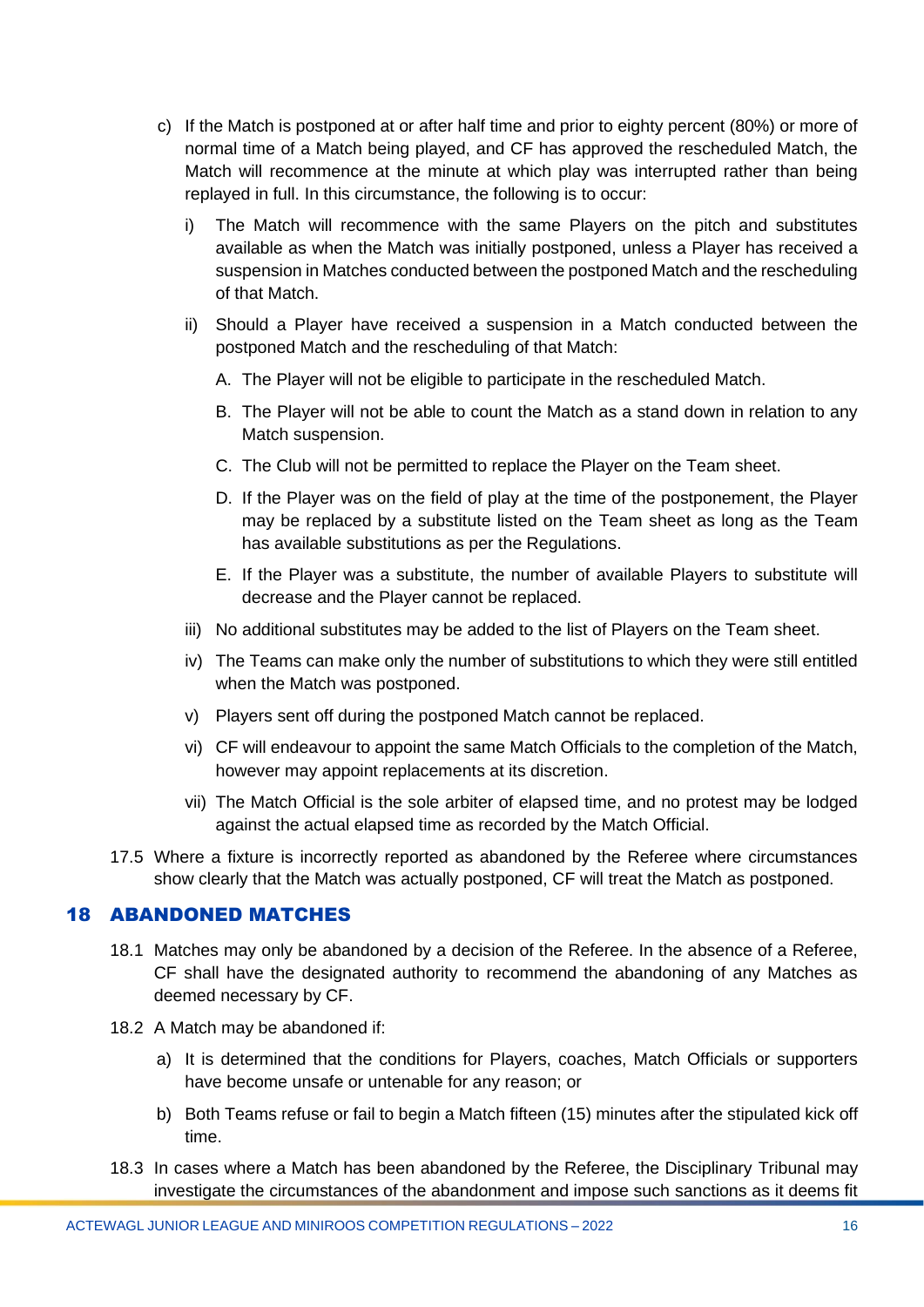on Clubs, Club Officials, Players and/or spectators adjudged to be associated with the abandonment.

- 18.4 When a Match is not played or abandoned for any reason over which neither Club was responsible, the Match will be replayed on a date to be arranged at the earliest reasonable opportunity by CF, in accordance with these Regulations.
- 18.5 Should a Club, Club Official, its Players or spectators be found to have caused the abandonment of the Match, the Match will be forfeited by that Club to the opposition.
- 18.6 Should both Clubs be found to have caused the abandonment of the Match, the Match will not be replayed, and the outcome of the Match will be recorded as no result in accordance with Section 2 Article 8.

#### <span id="page-16-0"></span>19 PROTESTS

- 19.1 Protests must be lodged and received by CF no later than two (2) business days after the Match was played.
- 19.2 Protests will only be considered by CF for obvious breaches or errors of the IFAB Laws of the Game. For clarity, the decisions of the Referee regarding facts connected with play, including whether a goal is scored and the result of the Match, are final and cannot be protested.
- 19.3 No protests as to the result of a Match will be considered by CF in relation to disciplinary decisions of the Match Officials.
- 19.4 Protests must be accompanied by an administration fee as outlined in Schedule 2 in order to be considered. The administration fee must be lodged together with the written protest. A refund will apply at the discretion of CF if a protest is upheld.
- 19.5 A decision by CF in respect of a protest is final and binding on the parties and not subject to challenge or appeal.

#### <span id="page-16-1"></span>20 EXTREME WEATHER CONDITIONS

20.1 Clubs should refer to the [Capital Football Extreme Weather Policy](https://capitalfootball.com.au/about-us/policies-procedures/) for information about extreme weather conditions.

#### <span id="page-16-2"></span>21 WET WEATHER AFFECTED MATCHES

- 21.1 In all instances, where rain preceding a Match raises doubt as to the possibility of play taking place, the following rules are to apply:
	- a) Day/s prior to the scheduled Match day:
		- i) The home Club is to contact CF if they believe their ground will not be fit for play on the scheduled Match day.
	- b) Day of the scheduled Match/es:
		- i) The home Club is to:
			- A. Inspect their ground two (2) hours before the first scheduled kick off and should they believe the ground is not fit for play, contact the CF competitions after hours phone (6189 2229). The Club may also be requested to email photos of the affected areas of the pitch to [teamsheets@capitalfootball.com.au.](mailto:teamsheets@capitalfootball.com.au)
			- B. CF will advise the home Club of the appropriate next steps.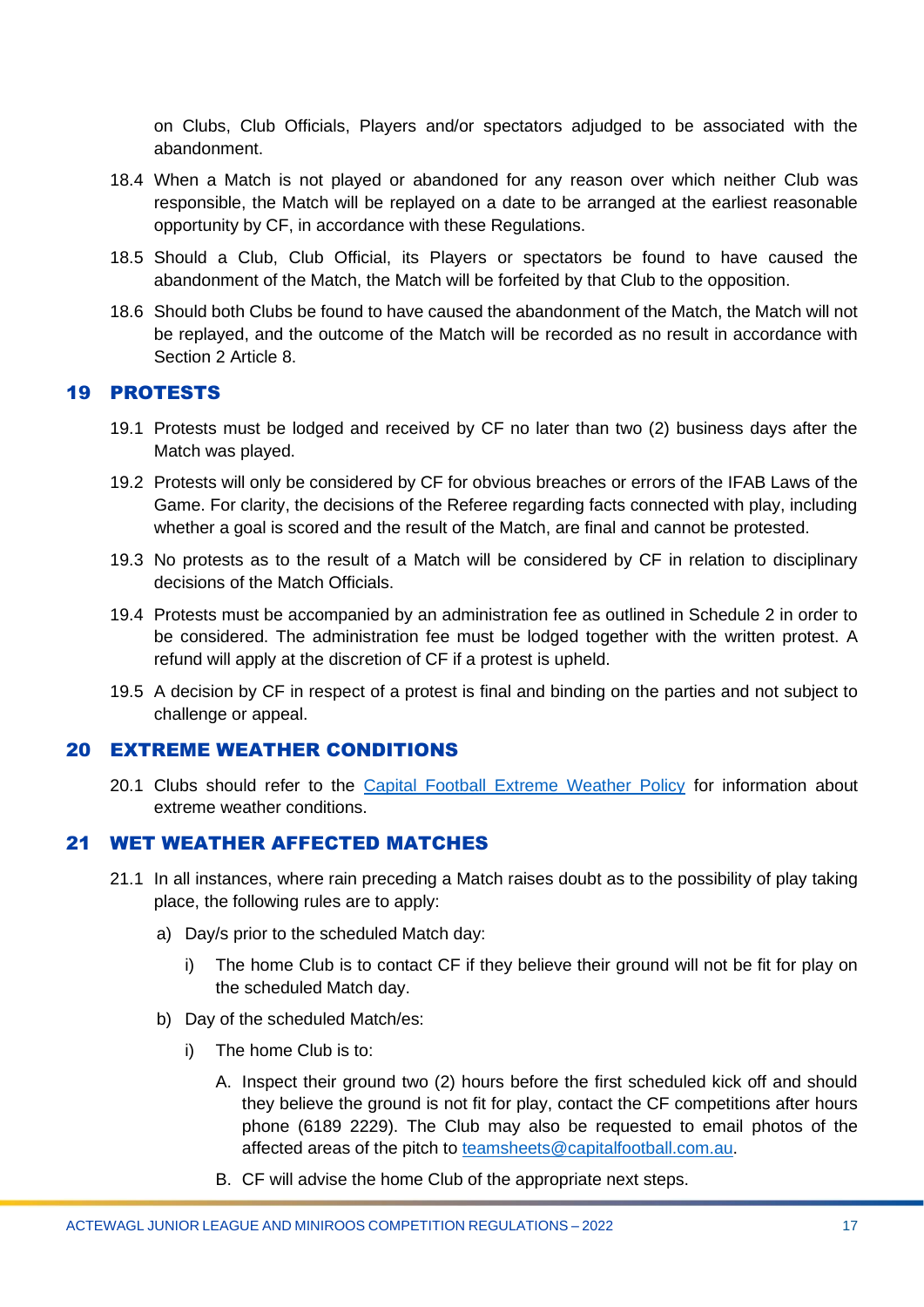- ii) Should Section 2 Article 19.1 b) i) A. not occur:
	- A. The Match Official and Club Referee Coordinator is to inspect the ground prior to the scheduled kick off and decide whether the Match can take place.
	- B. Should the Match Official and Club Referee Coordinator deem the Match unable to be played, they will advise the home Club of the decision, along with contacting the CF appointments phone.
	- C. The home Club is required to contact the CF competitions after hours phone (6189 2229) and advise of the decision.
- c) Where venues/grounds are deemed not fit for play by either the home Club, ACT Sport and Recreation, the venue operator or the Match Referee, upon notification to the CF competitions after hours phone, CF will update the [Inclement Weather](https://capitalfootball.com.au/inclement-weather-information-for-participants/) page on the CF website.

# <span id="page-17-0"></span>22 HOT WEATHER AFFECTED MATCHES

- 22.1 When high temperatures occur on Match day, the Referee and/or CF may determine:
	- a) To play the Match under standard conditions;
	- b) To play the Match with provision for 'drinks' breaks; or
	- c) To delay or postpone the Match.
		- i) Should a 'drinks' break be implemented, it will be halfway through each half and each for a duration of 1 minute.
- 22.2 If in accordance with the [Capital Football Extreme Weather Policy,](https://capitalfootball.com.au/about-us/policies-procedures/) it is deemed that the temperature is too high for the Match to either be played or continue to be played, the Referee and Clubs will consult with CF prior to Matches being postponed.

# <span id="page-17-1"></span>23 RESCHEDULING OF MATCHES DUE TO ADVERSE WEATHER AND

# GROUND UNAVAILABILITY

- 23.1 Rescheduling of Matches affected by adverse weather or ground unavailability will be arranged by the relevant Clubs in the first instance.
- 23.2 Matches are to be rescheduled, subject to ground availability and weather conditions, to be played within fourteen (14) days of the original scheduled date.
- 23.3 Clubs will be given forty-eight (48) hours after the postponement to determine the new date, time and venue.
- 23.4 The home Club is required to submit the [Match Alteration Form](https://form.jotform.com/220787443637868) after confirming details with the away Club.
- 23.5 Failure to comply with Section 2 Articles 23.2 and 23.3 may result in CF determining the new date, time and venue to play the Postponed Match. Such a decision is not open to appeal or review.
- 23.6 A change of grounds is to be permitted for good reason (i.e. venue becomes unavailable or adverse weather) up to the Thursday evening prior to weekend Matches, or at least two (2) days before mid-week Matches. In circumstances where such change is required, the following should occur: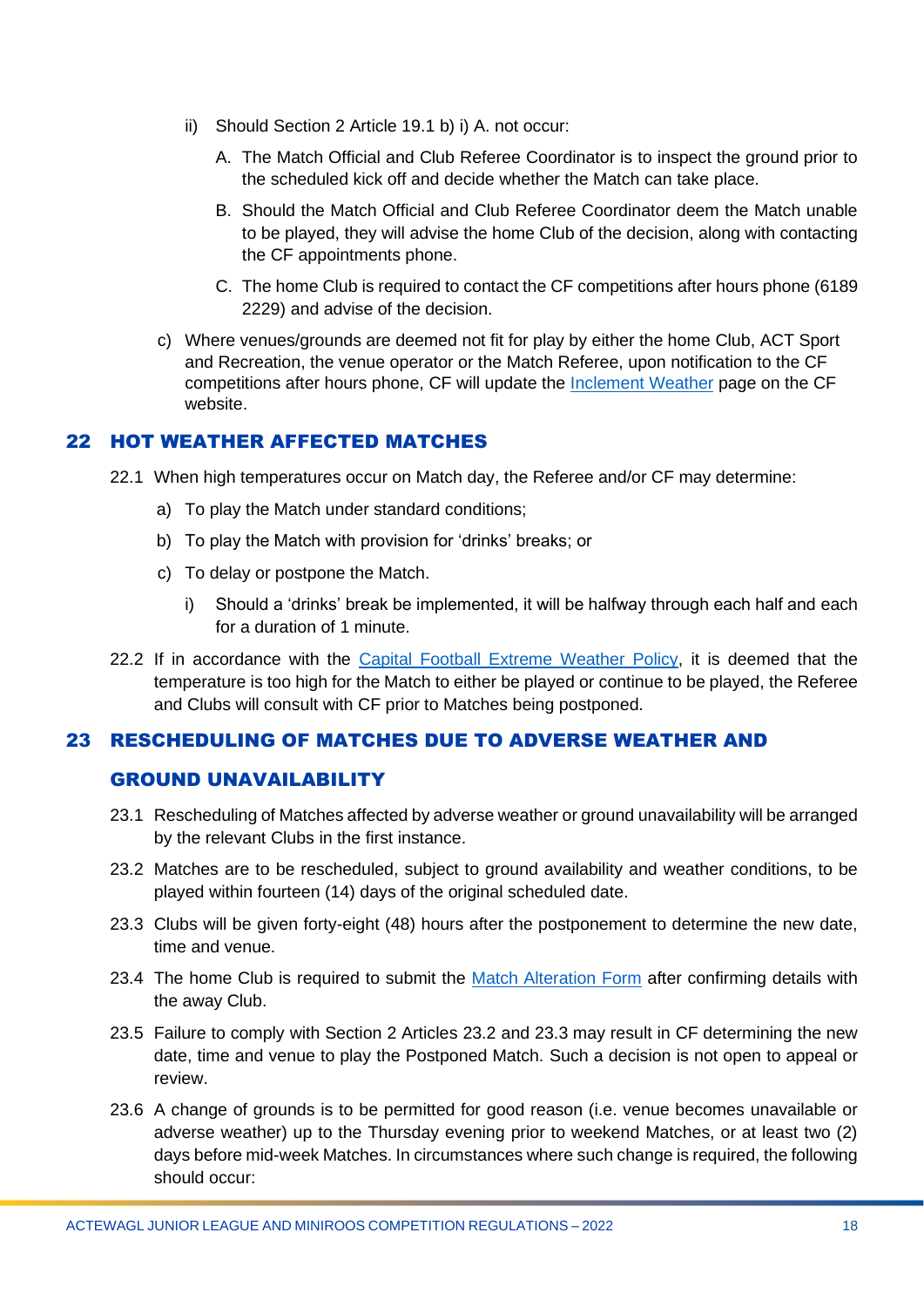- a) The home Club is to notify the away Club that a change is required;
- b) The home Club is required to submit the [Match Alteration Form](https://form.jotform.com/220787443637868) (outlining the new Match details; and
- c) The home Club is to contact CF to advise of the alteration.

#### <span id="page-18-0"></span>24 MATCH DEFERMENTS

- 24.1 A Club may seek permission from CF to have Matches deferred in the following cases:
	- a) If at least four (4) or more from one Team are unable to participate in a Match because they have tested positive for COVID-19 and/or self-isolating in accordance with ACT and NSW Public Health Orders, one day prior to the match, the affected Team's Club may, apply to Capital Football to have the Match deferred and rescheduled. The team must supply evidence of the COVID affected players, either by a letter from ACT or NSW government stating the COVID-19 positive test or a statutory declaration.
		- i) An application by a Club to defer a Match in the circumstances described in paragraph (a) above must be made by contacting the competitions team and then followed by an email and which needs to include an explanation of why the Club is unable to field a Team, including why it is not possible for the Club to select replacement Players from the broader squad and/or from lower grades.
		- ii) Capital Football will consider application for deferral submitted pursuant to paragraph (a) above and communicate its determination to the applicant Club as soon as possible. Any determination made by Capital Football on a question of deferral under this article will be made in its absolute discretion, is final and binding on all parties and is not subject to challenge or appeal. .
	- b) When three (3) or more Players from one (1) Team are involved in CF approved representative Matches or duties (including training camps or official training sessions) or National Team representative Matches or duties (including training camps or official training sessions).
	- c) In circumstances which CF at its discretion considers of sufficient weight to merit a deferral.
- 24.2 Clubs seeking to defer Matches pursuant to Section 2 Article 24.1 b) and c) must submit their request in writing to CF giving a minimum 14 days' notice of the date on which deferment will be sought.

#### <span id="page-18-1"></span>25 TRIAL MATCHES

- 25.1 Clubs will not arrange trial Matches without first submitting the [Trial Match Request Form](https://form.jotform.com/213108757613859) to CF at least seven (7) business days prior to the requested trial Match date.
- 25.2 The Match can only be conducted upon receipt of written approval from CF.
- 25.3 Payment for Match Officials at trial Matches will be fifty percent (50%) of the normal fee for the highest graded Team participating.
- 25.4 For approved trial Matches where CF appoints the Match Officials, all Match Officials' fees will be paid by CF directly to the Match Officials and the Club who submitted the trial Match for approval will be invoiced the Match Officials' fees.
- 25.5 Appearance of suspended Players in trial Matches is in accordance with the DDR.

25.6 Clubs are required to submit the [Trial Match Request Form](https://form.jotform.com/213108757613859) for any Matches hosted against an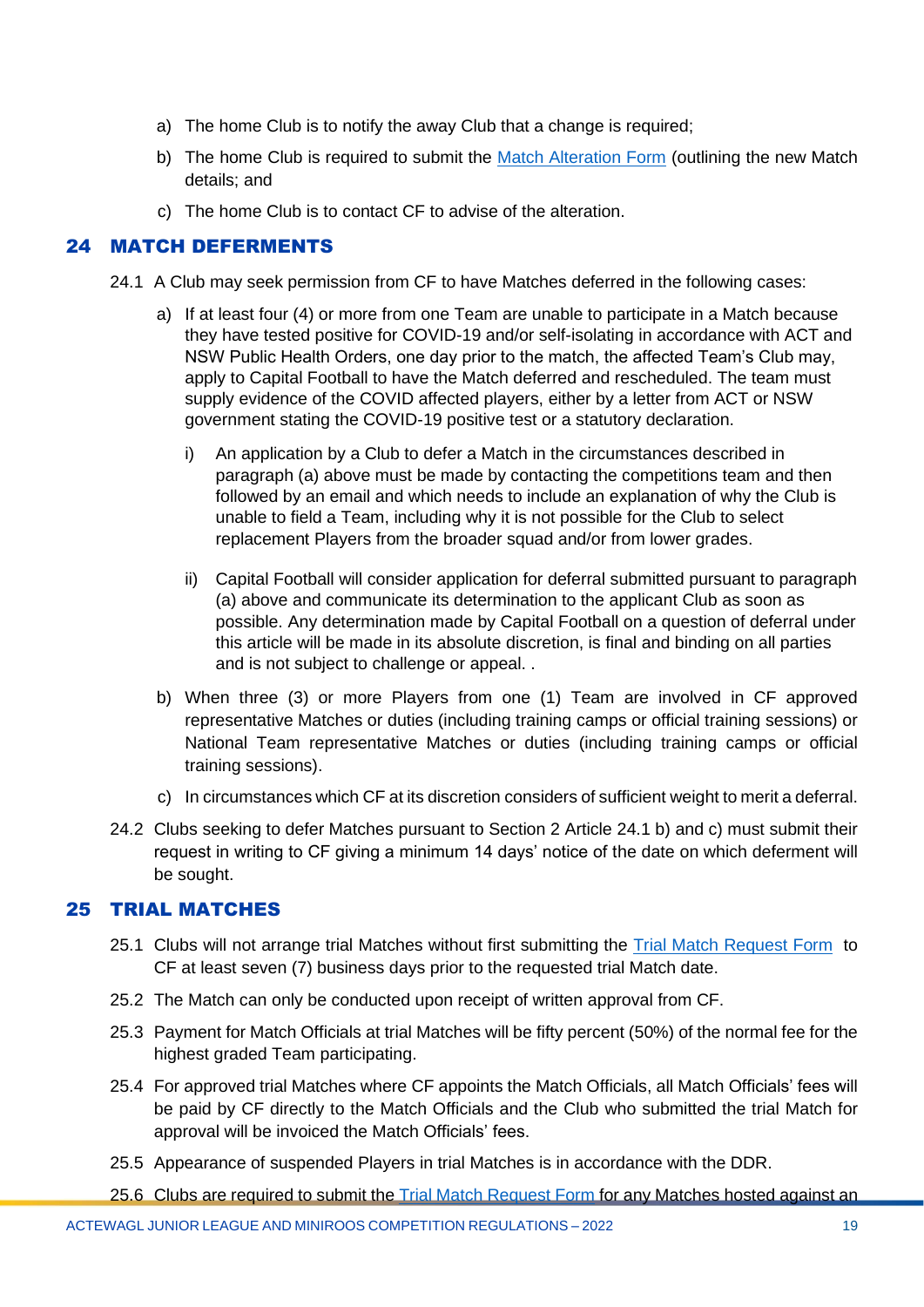interstate Team. For any Matches played away against interstate Teams, please refer to Section 2 Article 27.

#### <span id="page-19-0"></span>26 OVERSEAS TOURS AND TRAVEL

26.1 This section is not applicable for the 2022 season.

#### <span id="page-19-1"></span>27 INTERSTATE TOURS AND TRAVEL

- 27.1 Clubs in the ACT and surrounds play under the jurisdiction of CF within the defined geographical area. Where a Club wishes to play outside this area of jurisdiction, a Club must seek approval from CF.
- 27.2 Clubs wishing to arrange interstate tours and travel must obtain the written approval of CF no less than three (3) weeks prior to departure.
- 27.3 Interstate tours and travel should not interfere with Matches of other Clubs in CF competitions.
- 27.4 Any competition Matches that conflict with an interstate tour or travel must be played prior to the interstate travel and be arranged fourteen (14) days in advance by the departing Team / Club.
- 27.5 Failure to reschedule Matches pursuant to Section 2 Article 27.4 may result in the interstate tour and travel not being sanctioned by CF and where the interstate tour and travel interferes with competition Matches, forfeits will be applied to the affected Matches.
- 27.6 Clubs are required to submit the Interstate Tours and Travel Form in order to obtain approval from CF.
- 27.7 Should a Club submit the form less than three (3) weeks prior to departure, the Club will incur an administration fee as outlined in Schedule 2.
- 27.8 Should a Club fail to submit the form and receive approval, the Club will be fined the prescribed amount as outlined in Schedule 2.

#### <span id="page-19-2"></span>28 REPRESENTATIVE

- 28.1 Any Player registered in the ACT under the FA National Registration, Status and Transfer Regulations will be eligible to represent the ACT in representative Matches, camps or tours, or be eligible to be selected to participate in any CF development program.
	- a) Each such Player will make themselves available for training, preparation and participation for representative Matches, camps, tours or development programs, when requested by CF.
	- b) All Clubs must release Players for training and preparation for, and participation in, representative Matches, camps, tours or development programs, when requested by CF.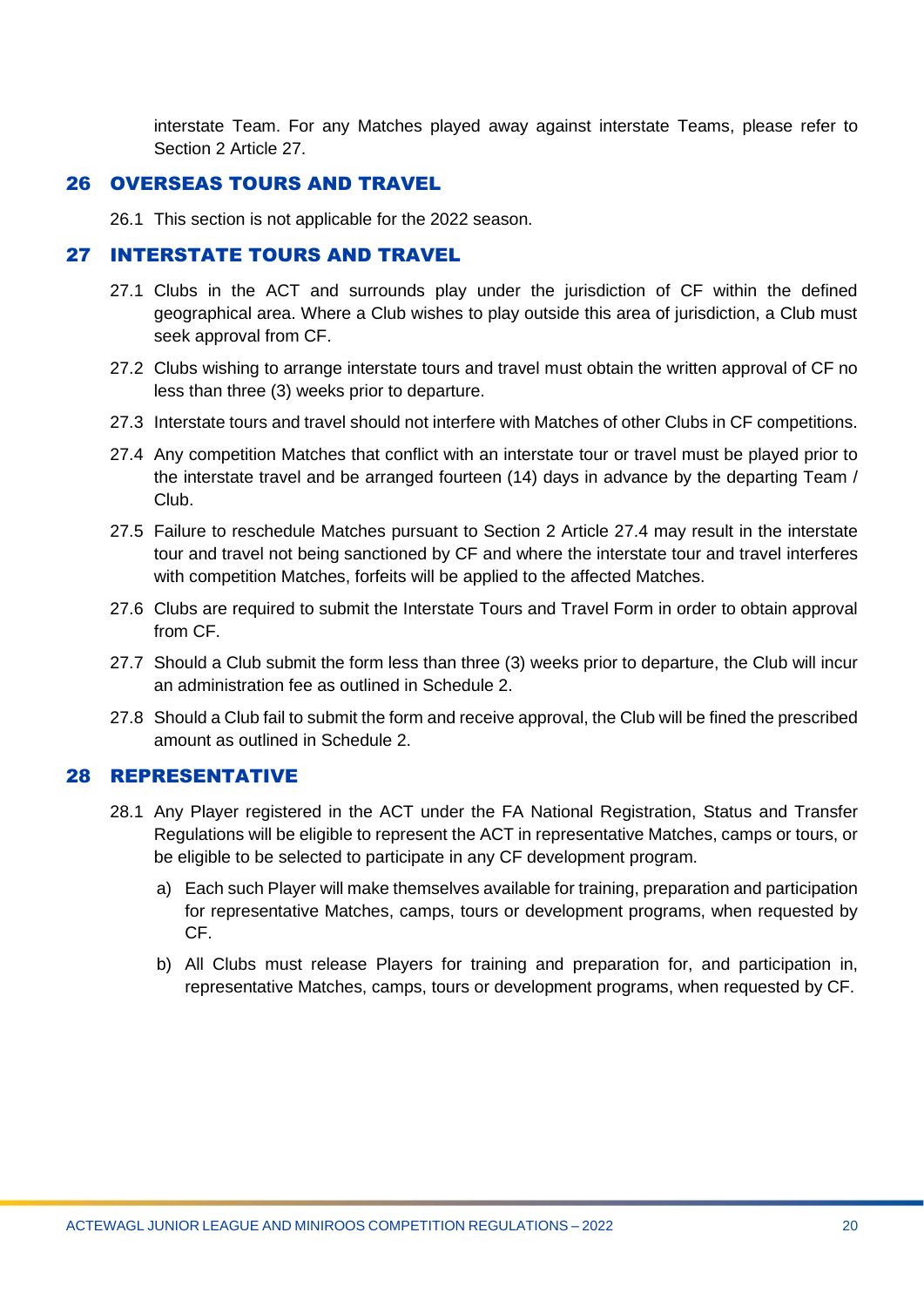# <span id="page-20-0"></span>SECTION 3: ELIGIBILITY & MOVEMENT

# <span id="page-20-1"></span>**AGE ELIGIBILITY**

1.1 The following table details the birth dates applicable to the age grades of the Leagues. Players must be within these ranges in order to be eligible for registration:

| <b>Competition</b> | <b>Age Grade</b> | <b>Birth Date</b>                           |
|--------------------|------------------|---------------------------------------------|
| JL                 | U <sub>18</sub>  | For Players born on or after 1 January 2004 |
| JL                 | U <sub>16</sub>  | For Players born on or after 1 January 2006 |
| JL                 | U15              | For Players born on or after 1 January 2007 |
| JL                 | U <sub>14</sub>  | For Players born on or after 1 January 2008 |
| JL                 | U <sub>13</sub>  | For Players born on or after 1 January 2009 |
| JL                 | U <sub>12</sub>  | For Players born on or after 1 January 2010 |
| <b>MR</b>          | U11              | For Players born on or after 1 January 2011 |
| MR                 | U <sub>10</sub>  | For Players born on or after 1 January 2012 |

- 1.2 A participant who registers themselves or another person(s) in the incorrect age grade may be sanctioned in accordance with the DDR.
- 1.3 A Club may be held liable for an offence committed under Section 3 Article 1.2 by one of its Team Officials or Players and may be sanctioned in accordance with the DDR.

# <span id="page-20-2"></span>2 ELIGIBILITY AND INELIGIBILITY OF PARTICIPANTS

- 2.1 Eligible Participants:
	- a) An eligible Participant is one that meets all registration requirements within these Regulations and is not ineligible according to any article of these Regulations.
- 2.2 Ineligible Participants include:
	- a) A Participant not registered in the National Registration System to the Club in which they have participated with.
	- b) Suspended Participants.
	- c) A Player who plays without an ITC (International Transfer Certificate) where one is required, unless communicated otherwise.
	- d) A Participant who is required to stand down for receiving a suspension as a result of caution accumulation.
	- e) A Participant that has been expelled from a Match or suspended as a result of caution accumulation on the day/s prior to a Match but prior to receiving their Notice of Suspension in accordance with the DDR.
	- f) A Participant that has been expelled from a Match on the same day as the Match that occurred earlier in the day.
	- g) A Player that is deemed ineligible due to any Article of these Regulations or pursuant to the DDR.
- 2.3 A Team will automatically lose a Match on forfeit if an ineligible Player participates in the Match.
- 2.4 Additionally, the Club, Team Official/s and/or Player may be further sanctioned in accordance with the DDR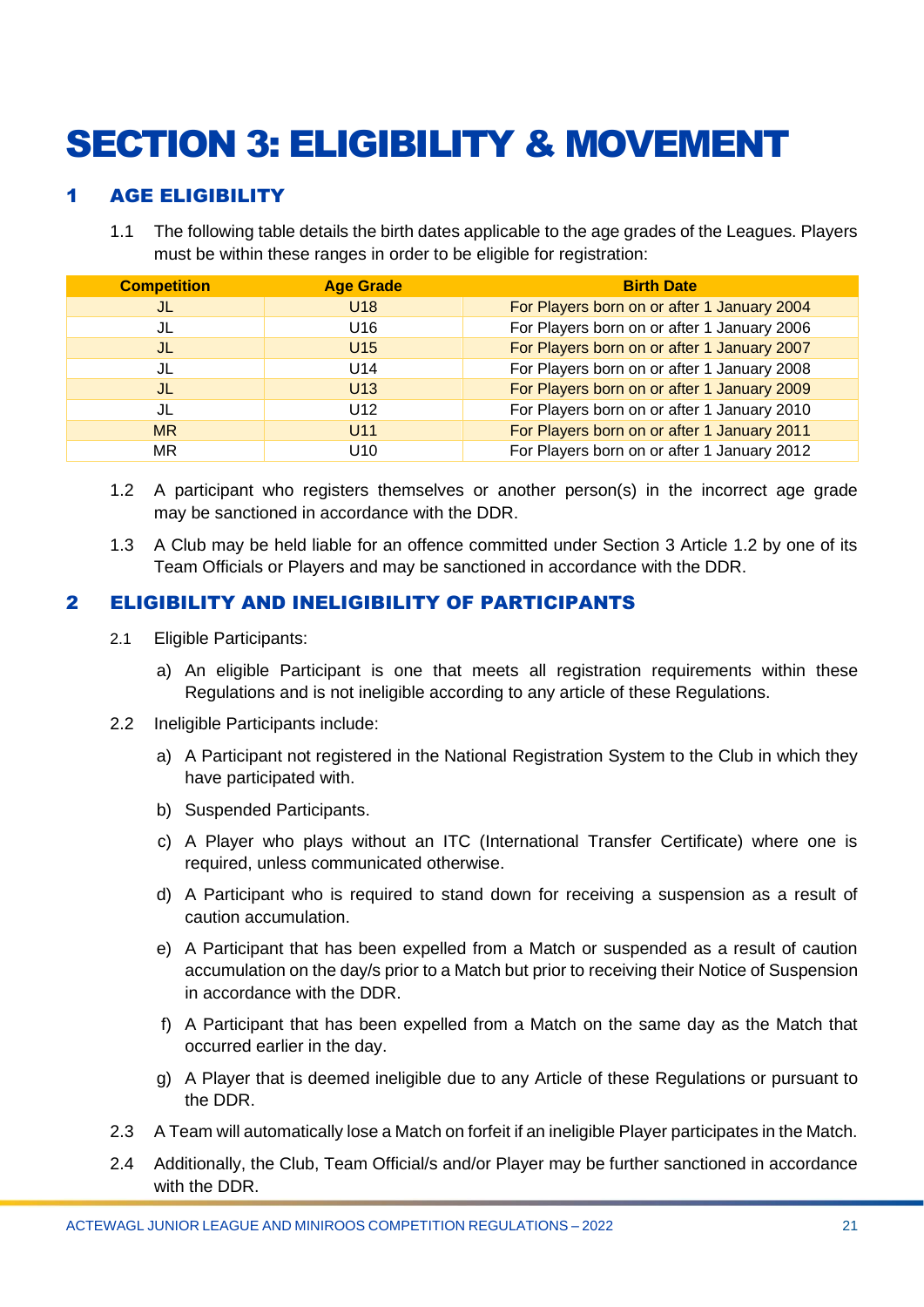- 2.5 Any Player who knowingly plays as an ineligible Player may be suspended for up to four (4) Matches and further sanctions may be applicable under the DDR.
- 2.6 For clarity, it is the Club's absolute responsibility to ensure that it fields eligible Players in any Match.
- 2.7 Where a Club plays an ineligible Player:
	- a) Any participating Club can make a claim on Player ineligibility to CF.
	- b) Any claims of ineligibility must be received within two (2) business days of the final whistle of the Match in question.
	- c) If CF finds that a Club has played an ineligible Player outside of the timeline in Section 3 Article 2.7 b), then the Club and Player can still be sanctioned in accordance with the DDR and Section 3 Articles 2.3, 2.4 and 2.5 of these Regulations.
- 2.8 Where a Club can prove to the satisfaction of CF that an administrative error resulted in rendering a Player ineligible, CF may deem the Player eligible.

#### <span id="page-21-0"></span>3 ELIGIBILITY AND PLAYER MOVEMENT IN PREMIERSHIP MATCHES

- 3.1 Clubs can seek an exemption from CF for a Player to play one (1) year below their actual age group, by submitting the [Age Exemption Form](https://form.jotform.com/220257970972867)
	- a) Players are not permitted to play below their actual age group unless CF approval has been granted.
	- b) Female Players playing in Open competitions are exempt from Section 3 Article 3.1. For clarity, female Players playing in open competitions will be permitted to play one (1) year below their age group without seeking an exemption.
	- c) Each Team is permitted up to two (2) overage Players, in accordance with Section 3 Article 3.1. Should exceptional circumstances permit, CF may provide approval to exceed this number.
- 3.2 Clubs may seek an exemption from CF for a Player to play three (3) or more years above their correct age group or for a Player younger than the age of 10 to play up into JL. In order to seek this exemption, the Club must submit the [Age Exemption Form,](https://form.jotform.com/220257970972867) attaching the following documentation:
	- a) A statement by a representative from the Club, assessing whether the Players' skill level and mentality is appropriate for playing in the older age group, indicating that the request is for the development of the Player and advising that the nominated age group is the most appropriate one for this purpose.
	- b) A statement from the Players parent/s acknowledging that they have been informed by the Club of the physical, skill and emotional demands of playing in the higher age group and consenting to their child playing in the nominated higher age group.
	- c) Upon request by CF, a medical assessment completed by a qualified medical practitioner or physiotherapist stating that in the assessor's opinion, the Player is physically capable of playing in the higher age group.
	- d) Failure to comply with this Regulation will result in the Player being deemed ineligible.
- 3.3 Player movement between National Premier Leagues (NPL) and JL: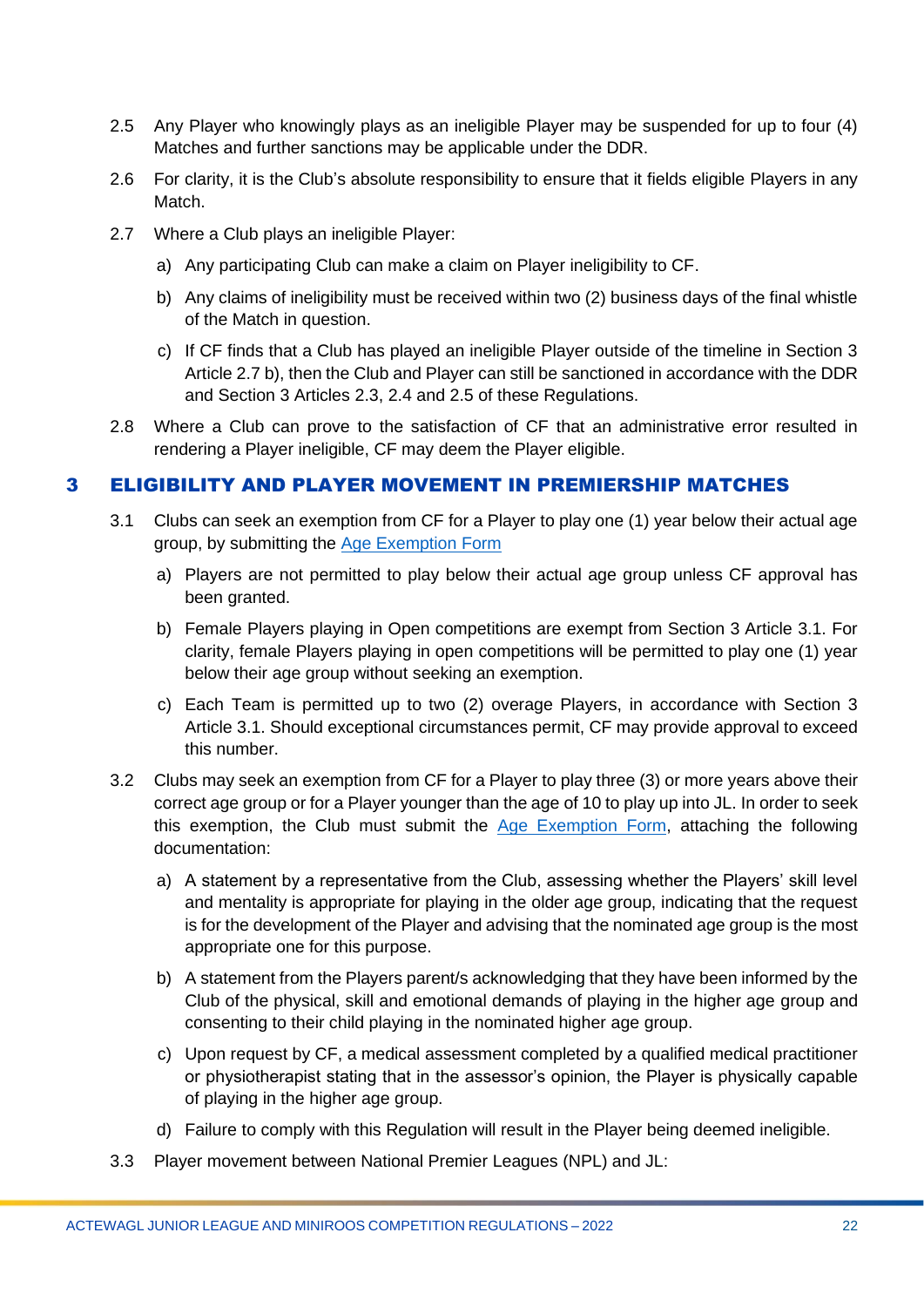- a) At no stage can an NPL Player play down into JL.
- b) JL Players are permitted to play up in the NPL Boys, CPL Boys and NPL Girls competitions as long as they are age eligible.
- c) Clubs playing JL Players up in the NPL Boys, CPL Boys and NPL Girls must notify the CF Competitions team at least one (1) business day prior to the Match.
- d) Any Player playing more than ten (10) NPL Boys, CPL Boys and NPL Girls Matches will have their status reclassified to a bona fide NPL Boys, CPL Boys and NPL Girls Player.
- 3.4 A Player is not allowed to participate in more than two (2) Matches in a day.

#### <span id="page-22-0"></span>4 ELIGIBILITY OF PLAYERS IN CHAMPIONSHIP MATCHES

- 4.1 For U16 & U18 JL competitions:
	- a) To be qualified to play for a Team in any Championship Match, the Player must have played a minimum of five (5) Premiership Matches for that Team. CF will communicate all eligible Players to the respective Clubs.
	- b) A Player who has qualified for more than one Team or division in the Championship Series will be eligible to represent all Teams they have qualified for.
	- c) Should Clubs wish to seek an exemption, they will need to do so via email to the CF Competitions team explaining why the Player should be eligible to play. CF will then make a final determination on eligibility.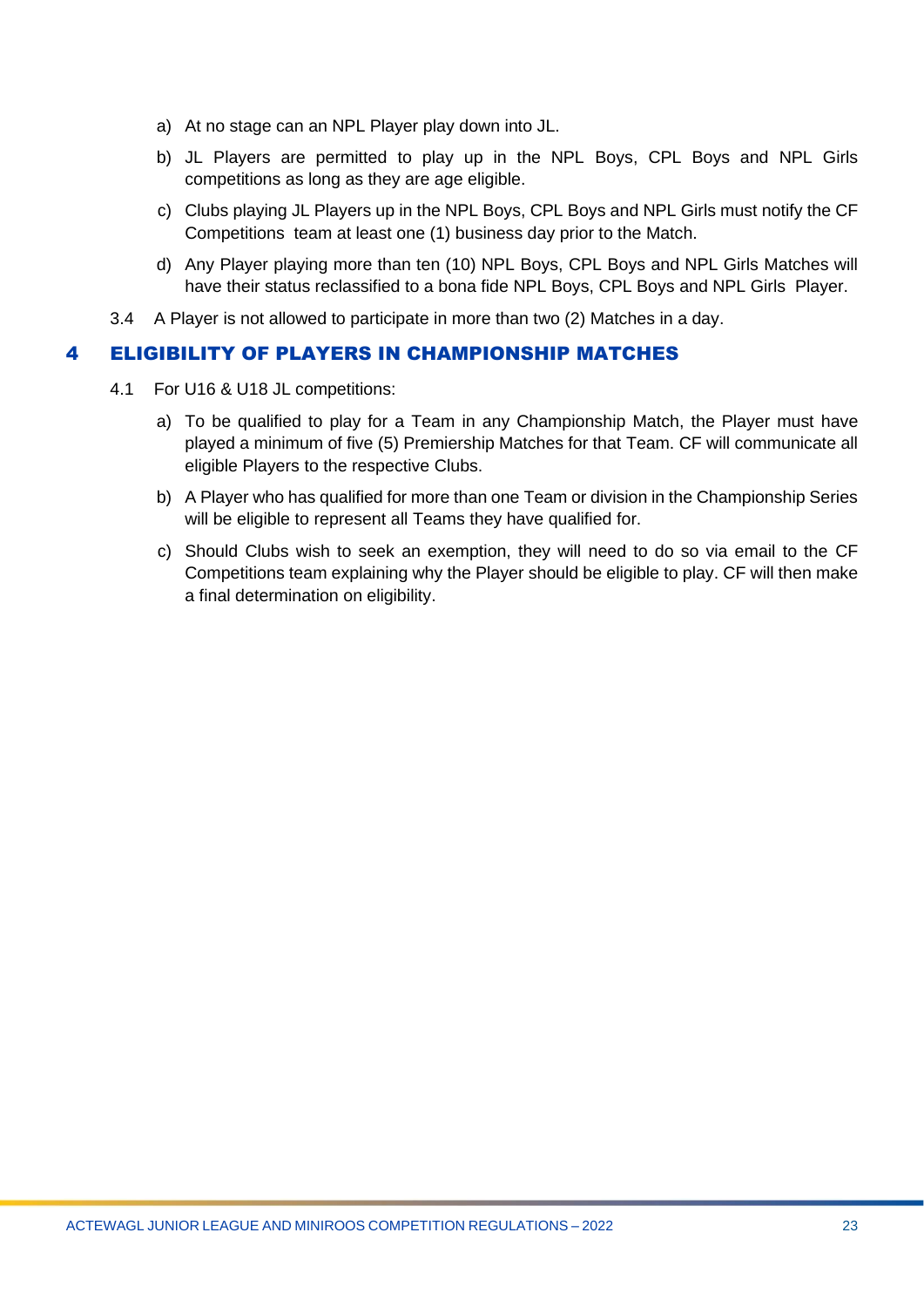# <span id="page-23-0"></span>SECTION 4: REGISTRATION

# <span id="page-23-1"></span>1 PLAYER STATUS

- 1.1 All Players in JL and MR competitions must be registered as Amateur Players.
- 1.2 Clubs are required to ensure each Player has self-registered on the National Registration System as an Amateur.

## <span id="page-23-2"></span>2 REGISTRATION PERIODS

2.1 Any Player Registration may only occur within the registration periods. CF Registration periods for the 2022 season will be as follows:

| <b>Competition</b> | Open            | <b>Close</b> |
|--------------------|-----------------|--------------|
| JL                 | 14 January 2022 | 30 June 2022 |
| MR                 | 14 January 2022 | 30 June 2022 |

# <span id="page-23-3"></span>3 REGISTRATION PROCESSES

- 3.1 Players:
	- a) A Player may only be registered with one (1) Club in each form of the game (i.e. elevena-side football, including MR competitions) at any one time, in accordance with the NRSTR.
	- b) A Player registered with CF can play only for the Club nominated by that Player unless the Player is playing:
		- i) For a Representative team;
		- ii) For a Futsal Club for which the Player is also registered;
		- iii) For a school team that is not a Club;
		- iv) In a benefit, testimonial or charity Match if that Player has written permissions from their Club, CF or FA, as required;
		- v) In a trial Match, provided the Player has their current Clubs written permission and plays no more than two (2) trial Matches or such other number of Matches specified in these Regulations; or
		- vi) Any other exceptional circumstances approved by CF or FA in its absolute discretion.
	- c) A Player can register for no more than three (3) Clubs in Australia and may only play Matches for two (2) of those Clubs during that season, in each form of the game.
- 3.2 Amateur Players:
	- a) All Amateur Players must be registered via the National Registration System.
	- b) The Player must self-register via the National Registration System and the Club shall then approve that Player's registration.
	- c) The registration of an Amateur Player with a Club is effective from the date the individual is made active by the Club.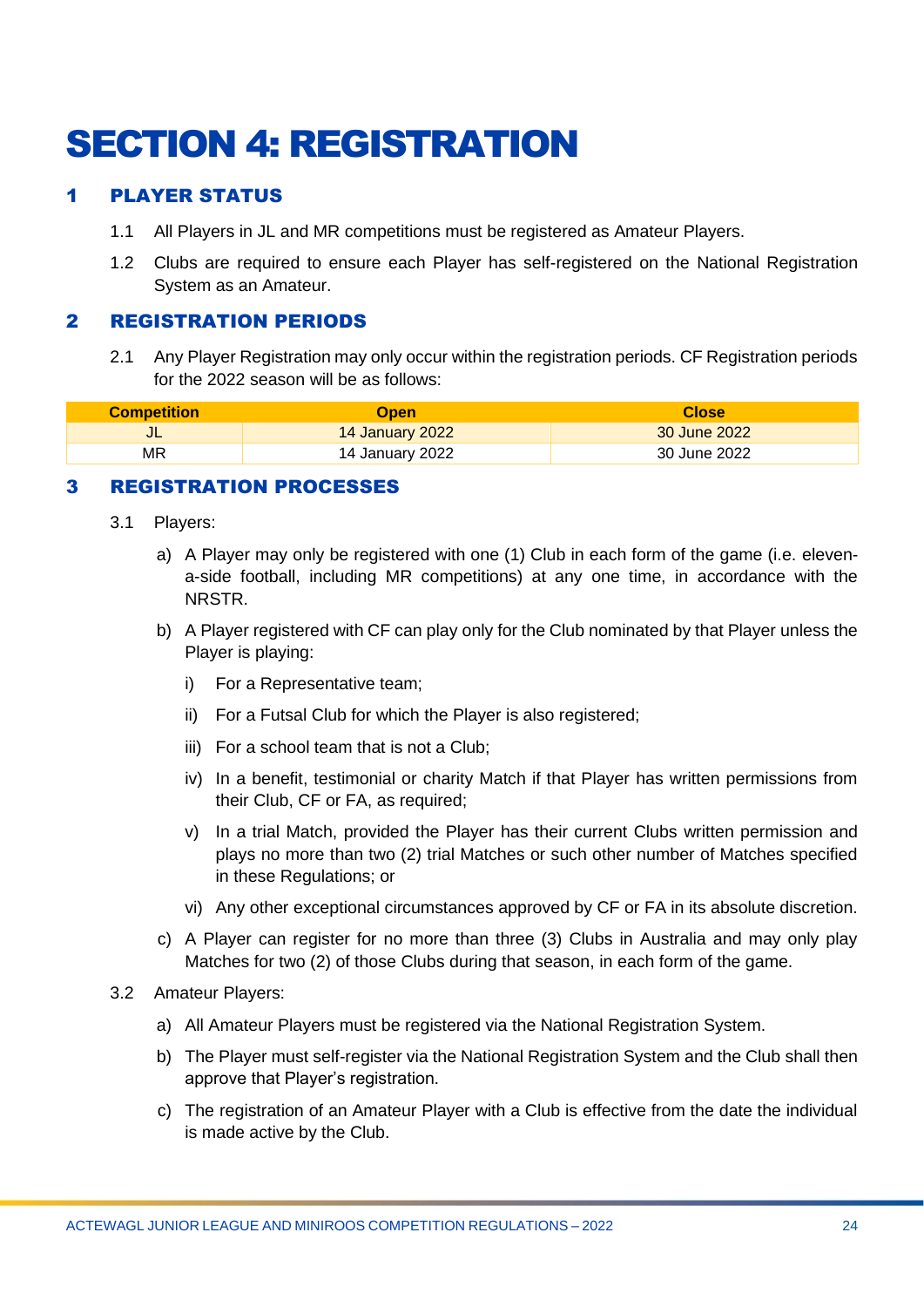- d) If a Player is registering to any Club for the first time, that Player must provide the Club with evidence of name and age, by producing an original birth certificate, passport, drivers licence or similar form of identification. It is the Club's responsibility to ensure this process is adhered to, including that the Player is eligible to play in the age grade to which they have been registered.
- 3.3 International Players:
	- a) An International Transfer Certificate (ITC) is required for all Players over the age of 10 who wish to register with a Club:
		- i) Who were last registered with a Club outside of Australia (current or otherwise); and
		- ii) Where CF is satisfied that an ITC should be requested for the Player, based on the standard of Club the Player intends to register with or the level of competition.
	- b) For the avoidance of doubt, Section 4 Article 3.3 a) i) applies to Australian and non-Australian citizens.
	- c) An ITC is requested by the Player at the time of registration in the National Registration System.
	- d) ITC for minors:
		- i) This process applies to any minor Player, being a Player aged 10 to 18 years seeking to register to play football in Australia at any level, who is:
			- A. A foreign national (including refugees) seeking to register in Australia, irrespective of whether they were registered to play football in their previous country or not.
			- B. An Australian minor who is returning to Australia after having played abroad.
			- C. A minor born in a country other than Australia who is registering to play football for the first time.
		- ii) There are six application forms that address the specific requirements of each Minor ITC Application type. These forms must be fully completed and returned to CF, together with all necessary documents supporting the application. For more information on the application forms and relevant documentation, please refer to the "2022 Guide to International Transfer Certificates".
	- e) All ITC requests must only be submitted once a Player has finished their playing commitments overseas.
	- f) A Player awaiting an ITC may not participate in any football activities, except training, until an ITC has been received by CF.
	- g) If an ITC is requested prior to the registration period closing date, the Player may be registered outside of the registration period.
	- h) It is the Club's responsibility to ensure that the relevant documentation required to obtain an ITC for a minor has been correctly submitted, and until such time as an ITC has been received, the Player must not participate in any Match.
- 3.4 Dual registration:
	- a) Should a Club wish to submit a request for dual registration, they are to contact CF, who will provide guidance on the process and lodgement of the application to FA.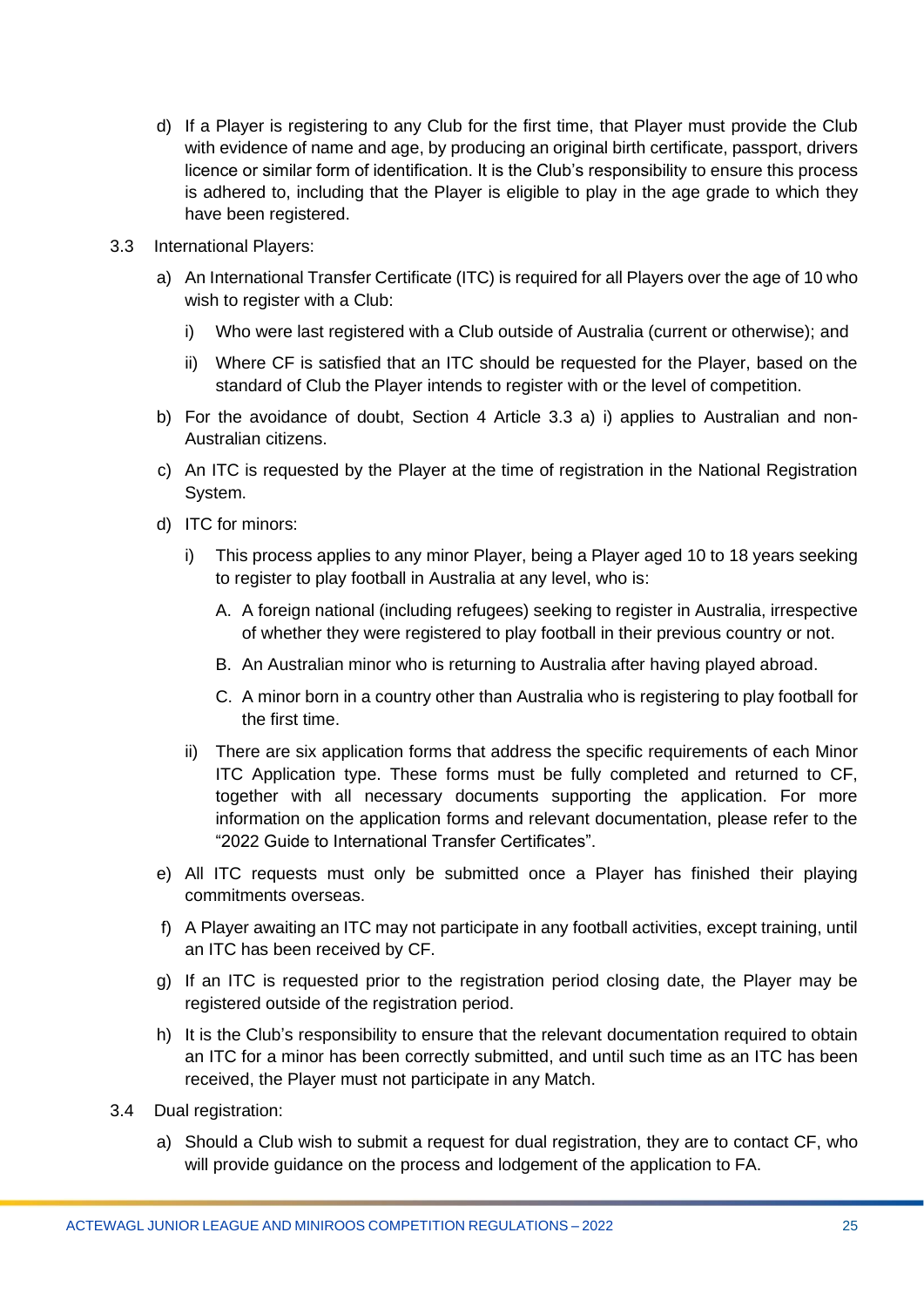- b) No Player is permitted to dual register unless prior approval has been issued by FA and CF.
- 3.5 Club and Team Officials:
	- a) All Club and Team Officials (including but not limited to coaches, managers, physiotherapists and Club committee members) are required to register via the National Registration System.
	- b) The Club and Team Officials must self-register via the National Registration System and the Club shall then approve that individual's registration.
	- c) All Club and Team Officials must ensure they meet the relevant child protection requirements.

#### <span id="page-25-0"></span>4 SUBMISSION OF REGISTRATIONS

- 4.1 All registrations must be submitted via the National Registration System within the communicated registration periods.
- 4.2 All Clubs must submit registrations for all Players, Club Officials or Team Officials as listed in these Regulations.
- 4.3 All registrations during advertised registration dates must be submitted to CF no later than 11:59pm on the Wednesday prior to the weekend's Matches, in order to be eligible for that weekend.
- 4.4 Registrations must be lodged by no later than 11.59pm of the specified closing date of the registration period.

#### <span id="page-25-1"></span>5 PRIORITY OF REGISTRATION

- 5.1 In the event of a Player signing registration for more than one (1) Club, priority of registration will be accorded to the Club who earliest in time, all things being equal, obtained the Player's signature to a valid registration form.
- 5.2 If a Player has self-registered through the National Registration System, the first registration recorded in that system will be granted priority.
- 5.3 Any Player found to have wilfully registered or signed registration forms for more than one (1) Club, or a Club found to have knowingly induced a Player to register or sign a registration form with that Club, in the knowledge that the Player has previously registered or signed a registration form with another Club, may be sanctioned in accordance with the DDR.

#### <span id="page-25-2"></span>6 PLAYER REGISTRATION IN THE CASE OF AMALGAMATION OF CLUBS

- 6.1 Where an amalgamation or merger takes place between two Clubs, the following will apply to registered Players of such Clubs:
	- a) Amateur Player registrations will automatically cease, and the Club will be required to reregister Amateur Players within the applicable squad maximums.
	- b) Should an amalgamation occur post the registration period, CF will decide on a solution, in its absolute discretion, to be in the best interests of the competition.
	- c) All disciplinary cautions incurred by Players will be carried forward if Players move to another Club.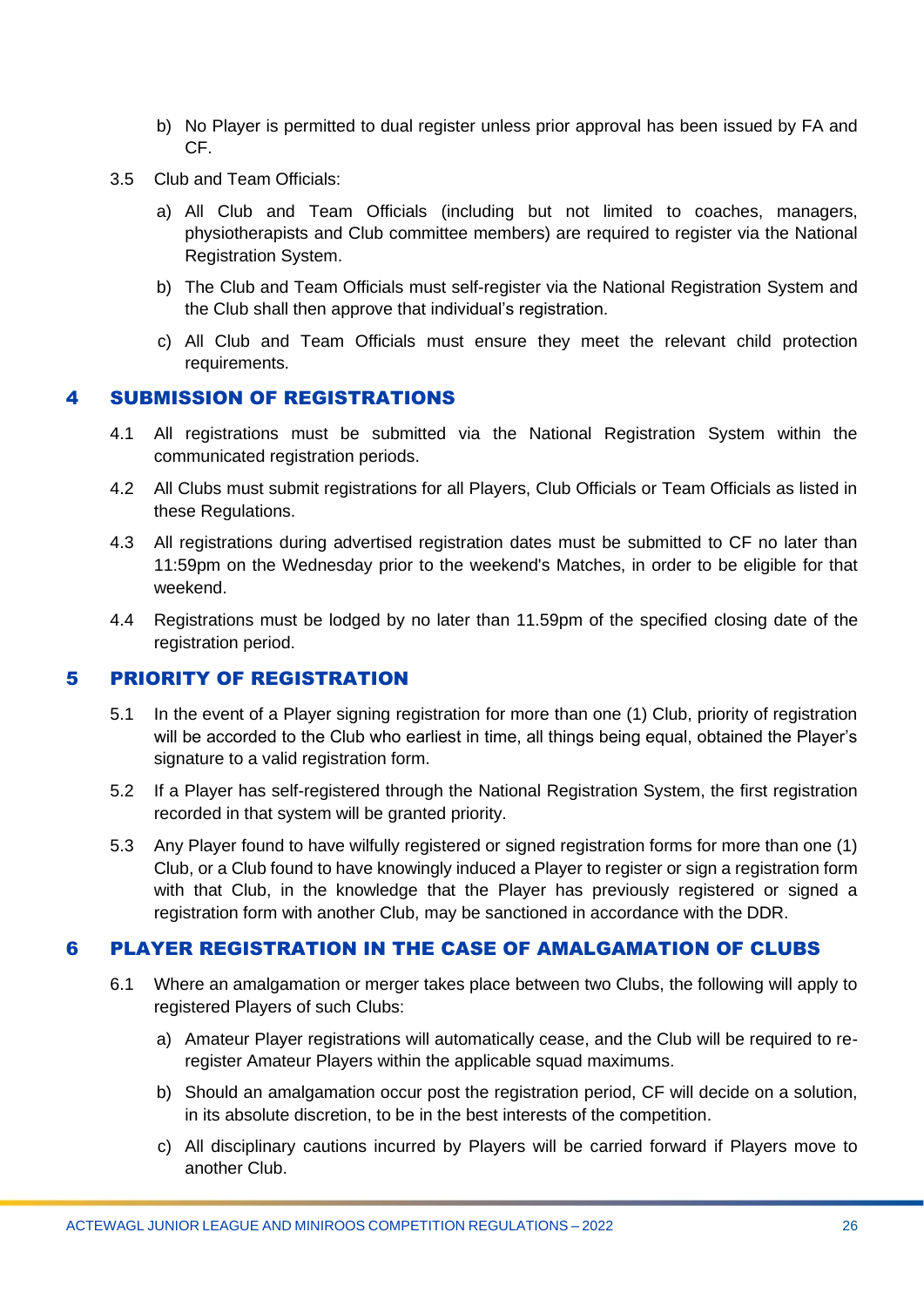d) All suspensions incurred by Players will be carried forward if Players move to another Club.

### <span id="page-26-0"></span>7 PLAYER DEREGISTRATION

- 7.1 Unless otherwise stated in these Regulations, an Amateur Player is free to move to another Club during the Registration Period, in accordance with Section 4 Article 2.
- 7.2 An Amateur Player may be deregistered by applying to deregister via the National Registration System, which will notify the Club of the Player's intention to deregister.
- 7.3 If a Club no longer wants an Amateur Player to play for their Club, that Club must apply to deregister that Player via the National Registration System, which will notify the Player of the Club's intention to deregister the Player.
- 7.4 The deregistration is effective:
	- a) When the other party (i.e. Club or Player as the case may be) has confirmed the cancellation via the National Registration System, and CF has processed the cancellation via the National Registration System; or
	- b) After seven (7) days from the date the Player or Club requested the deregistration via the National Registration System, CF can process the cancellation via the National Registration System, unless a grievance has been initiated with CF in accordance with DDR, then the Amateur Player will not be deregistered until the processes promulgated by the DDR have been exhausted or terminated.

#### <span id="page-26-1"></span>8 TEAM LISTS

8.1 For the 2022 season, the following are the recommended maximum number of squad Players for each Competition and age grade:

| <b>Competition</b> | <b>Age Grade</b> | <b>Total Players</b> |
|--------------------|------------------|----------------------|
| JL                 | <b>U18</b>       | 18                   |
| JL                 | U16              | 18                   |
| JL                 | U15              | 18                   |
| JL                 | U14              | 18                   |
| JL                 | U13              | 18                   |
| JL                 | U12              | 18                   |
| <b>MR</b>          | U11              | 15                   |
| <b>MR</b>          | U10              | 15                   |

- 8.2 The Team list must list all currently registered Players and must be updated and sent to CF any time changes occur.
- 8.3 Initial Team lists are required to be supplied when Team nominations are submitted.
- 8.4 Players can only be assigned to one Team at any one time.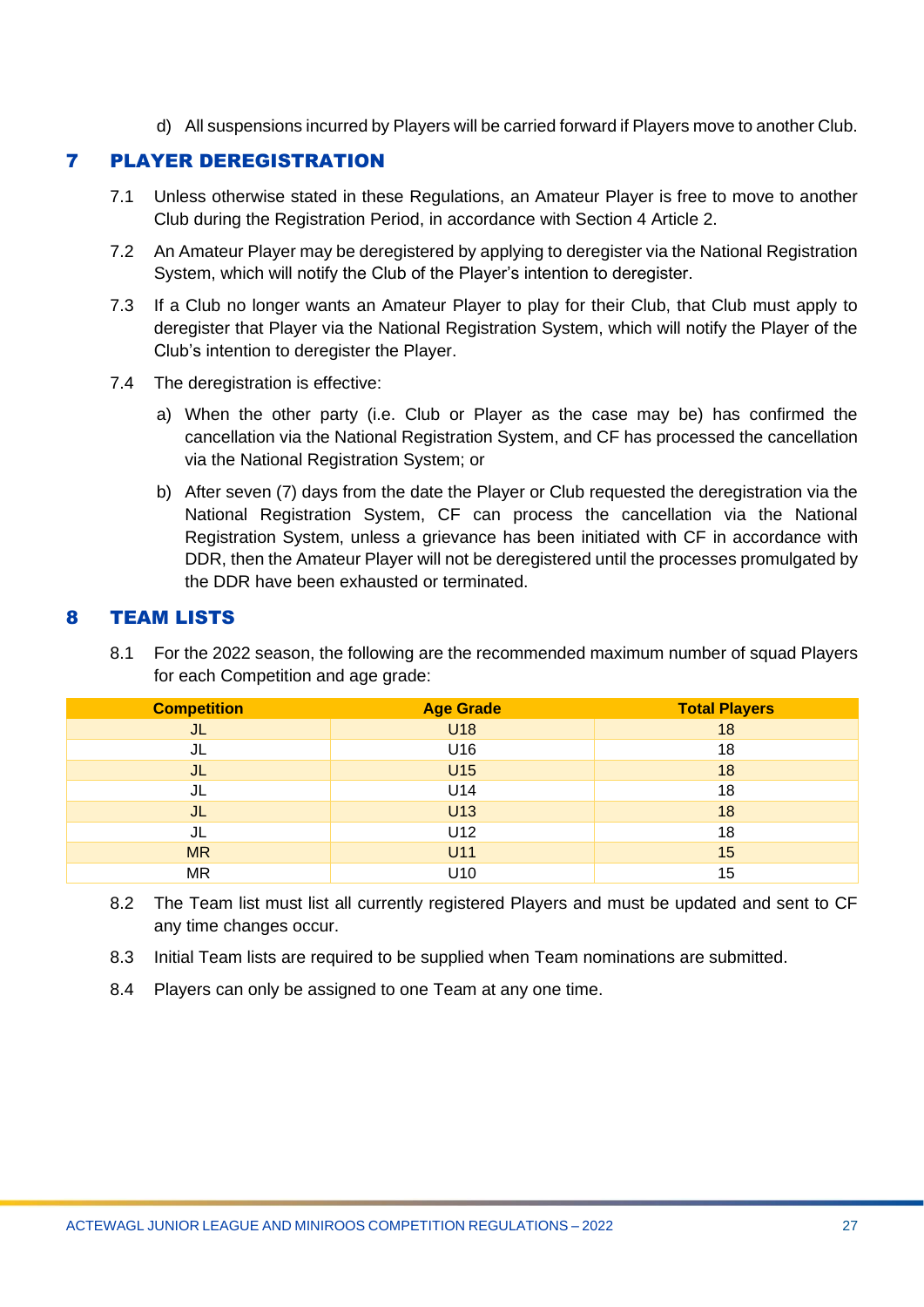# <span id="page-27-0"></span>SECTION 5: MATCH DAY

# <span id="page-27-1"></span>1 MATCH BALLS

- 1.1 Each Team (both home and away) will supply one (1) football for all Premiership Matches. At the conclusion of the game, the Match balls will be returned to the relevant Team.
- 1.2 Clubs are to ensure that Match balls provided are of a suitable quality and any Match balls damaged during a Match are to be immediately replaced by the Club who provided the damaged Match ball.
- 1.3 Match balls are to be provided to the Match Officials no later than ten (10) minutes before kick off.
- 1.4 Failure to supply Match balls will result in a fine in accordance with Schedule 2.
- 1.5 CF will supply footballs for all Championship Matches.
- 1.6 CF may from time to time stipulate a particular make of football to be used in a particular League or age grade.
- 1.7 The following sizes of footballs are applicable to the different age grades:

| <b>Age Grade</b> | <b>Size</b>              |
|------------------|--------------------------|
| $U5 - U9$        | $\overline{\phantom{0}}$ |
| U10 - U13        |                          |
| U14 and older    |                          |

#### <span id="page-27-2"></span>2 WARMING UP

- 2.1 The home Club, in conjunction with the Referee and/or CF Representative, where applicable, may determine if warm-up on the pitch is to be allowed as well as the location of the warm-up. This decision must consider time constraints, the weather and ensure such action does not cause detrimental impact to the quality of the playing surface for the Match.
- 2.2 During play, a maximum of five (5) Players from each Team may warm up at the same time, assisted by two (2) Team Officials, without a ball (except for the goalkeeper), in the identified warm-up area within the pitch perimeter fence.
- 2.3 The identified warm-up area is located behind the goal line nearest to the Team's own technical area. Should this space be deemed not suitable at a particular ground by the Referee, the secondary identified warm-up area is located along the touch line beside the Team's technical area, provided the substitutes are wearing bibs that are clearly contrasting, in accordance with Section 5 Article 3.3.

#### <span id="page-27-3"></span>3 TECHNICAL AREA

- 3.1 For Matches, in all competitions, the home Club must clearly mark out the technical area as stipulated in the IFAB Laws of the Game.
- 3.2 Only currently registered and eligible Players, Coaches and Team Officials are allowed in the technical area during Matches. For clarity, a Player or Team Official who is under suspension must not occupy a seat in the technical area.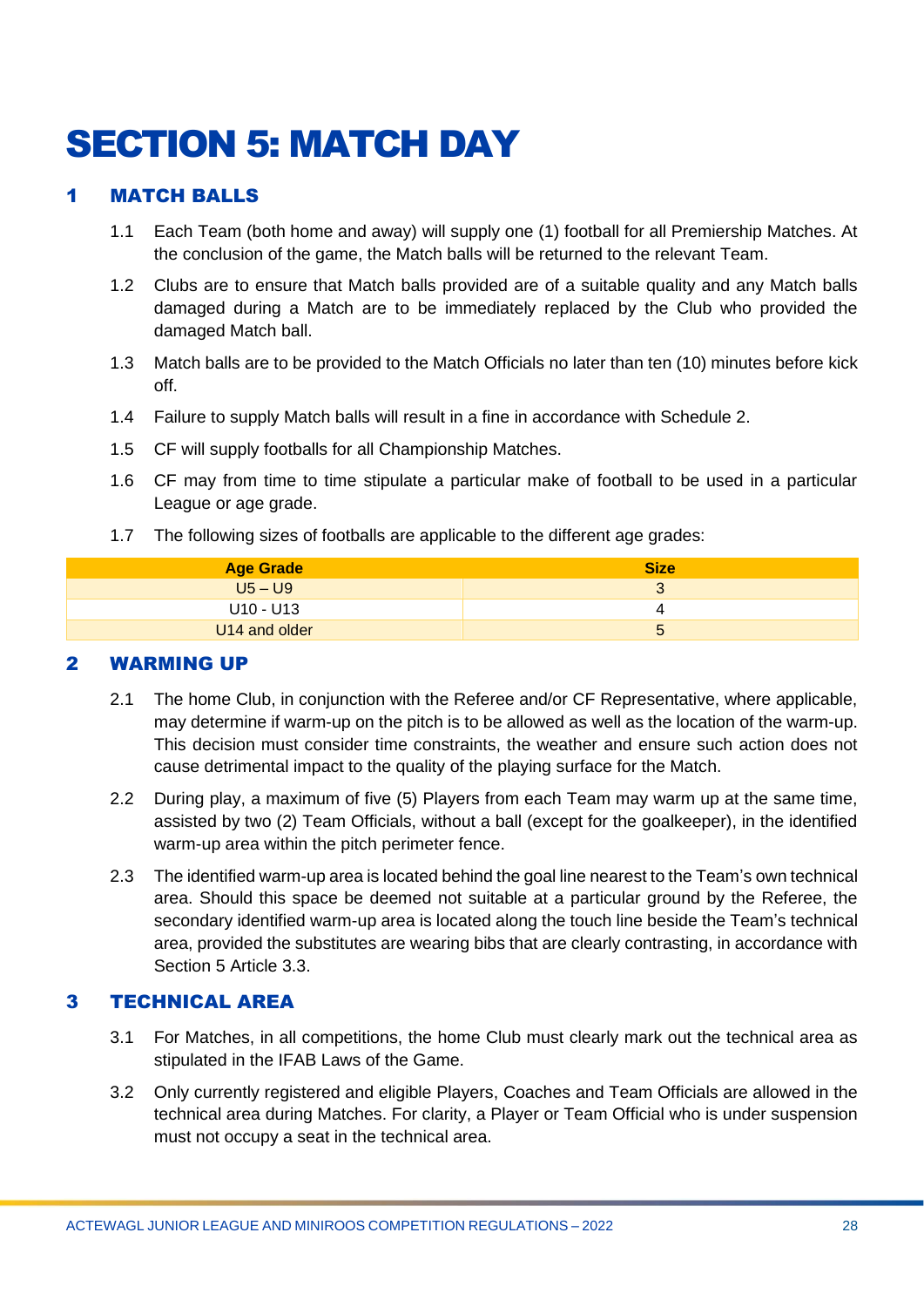- 3.3 All Players in the technical area must wear a bib that contrasts with the colours worn by Players of both Teams, Match Officials and the bibs of the opposing Team.
- 3.4 All Team Officials in the technical area must wear clothing that contrasts with the kit of the Players and Match Officials on the pitch. Should their clothing clash, they are required to wear a bib that does not clash with the colours of the Players and Match Officials.
- 3.5 Registered Team Officials must be listed on the team sheet specific to the Match they are in the Technical Area for.
- 3.6 For the Technical Area:
	- a) A maximum of five (5) substitutes who are listed as substitutes on the Electronic Team sheet for that Match are permitted.
	- b) A maximum of four (4) Team Officials (such as the coach, assistant coach, Team manager, physiotherapist), who are listed on the Team sheet for that Match are permitted.
- 3.7 As per Section 5 Article 2.2, substitutes are permitted to leave the Technical Area for the purposes of warming up.
- 3.8 Occupants of the technical area are subject to the authority of the Referee at all times.

# <span id="page-28-0"></span>4 INTERCHANGE

- 4.1 For all JL and MR competitions unlimited interchange applies.
- 4.2 The following is the procedure and rules for the unlimited interchange of Players:
	- a) The "interchange zone" will be an area one (1) metre either side of the half-way line.
	- b) An interchange is one which is made when the ball is out of play, and for which the following conditions will be observed:
		- i) The Referee gives permission;
		- ii) The Player leaving the field will do so from the touch line, crossing over at the sector called the interchange zone;
		- iii) The Referee may request that the Player leaving the field do so by the nearest boundary line rather than the interchange zone. If the Player leaving the field does not comply the Referee will then caution the Player;
		- iv) The Player entering the field will also do so from the interchange zone, but not until the Player leaving the field has passed completely over the touch line;
		- v) A named substitute will be subject to the authority and jurisdiction of the Match Official whether called upon to play or not; and
		- vi) The interchange is completed when the Player who was off the field, enters the field.
	- c) The number of interchanges made during a Match is unlimited. A Player who has been replaced may return to the field for another Player.
	- d) If during an interchange, an interchange Player enters the field before the replaced Player has completely left it, the Match Official will ensure the replaced Player leaves the field, caution the interchange Player and then restart the Match.
	- e) If during an interchange, an interchange Player enters the field from a place other than the interchange zone, the Referee will caution the offending Player.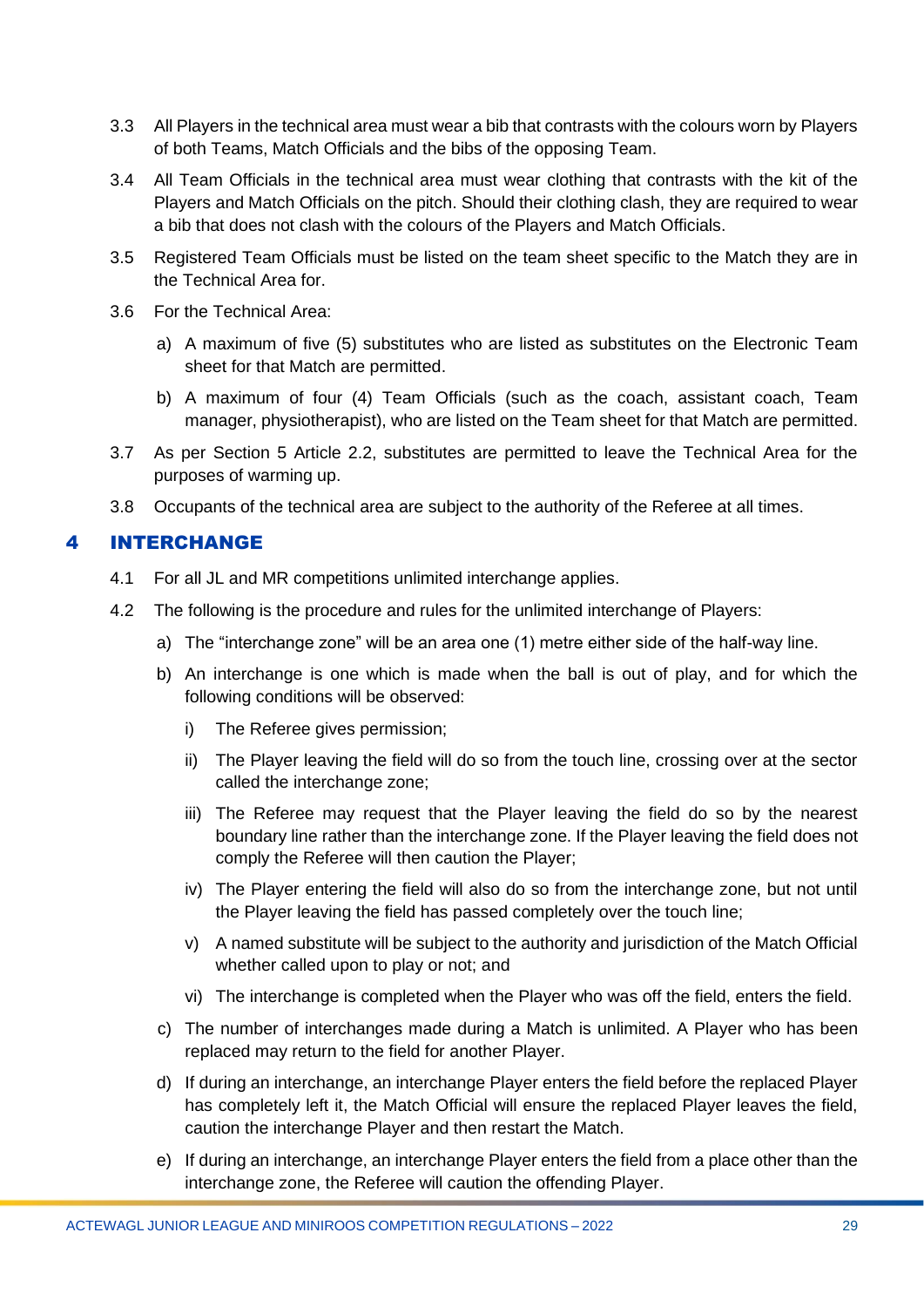- f) The interchanging of Players will cease at the completion of normal and extra time.
- g) With the exception of an interchange for a goalkeeper who is unable to continue, only Players who are on the field of play or are temporarily off the field of play (e.g. injury or adjusting equipment) at the end of the Match are eligible to take penalty kicks.
- h) A goalkeeper who is unable to continue during the penalty kicks is able to be replaced.
- i) Interchange Players cannot be used to replace any Player who has been dismissed from the Match by the Referee.
- j) A Referee may decline the interchange of Players in the last ten (10) minutes of the Match, if they deem that a Club is contravening the spirit of the game by deliberately delaying play.

# <span id="page-29-0"></span>5 PLAYING STRIPS / CLASH OF COLOURS

- 5.1 Playing strips:
	- a) The playing strips of a Club in CF competitions shall be as nominated by the Club prior to the commencement of the competition and endorsed by CF.
	- b) All Teams are to nominate two (2) entirely different main and alternate playing strips to avoid any potential colour clashes. Clubs may only play in their nominated Club strips, unless otherwise approved by CF.
- 5.2 Clash of colours:
	- a) In the event that the Referee deems there to be a clash of colours with the predetermined strip, the home Team is required to change into an alternate strip. Home Teams may be required to wear a combination of their main and alternate strips to ensure the clash is resolved.
	- b) In the case of goalkeeper's colours clashing with either the opponent's field Players, goalkeeper or the Match Official's kit, the Referee will determine which keeper will change, always keeping in mind the principle that the home Team should change.
	- c) In the case of a combination of main and alternate strip colours of both Teams clashing with the Match Officials, the Referee will determine the final colours to be worn by all Players and Match Officials.

#### <span id="page-29-1"></span>6 CLUB VESTED OFFICIALS (CVO)

6.1 Clubs must provide the following minimum number of Club Vested Officials (CVO) for each Premiership and Championship Match:

| <b>Competition</b> | <b>Quantity</b>                                                   |
|--------------------|-------------------------------------------------------------------|
| JL                 | One per two/three fields at the same venue. Roaming<br>the fields |
| MR                 | N/A                                                               |

- a) Should a Club be found not to provide the specified number of CVO for a Match, they will incur a fine in accordance with Schedule 2.
- 6.2 The CVO must:
	- a) Wear the identifiable vests supplied by CF and be visible at all times.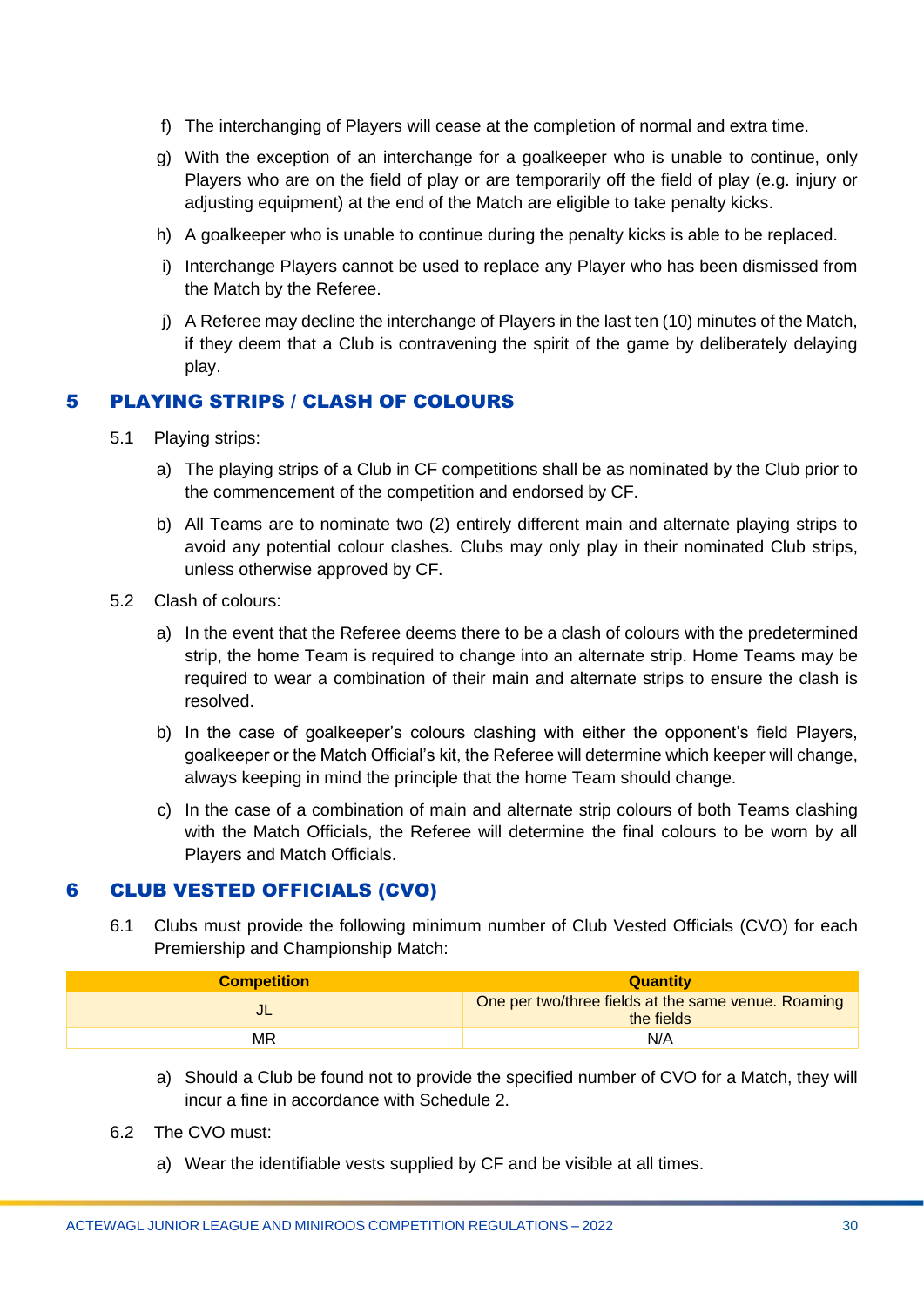- b) Work together with the CVO from the opposing Club to deal with any disturbances that may arise, assist with the welfare of the Match Officials and escort dismissed Players from the pitch exclusion zone.
- c) Ensure that the FA Spectator Code of Behaviour is being adhered to by their own Club Associates. If a Club Associate is not behaving in accordance with this code, the CVO may approach the person/s and remind them of their obligations:
	- i) If the matter is unable to be addressed, or the CVO is concerned for their own safety and wellbeing, contact needs to be made with the Match Officials who may take the appropriate action, including stopping the Match until the incident has been dealt with satisfactorily.
	- ii) Where intervention from the CVO or Match Officials may escalate a situation, the CVO should contact the Australian Federal Police or NSW Police.
- d) Take responsibility for the Match Officials, from the time the Match Officials arrive at the venue until the time the Match Officials depart the venue.
	- i) The CVO must escort the Match Officials to and from the field of play prior to the game, and at both half and full time, unless a Match commissioner or security are appointed to the Match.
	- ii) The CVO must make sure unauthorised personnel are kept out of the Match Officials change room.
- e) Must have their name correctly and clearly printed on the Team sheet.
- f) Must not remain in or around the technical area/s, or inside the pitch perimeter fence, unless directed by the Match Officials.
- 6.3 CVO may report incidents to CF as necessary.

#### <span id="page-30-0"></span>7 IDENTIFICATION

- 7.1 Where a Club suspects an abnormality that involves the identity of a Player participating in a Match prior to the commencement of the Match, the Club shall:
	- a) Bring the matter to the attention of the Match Official or CF representative. The Match Official or CF Representative may also confirm that suitable identification was produced and recorded on a report to CF.
		- i) Any Club that fails to produce Player proof of identification upon request from the CF representative or Match Official shall be liable to a penalty as determined by CF.
- 7.2 Where a Club suspects any abnormality that involves the identity of a Player participating in a Match after a Match has been completed, the Club shall:
	- a) Make notification on the bottom of the Team sheet of their intention to report the matter; and
	- b) Submit a written report to CF within twenty-four (24) hours of the conclusion of the Match for CF to investigate.

# <span id="page-30-1"></span>**8** ELECTRONIC TEAM SHEETS

8.1 For all competition matches, Capital Football will use Electronic Team Sheets (ETS).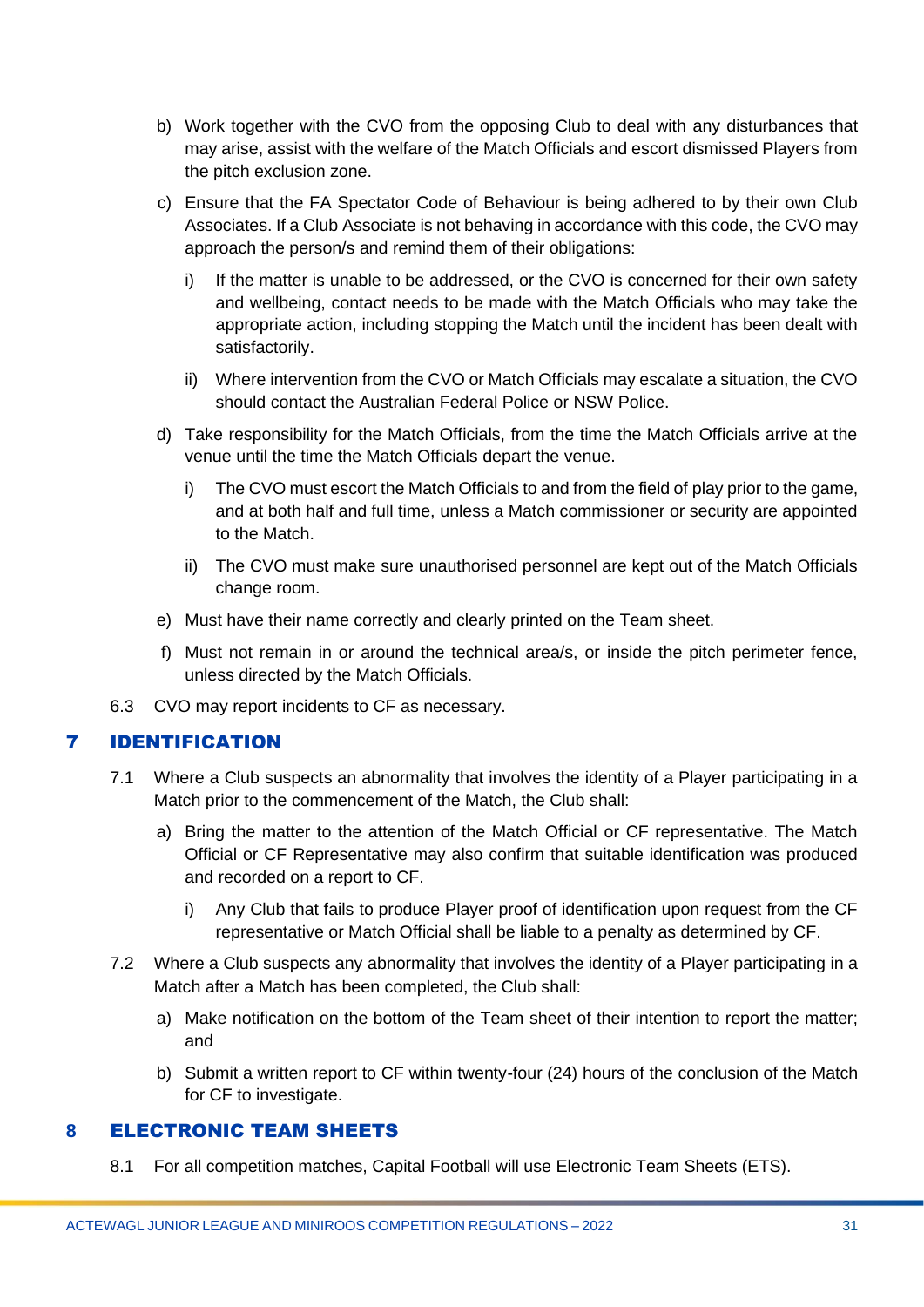- 8.2 All ETS for all Matches are to be completed online using the competition management system.
- 8.3 Each team must submit their Player and Team Official selection by 2:00pm on the Friday prior to the scheduled weekend Match, or 2:00pm the day prior to a midweek Match. A failure to comply with this rule will result in a fine as outlined in Schedule 4.
- 8.4 When making their Player selection, Clubs are required to confirm the shirt number of each Player in the competition management system. This information will then appear automatically on the ETS next to the Player's name.
	- a) No Players from the same Team will be permitted to wear the same number on their playing strip.
	- b) All Players must have a shirt number listed on the ETS that corresponds with the number on their shirt.
- 8.5 Both Team are required to double check, that their Player and Team Official selection information in the ETS is correct, and if required make amendments to the information on the ETS at least thirty (30) minutes before the scheduled kick off time.
- 8.6 Each Team is required to review and confirm the opposition Team's Player and Team official selection information in the ETS is correct at least thirty (30) minutes before the scheduled kick off time.
- 8.7 Changes to the ETS will be permitted any time until ten (10) minutes prior to the scheduled kick off time, at which time the following shall apply:
	- a) Should a listed Player be removed from the starting line-up, that Player may only be replaced by a Player listed as a substitute on the ETS. The formerly starting Player may then be listed as a substitute. However, no other Player may be added to the ETS to replace any Player.
	- b) Should a listed substitute Player be removed from the ETS, the Team will not be permitted to list another Player on the ETS and the number of available substitutes will be decreased by one (1).
- 8.8 A maximum of sixteen (16) Players per Team are permitted to be listed in the ETS.
- 8.9 A team official from each team is required to review the ETS at the completion of the Match to confirm the information listed is correct, including;
	- a) Half time and full-time scores
	- b) Goal scorers are marked against the correct Player.
	- c) Disciplinary sanctions listed are marked against the correct Player.
- 8.10 Regardless of the competition, no Player is permitted to be listed on more than two (2) Team sheets on any Match Day. Goalkeepers are exempt from this rule.

#### <span id="page-31-0"></span>**9** PAPER TEAM SHEETS

- 9.1 The home, or first listed, team will be responsible for printing and providing paper Team sheets and Team official lists in the event that ETS are not available for any reason.
- 9.2 A team official from each team is required to sign the paper team sheet at the completion of the Match to confirm the information listed is correct, including:
	- a) Half time and full time scores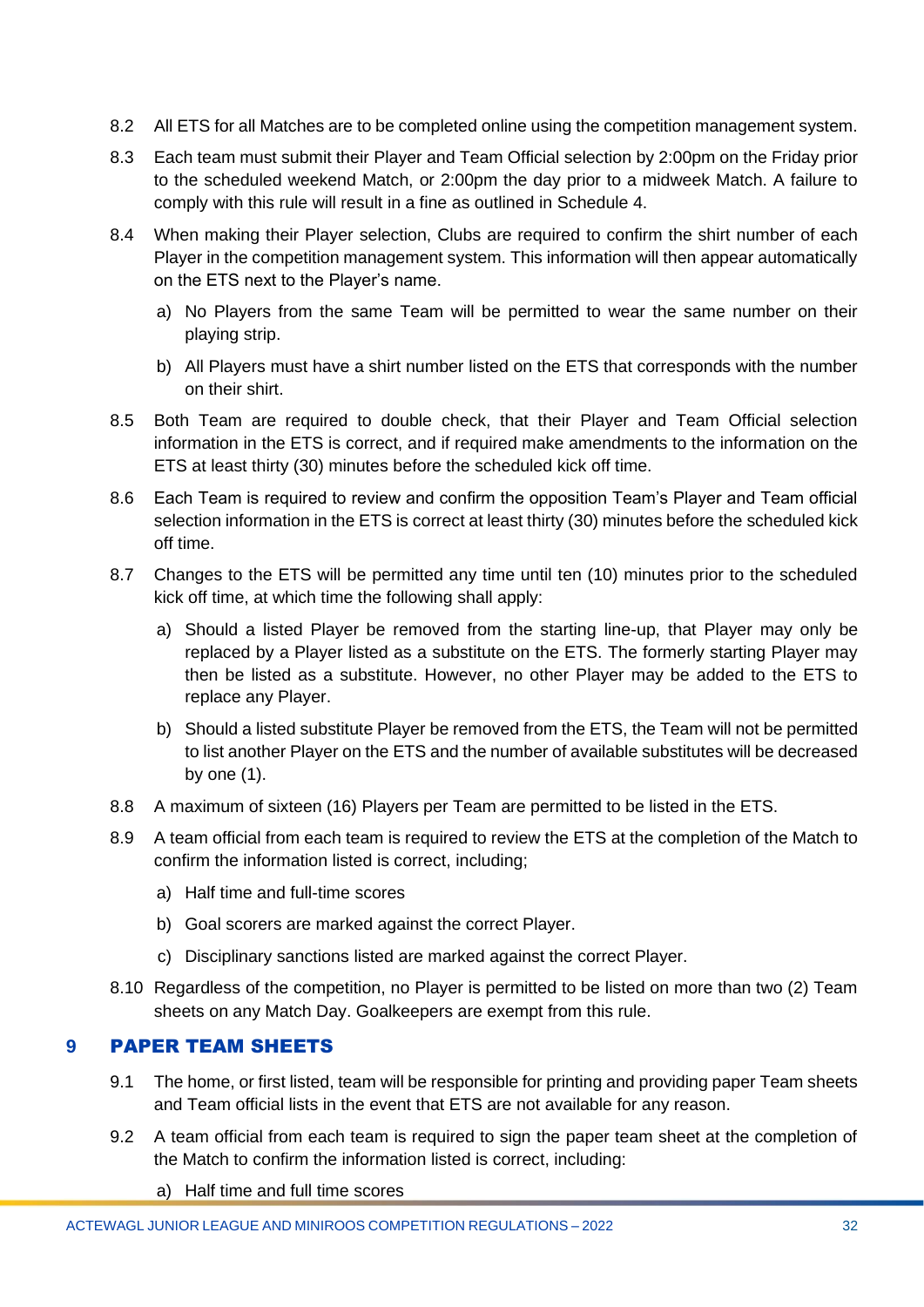- b) Goal scorers are marked against the correct Player.
- 9.3 Disciplinary sanctions listed are marked against the correct Player.
- 9.4 Paper team sheets for all age grades, signed by the respective Team officials, must be emailed to [teamsheets@capitalfootball.com.au](mailto:teamsheets@capitalfootball.com.au) to arrive no later than 5:00pm Monday following the weekend's Match, or 24 hours following a mid-week Match.
	- a) If CF does not receive the Paper Team Sheets as specified in Section 5, Article 12, the team will be fined as outlined in Schedule 2.
	- b) If CF does not receive the Paper Team Sheets within seven (7) days of the Match, the team will be deemed to have forfeited those matches, in accordance with Section 2, Article 15.
	- c) Where a Paper team sheet is not provided to CF in accordance with Section 5, Article 12, the club is deemed to have forfeited the Match in accordance with Section 2, Article 15.
- 9.5 Each team is required to submit their own paper Team Officials list via email to [teamsheets@capitalfootball.com.au](mailto:teamsheets@capitalfootball.com.au) to arrive no later than 5:00pm Monday following the weekend's Match, or 24 hours following a mid-week Match. If CF does not receive the paper Team officials list as specified above, the Team will be fined as outlined in Schedule 2

#### <span id="page-32-0"></span>**10** RESULT OF THE MATCH

- 10.1 The Referee will complete the ETS at the conclusion of the Match. A Team Official from each team is then required to check the information listed on the ETS and enter the full-time score on the ETS signifying that the result of the match is correct.
- 10.2 In the event that the Referee is unable to complete the ETS immediately after the match due to internet connectivity issues, the Referee must complete the ETS as soon as possible no later than 10:00pm on the day of the Match was played.
- 10.3 The home, or first listed, team will be responsible for completing the ETS at the conclusion of the match in the event that a person has been appointed to act as the Referee for the match in the absence of the registered Referee.
- 10.4 If the Team Officials disagrees with any details on the ETS (either their own or their opposition's), the must;
	- a) Check with the Referee to confirm if an error was made in inputting the information onto the ETS.
	- b) If unable to be resolved with the Match Officials, the team official must submit a 'Raise a Dispute' request via the ETS.
- 10.5 Only the following information on a ETS can be disputed in accordance with Section 5, Article 13.3:
	- a) Goal scorers.
	- b) Substitutions
	- c) Yellow cards (only reference to who the yellow card was issued to).
	- d) Temporary dismissal (only in reference to who the temporary dismissal was issued to).
	- e) Red card (only in reference to who the red card was issued to).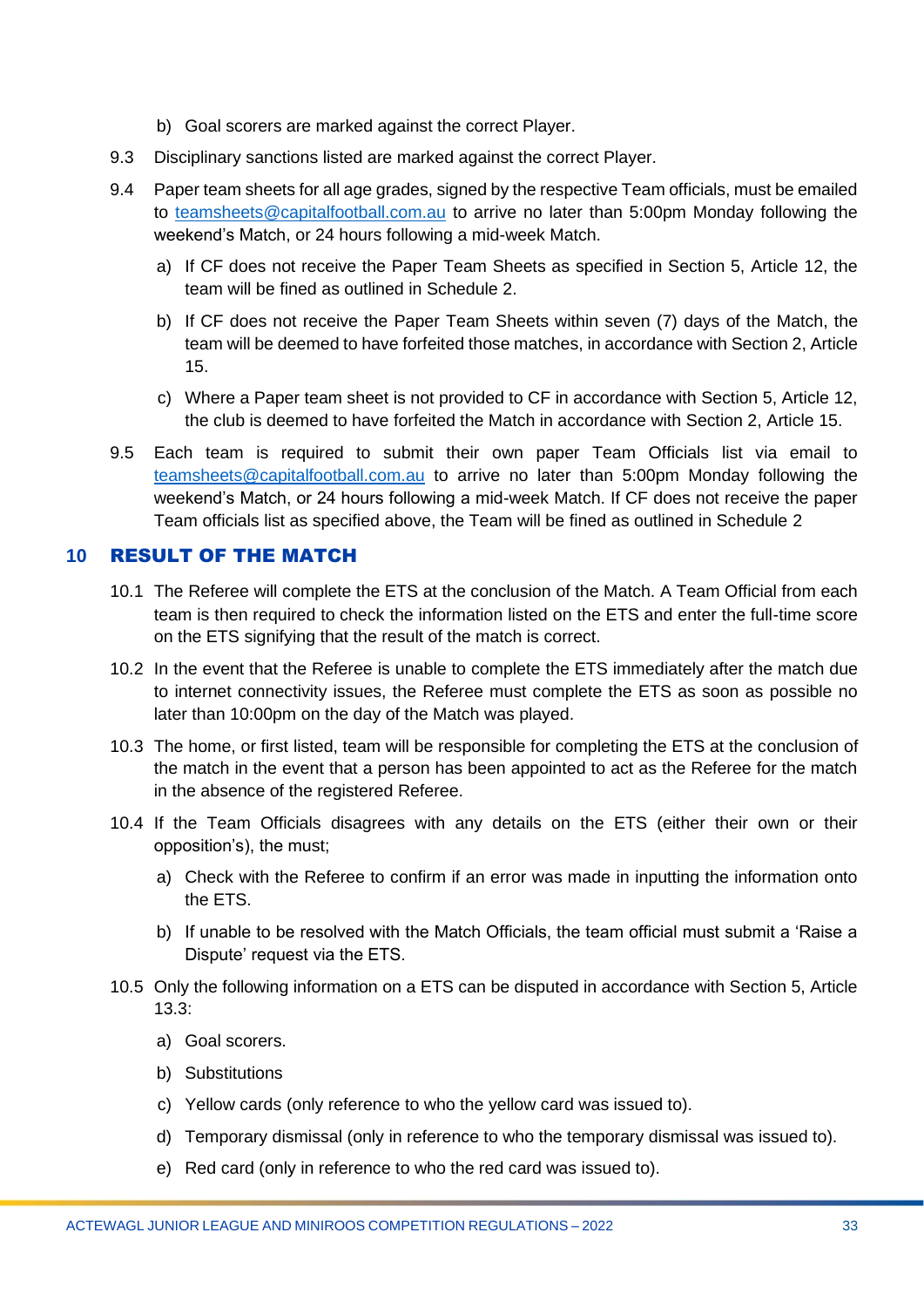- f) Half-time/full time score.
- g) Player Eligibility
- 10.6 Team sheet disputes will only be investigated by CF in the following circumstances:
	- a) The team sheet and the Club Incident Report are submitted in accordance with the timelines specified in Section 5, Article 11, Section 5, Article 12 and Section 5, Article 13 of these Regulations; and
	- b) The following evidence is submitted by the Club in support of its request for an investigation:
		- i) Video and/or photographic evidence;
		- ii) Statutory declaration; and
		- iii) Any other information accepted from the Club at the discretion of CF
- 10.7 CF reserves the right to amend the ETS and it will only amended if CF is satisfied that there was no malice or intent to gain an advantage.
- 10.8 CF's decision on a ETS dispute is final and not appealable

# <span id="page-33-0"></span><sup>11</sup> CAUTIONS AND EXPULSIONS

- 11.1 Clubs will receive the following automatic fines (as outlined in Schedule 2):
	- a) When five (5) or more Players or Team Officials from the same Team receive a caution or temporary dismissal in the same Match.
	- b) When three (3) or more Players or Team Officials from the same Team are sent off in the same Match.
- 11.2 For the avoidance of doubt, these fines are payable in addition to any sanctions imposed against Clubs or their Players pursuant to the DDR.

# <span id="page-33-1"></span>12 GROUND, FACILITIES AND PITCH REQUIREMENTS

- 12.1 It is the responsibility of all Clubs to:
	- a) Provide a venue that complies with the minimum requirements for CF competitions.
	- b) Provide a safe environment for Players, Match Officials, Club Officials and spectators.
	- c) Ensure that the facilities and equipment are clean and fit for purpose.
	- d) Ensure that all applicable State/Territory government statutory and other requirements have been met in respect of their facilities, including but not limited to:
		- i) Legitimate approved use of the facility by the owner or land manager.
		- ii) Requirements under the Planning and Environment Act 1987, Food Act 1984 and Building Act 1993.
- 12.2 All Clubs will be required to nominate to CF a suitable ground/s to be used by their Teams for the season. All grounds are subject to approval by CF.
	- a) Should any ground be deemed unacceptable for use for any reason during a season, CF reserves the right to set the most appropriate course of action to conclude the season, including but not limited to rescheduling Matches to the "away Club" venue, setting Matches to a neutral venue, or forfeiting the Matches against the home Club.
	- b) In all instances covered by Section 5 Article 14.2, any costs incurred in the rescheduling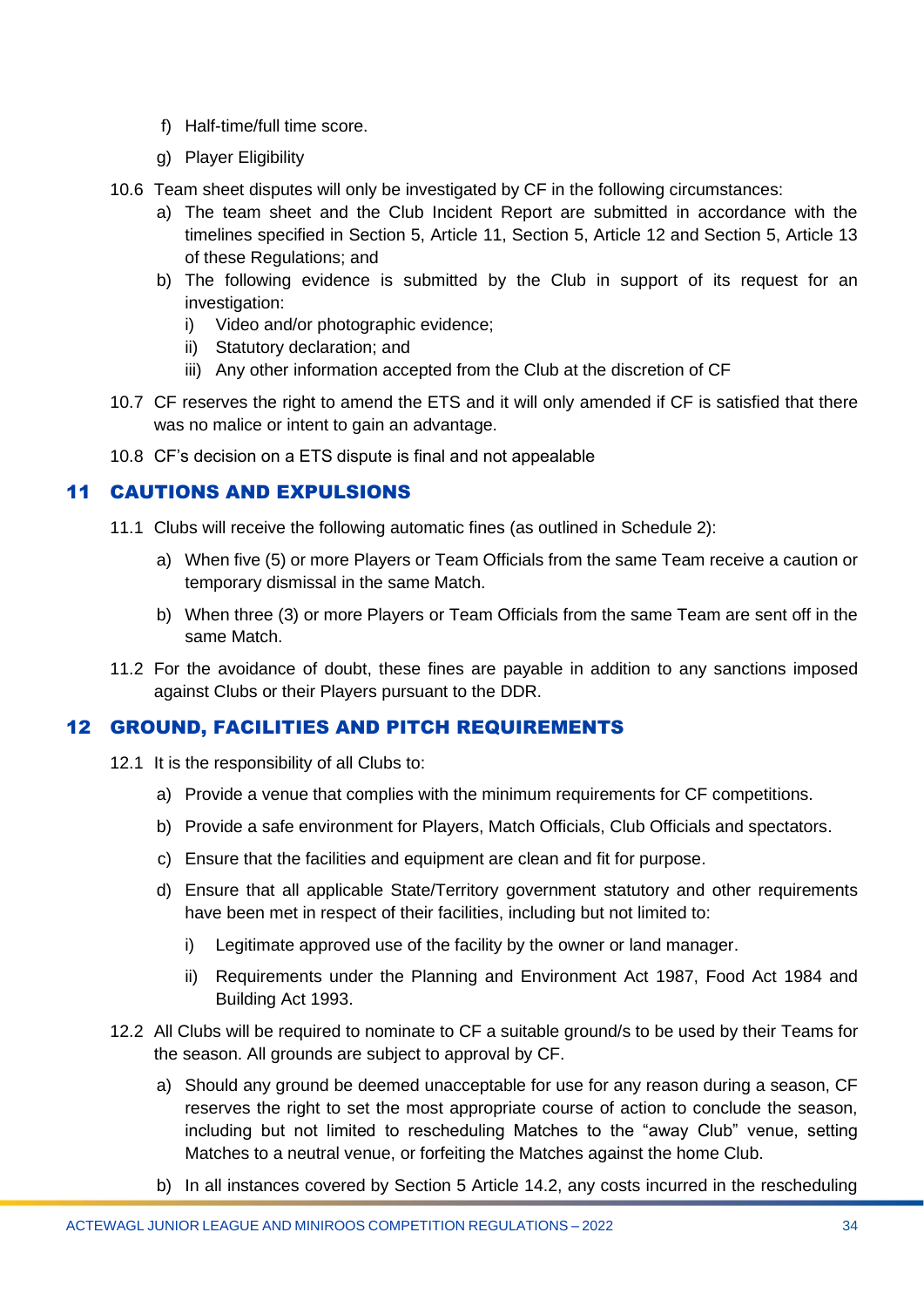of Matches will be the responsibility of the original home Club.

- c) Unavailability of any ground due to neglect, non-payment of accounts or any other reason for which the home Club is responsible will result in a forfeit against the home Club.
- 12.3 Ground Set Up:
	- a) Line markings must be clear, accurate and within the dimensions specified below.
		- i) For JL Matches a minimum length of 90 metres and a minimum width of 45 metres is required.
		- ii) For MR Matches they are to be lined in accordance with the MiniRoos National Playing [Formats and Rules.](https://www.playfootball.com.au/sites/play/files/2020-01/Playing-Formats-and-Rules.pdf)
	- b) In all Matches sanctioned by CF, the home Club shall dress and undress the ground and ensure adequate line-marking, the nets are attached to the goals and the ground behind the goal and that corner flags are in place. All equipment needs to remain in place for the day.
	- c) A home Club whose Match is postponed or abandoned due to failing to have the ground line marked or dressed appropriately will forfeit the Match.
- 12.4 Goals:
	- a) All football goals that are installed as a permanent structure on a football pitch must be properly secured, installed at the regulation width and height as per the IFAB Laws of the Game, and should have no sharp edges protruding that may cause injury.
	- b) If a Club uses portable goals for competition, it must ensure that the goals conform to the current Standards Australia Handbook ["Portable Football Goalposts –](https://www.saiglobal.com/PDFTemp/CustomizedDownload/hb227-2003.pdf) Manufacture, use [and storage".](https://www.saiglobal.com/PDFTemp/CustomizedDownload/hb227-2003.pdf) The manufacturer of portable goals should provide the Club with a certificate of conformity.
- 12.5 Property damage and ground cleanliness:
	- a) Any Club found guilty of causing damage to property at any ground shall be required to pay the total cost of repairing such damage or the total cost of replacement of such property and shall be subject to other such penalties and/or sanctions as CF sees fit.
	- b) Home Clubs or other such Clubs designated by CF must collect litter and leave grounds, spectator areas, dressing rooms, toilets and pavilions in a satisfactory condition, empty all bins into the supplied hopper or they shall pay cleaning costs and any further applicable sanction.

# <span id="page-34-0"></span>13 SMOKING AND DRINKING OF ALCOHOL AT VENUES

- 13.1 Smoking:
	- a) Participants and spectators must adhere to the smoking guidelines for individual venues where they exist.
	- b) Alternatively, it is prohibited for anyone to smoke within 10 metres of the field of play, change rooms, spectator amenities and canteen facilities.
- 13.2 Drinking:
	- a) The sale, provision, or consumption of alcohol is not permitted during any MR or JL Matches under the control of CF.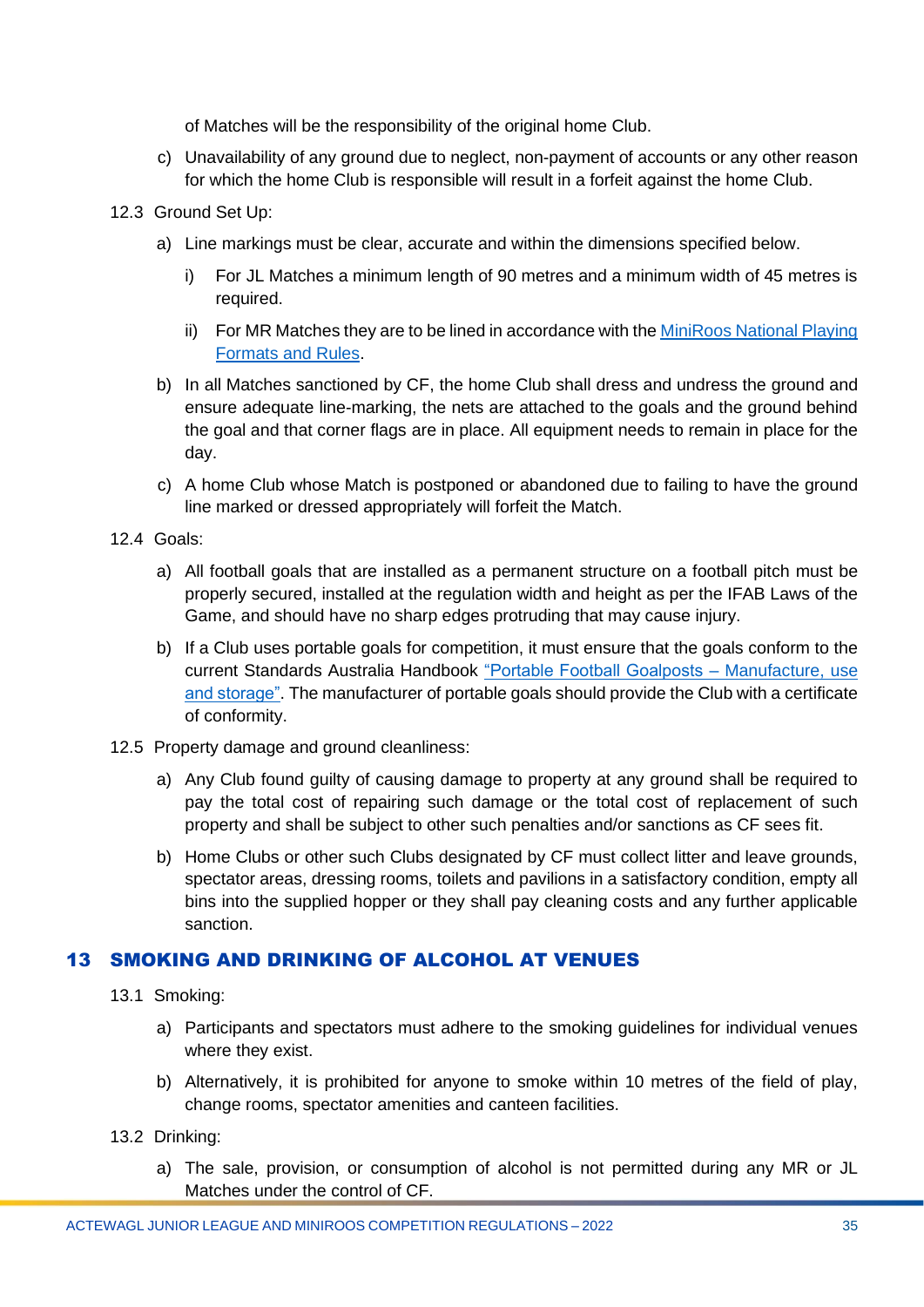13.3 Should any person not adhere to any part of Section 5 Article 15 of these Regulations, both the individual and that person's Club may be fined in accordance with Schedule 2 of these Regulations, and face disciplinary action under the DDR.

#### <span id="page-35-0"></span>14 MEDICAL

a) Medical requirements for 2022 are detailed in Schedule 4 of the Regulations.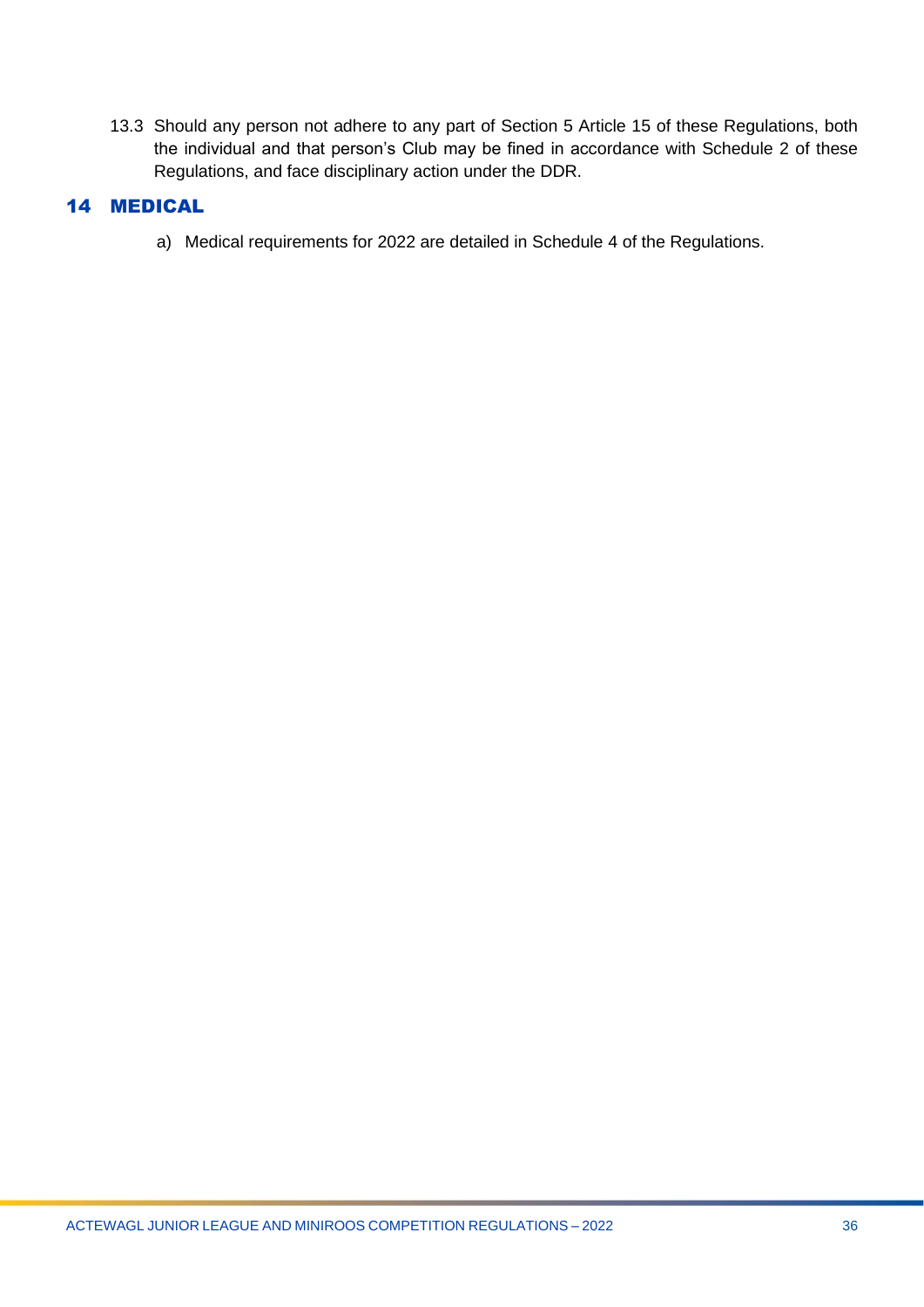# <span id="page-36-0"></span>SECTION 6: MATCH OFFICIALS

# <span id="page-36-1"></span>**1** MATCH OFFICIAL APPOINTMENTS

1.1 The appointment of all Match Officials officiating in all JL and MR fixtures is done by each home Club's Referee Coordinators.

# <span id="page-36-2"></span>**2** MATCH OFFICIAL POWERS, DUTIES AND OBLIGATIONS

- 2.1 The Match Officials are required to carry out all duties, responsibilities and obligations as contained within the IFAB Laws of the Game.
- 2.2 Unless otherwise stated, the Referee shall be the sole arbiter as to whether a game will proceed, having regard to the condition of the ground, the weather at the time of inspection and the projected weather forecast.
- 2.3 The Referee may postpone or abandon a Match in accordance with the relevant articles of these Regulations.
- 2.4 At the conclusion of each Match, the Referee shall consult with their other Match Officials, where appointed, and confirm the accuracy of all Match information before completing and signing the Team sheet.
- 2.5 Match Officials are required to submit the necessary send-off reports and incident reports as per the DDR.

#### <span id="page-36-3"></span>**3** MATCH OFFICIAL FEES

- 3.1 Prior to the commencement of a competition, CF will communicate to all Clubs and Referees the approved Match Officials fees for that particular season. These fees will come into effect immediately and are subject to change at any time.
- 3.2 Unless otherwise stated, for Premiership Matches, the home Team is to pay any appointed registered Match Officials one hundred percent (100%) of the designated fee. This payment is to be made directly to the Match Official prior to kick off.
	- a) Where a Team does not pay the designated fee for all Match Officials, the Club will be subject to a fine as per Schedule 2.
- 3.3 Match Officials fees for all Championship Matches will be paid directly by CF to the Referees.
- 3.4 In the case of abandonments, where a Team is deemed to be at fault, the Match Officials fees will be due and payable by that Team.
- 3.5 Match Officials are entitled to receive one hundred percent (100%) of their Match fee if they submit a Match Official claim form in the event that:
	- a) Match Officials attend the ground to find the Match postponed prior without being notified by CF;
	- b) Match Officials attend the ground and prior to the commencement of the Match, the Match is forfeited, postponed or abandoned; or
	- c) After the commencement of the Match, the Match is abandoned.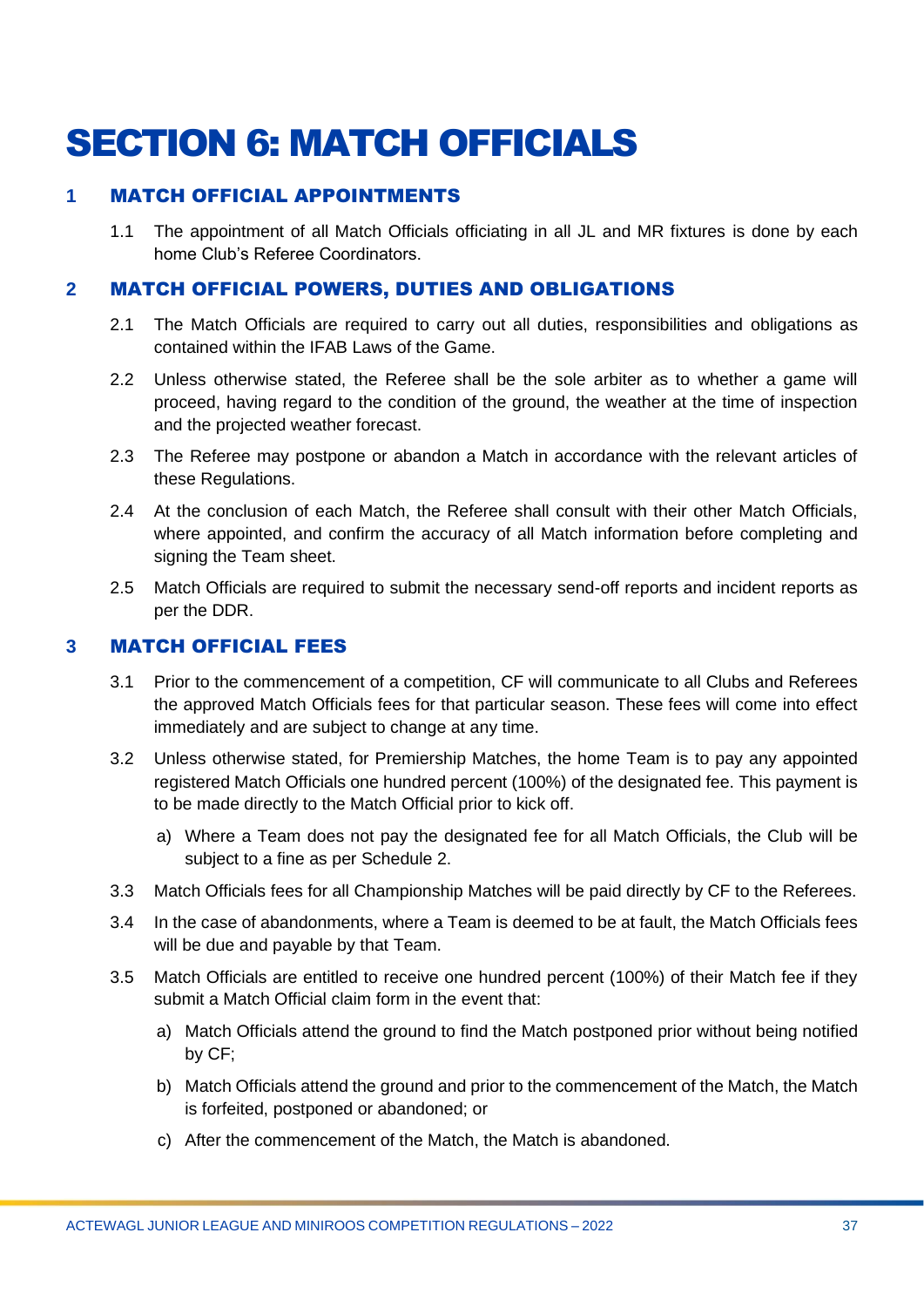# <span id="page-37-0"></span>**4** CLUB REFEREE COORDINATORS

- 4.1 Each Club must appoint a Club Referee Coordinator. Club Referee Coordinators will appoint Referees to Matches scheduled at their home ground.
- 4.2 The home Club Referee Coordinator will be primarily responsible for the welfare of the Match Officials, from the time they arrive at the ground, until they depart the ground.
- 4.3 The home Club Referee Coordinator must:
	- a) Wear the official Club Referee Coordinator vest and be visible at all times.
	- b) Support and assist Match Officials as requested.
	- c) Make sure unauthorised personnel are kept out of the Match Officials change room.
	- d) Work together with the CVO to deal with any incidents of misconduct towards Match Officials that may arise.
	- e) Report any incidents of misconduct to CF, particularly incidents of misconduct towards Match Officials, which may require a formal incident report to CF.

#### <span id="page-37-1"></span>**5** ATTENDANCE OF MATCH OFFICIALS

5.1 Match Officials must arrive at the ground no later than ten (10) minutes prior to the scheduled kick off of their first appointment.

#### <span id="page-37-2"></span>**6** NON-ATTENDANCE OF MATCH OFFICIALS

- 6.1 If the Referee fails to honour their appointment, the next most senior Match Official (Replacement) will take charge of the Match.
- 6.2 If the Referee is late arriving at a Match, the Replacement will take charge until the Referee is ready to take over.
- 6.3 If the home Club is unable to provide a registered Match Official, the home Club must invite the away Club to provide a registered Match Official.
- 6.4 If neither Club can provide a registered Match Official, the home Club must arrange for a person to act as a Match Official for the fixture.
- 6.5 A Club appointed Match Official will have the power to sanction Players in accordance with the IFAB Laws of the Game. They will need to submit any relevant send off and incident reports if required.
	- a) If the fixture has a Club person as an Assistant Match Official, it is recommended that they do not call offside, but assist with all other aspects of an Assistant Match Official.
- 6.6 If Assistant Match Officials have not been appointed, each Team must provide an Assistant Match Official.
- 6.7 All Clubs must fulfill all Matches, regardless of whether or not the CF appointed Referee is present to take charge.

# <span id="page-37-3"></span>**7** CAUTIONS AND EXPULSIONS FOR TEAM OFFICIALS

7.1 The Referee may take action against Team Officials who fail to act in a responsible manner and can issue a warning or a yellow card for a caution or a red card for a sending-off from the field of play and its immediate surroundings (including the technical area).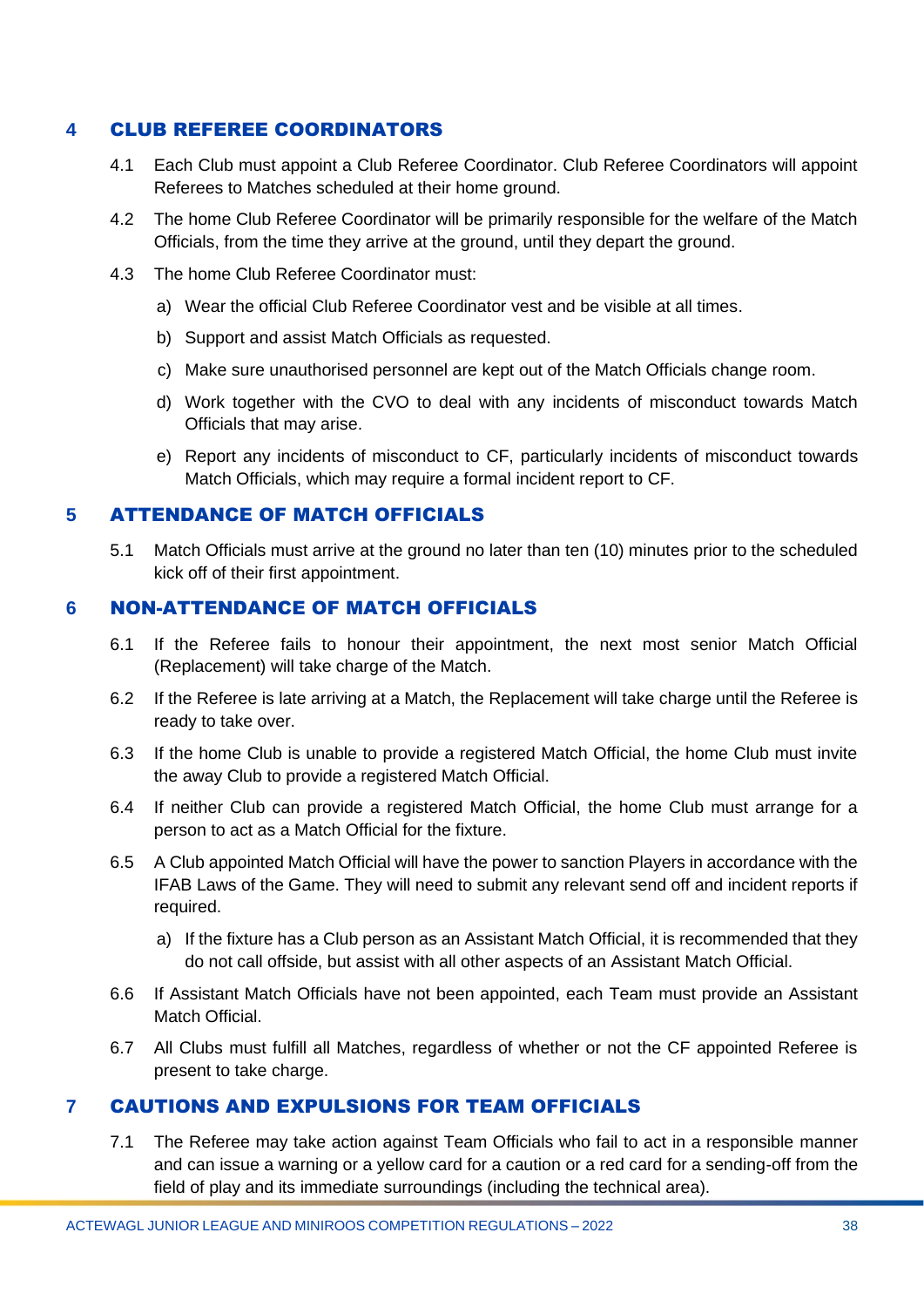- 7.2 If the offender cannot be identified, the senior Coach present in the technical area will receive the sanction.
- 7.3 If a medical Team Official commits a sending-off offence, they may remain in the technical area if the Team has no other medical person available, and act if a Player needs medical attention.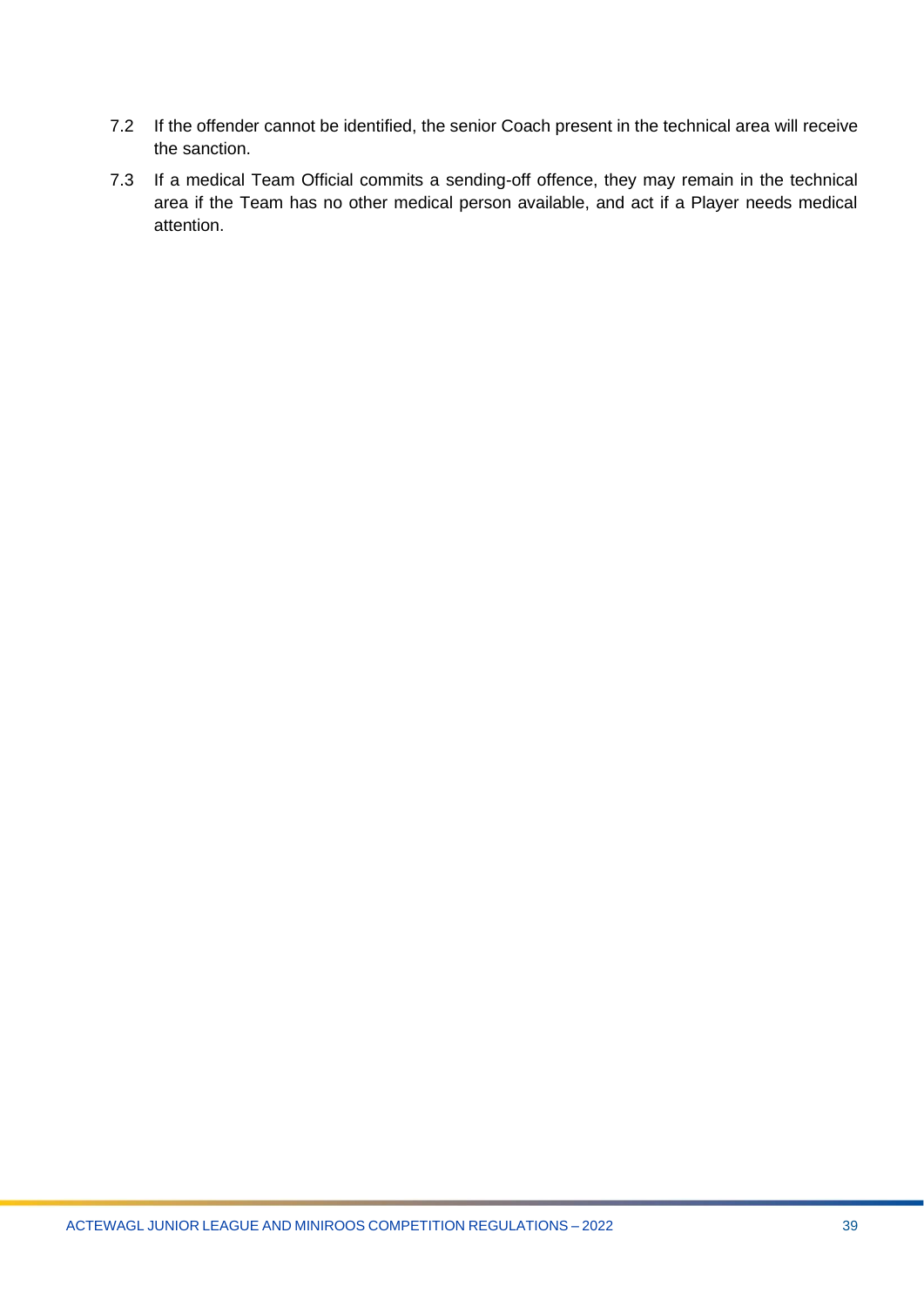# <span id="page-39-0"></span>SECTION 7: AWARDS

# <span id="page-39-1"></span>**1** TROPHIES, MEDALS AND SHIELDS

- 1.1 CF will present the following medals, trophies and shields:
	- a) Premiership winners:
		- i) Perpetual trophy for all competitions.
		- ii) 16 medals for all competitions.
		- iii) Any requests for medals above the allocated number may be purchased at a cost to the Club.
	- b) Premiership runners up (applies to JL competitions that do not have a Championship Series):
		- i) 16 medals for all competitions.
		- ii) Any requests for medals above the allocated number may be purchased at a cost to the Club.
	- c) Championship winners (applies to JL competitions that have a Championship Series):
		- i) Perpetual trophy for all competitions.
		- ii) Replica trophy for all competitions.
		- iii) 16 medals for all competitions.
		- iv) Any requests for medals above the allocated number may be purchased at a cost to the Club.
	- d) Championship runners up (applies to JL competitions that have a Championship Series):
		- i) 16 medals for all competitions.
		- ii) Any requests for medals above the allocated number may be purchased at a cost to the Club.
	- e) Grand final Match Officials (applies to JL competitions that have a Championship Series):
		- i) 3 medals for each age grade.
	- f) Fair play award (JL Div 1 & JL Div 2 & Lower):
		- i) Perpetual shield for each category.
		- ii) Plaque for winners.
	- g) ActewAGL Junior League Coach of the Year:
		- i) Plaque for award winner.

#### <span id="page-39-2"></span>**2** PERPETUAL TROPHY OWNERSHIP

2.1 All perpetual trophies and shields remain the property of CF.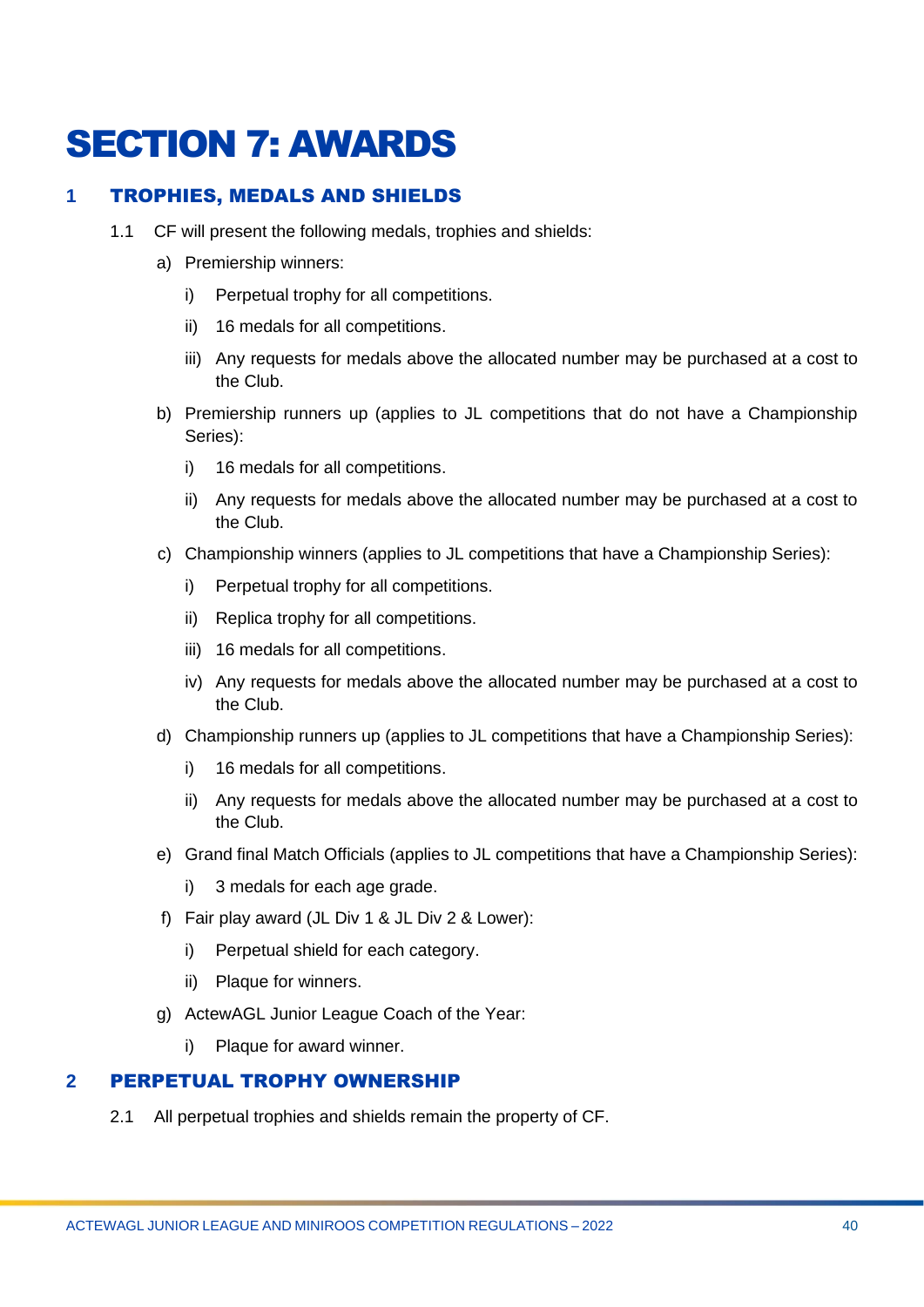- 2.2 CF will retain possession of the perpetual trophy and shield immediately following the prize giving ceremony.
- 2.3 Should a perpetual trophy or shield be lost or damaged whilst under the care or custody of a Club, the latter shall refund to CF the cost of thorough repair or replacement in addition to any other penalty which CF may impose.

# <span id="page-40-0"></span>**3** AWARD CALCULATIONS AND CRITERIA

- 3.1 Fair play:
	- a) The Fair play award is presented to the Club whose Teams in Division 1 of JL, and Division 2 & Lower of JL receive the fewest number of penalty points during the Premiership Season.
	- b) Penalty points are accrued according to the following:

| <b>Offence</b>                                                                                                              | <b>Points</b> |
|-----------------------------------------------------------------------------------------------------------------------------|---------------|
| Each single yellow card issued to either a Player or Team Official                                                          | 1 point       |
| Each indirect or direct red card issued to Player or Team Official (i.e. two yellow cards in a<br>Match to a single Player) | 3 points      |

- c) The total number of points accumulated by each Club will be divided by the total number of Teams.
- d) The Club that derives the lowest number from this calculation will be declared the winner.
- e) Should there be a draw, CF will determine the winner based on total number of Teams, total number of cards, etc.
- 3.2 ActewAGL Junior League Coach of the year:
	- a) At the end of the season, CF will ask for Club patrons to vote on coaches with a rationale as to why that coach should win the award.
	- b) The JSAC will be consulted to determine a winner if there are multiple entries.

#### 3.3 Club Championship

The method of non-weighted club championship is outlined in Schedule 4 of these regulations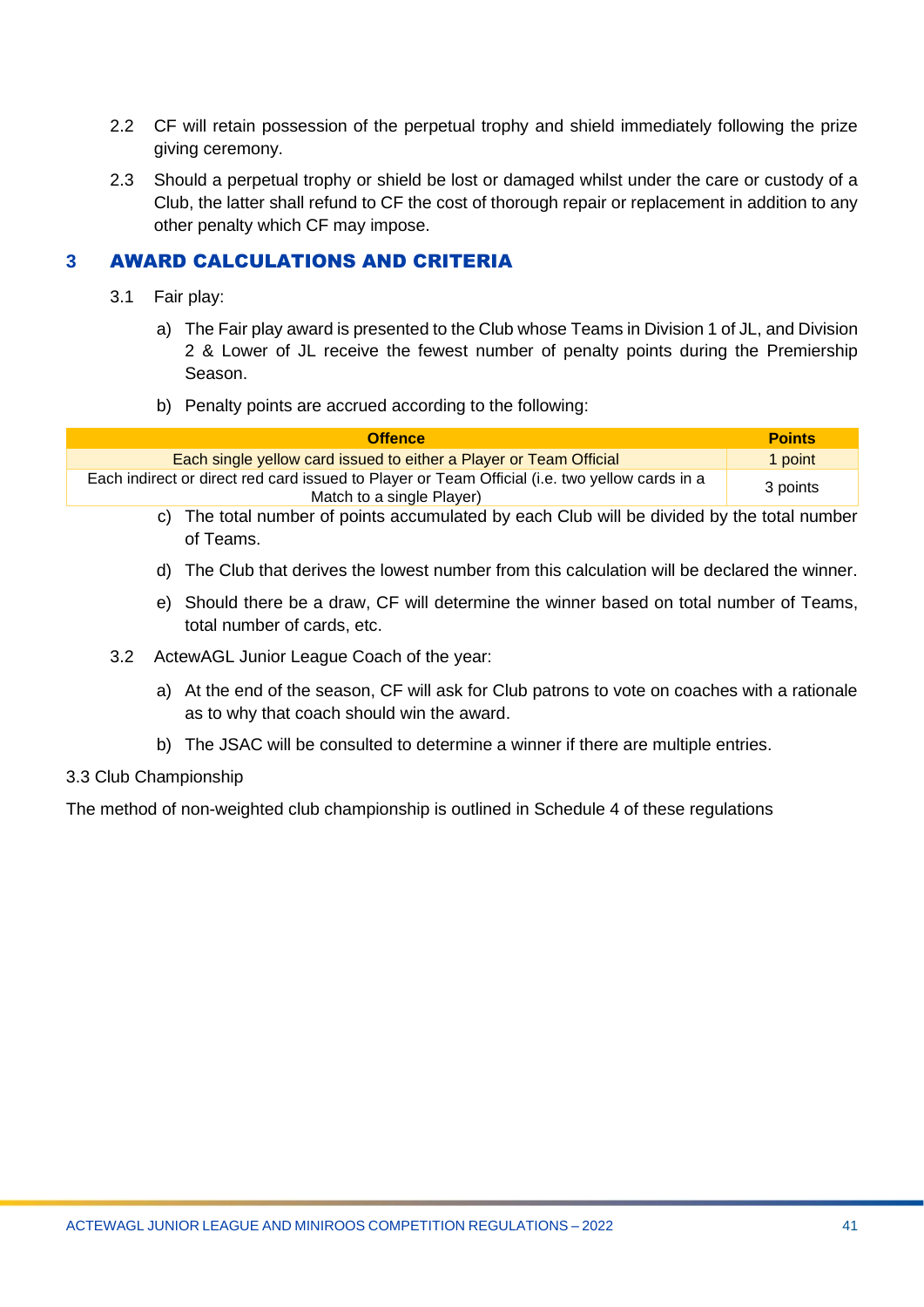# <span id="page-41-0"></span>SCHEDULE 1: DEFINITIONS

**A-Leagues** means the national men's and women's football competitions conducted in Australia under the control of FA.

**ACT Football Federation (ACTFF)** means the ACT Football Federation.

**Amateur** means any Player that is not a Professional.

**Australian Capital Territory (ACT)** means the federal territory of Australia containing the Australian capital city of Canberra and some surrounding townships.

**Capital Football (CF)** means CF trading as ACT Football Federation which is the governing body for football (including Futsal) in the ACT and surrounding regions.

**Capital Football Disputes and Disciplinary Regulations (DDR)** means the CF Disputes and Disciplinary Regulations.

**Championship** means the final series conducted at the completion of the Premiership in accordance with the Capital Football Competition Regulations.

#### **Club or Clubs** means:

- a) a body corporate or incorporated association recognised by CF and having the following characteristics:
	- i) It organises Teams to participate in competitions sanctioned by CF or FA;
	- ii) All members of its Teams are entitled to Club membership;
	- iii) Club members (or their parent or guardian) may vote in an election for any Club officeholders; or
- b) any legal entity deemed to be a Club by CF.

**Club Official or Club Officials** means any person involved with the administration, management or organisation of a Club (whether paid or unpaid), including employees, contractors, directors, representatives, committee members and volunteers.

**Club Vested Officials (CVO)** means a person nominated by a Club to assist the Club in meeting its Match day obligations.

**Constitution** means the ACT Football Federation Constitution as amended from time to time, and a reference to a particular article of the Constitution.

**Disciplinary Tribunal** means a Disciplinary Tribunal appointed by CF, in accordance with the DDR.

**FA** means Football Australian Limited ACN 106 478 068.

**FIFA** means Federation Internationale De Football Association.

**IFAB Laws of the Game** means the official laws of the game of football as promulgated by IFAB.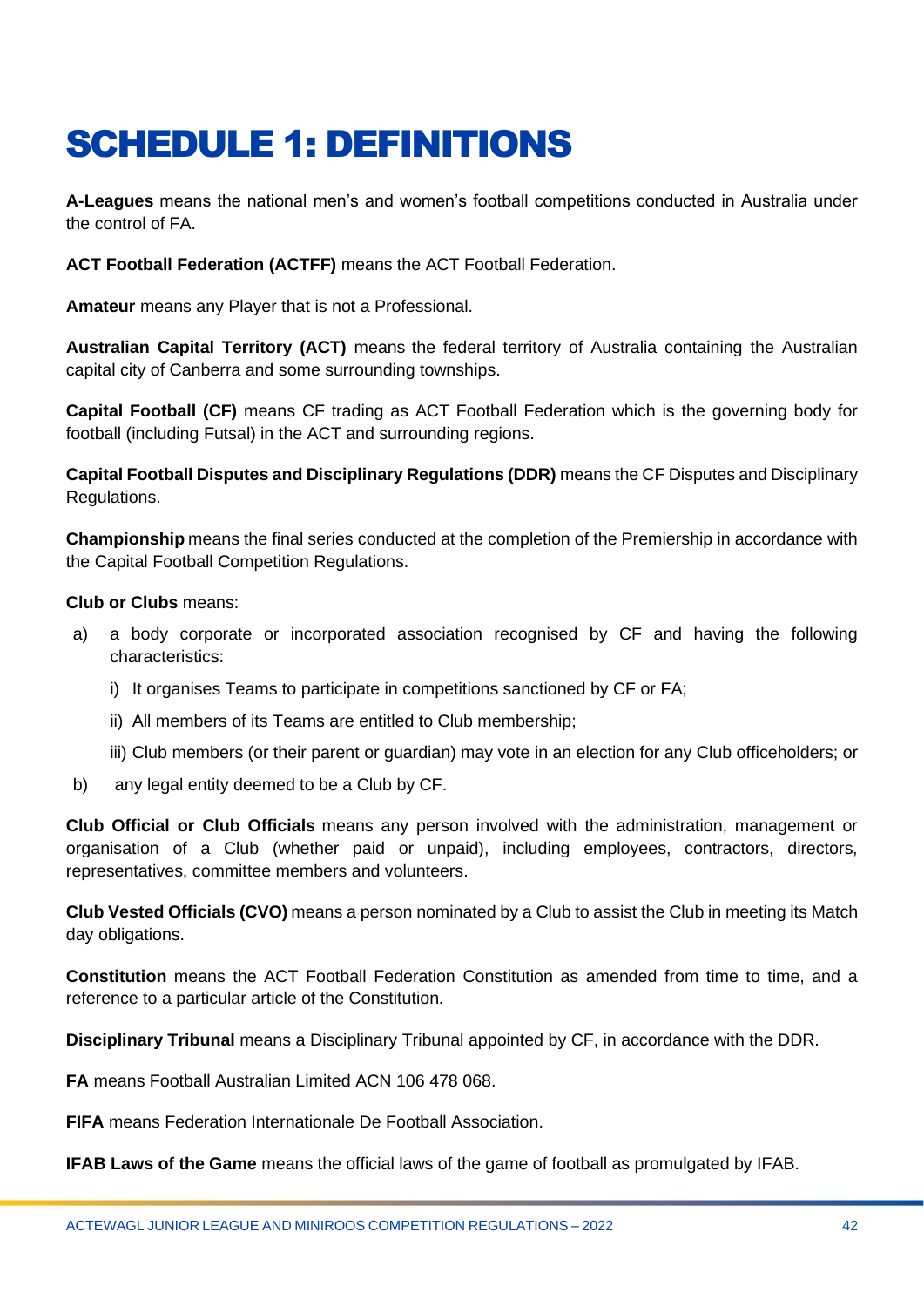**Junior League (JL)** means the junior grassroots competitions delivered by CF.

**Leagues** means a competition conducted by CF in a specific age grade.

**Match or Matches** means any match played in a Competition, Cup, Premiership, other event or tournament under CF's control.

**Match Official or Match Officials** means a Referee, assistant referee, fourth official, game leader, Club referee coordinator or referee assessor.

**MiniRoos (MR)** means the U5 – U11 age grades of competitions delivered by CF and Clubs.

**National Premier Leagues (NPL)** means the premier competitions delivered by CF.

**National Registration Status and Transfer Regulations (NRSTR)** means the set of regulations that govern registrations throughout Football in Australia.

**National Registration System (NRR)** means the national database administered by FA for the purposes of registering all participants in Football in Australia.

**Player or Players** means any person who participates in a Match (irrespective of whether he or she is registered with FA as an Amateur or Professional).

**Premiership** means the round robin Matches (both home and away) that a Team competes in during a Season in accordance with the Capital Football Competition Regulations.

**Professional** means a Player registered with a football Club under a written contract to play football for reward other than payment for sundry expenses such as traveling to and from a football activity. Every other Player is an Amateur Player.

**Referee** means the Match Official with the primary responsibility of officiating a Match in accordance with the IFAB Laws of the Game.

**Regulations** means these CF Competition Regulations.

**Senior League (SL)** means the senior grassroots competitions delivered by CF.

**Team or Teams** means an individual group of Players and Officials submitted by a Club to represent the Club in a Competition.

**Team Official or Team Officials** means any person involved with the management, preparation or participation of a Team (whether paid or unpaid), including the coaches, managers, medical staff, other support staff or any other person acting for or on behalf of a Club.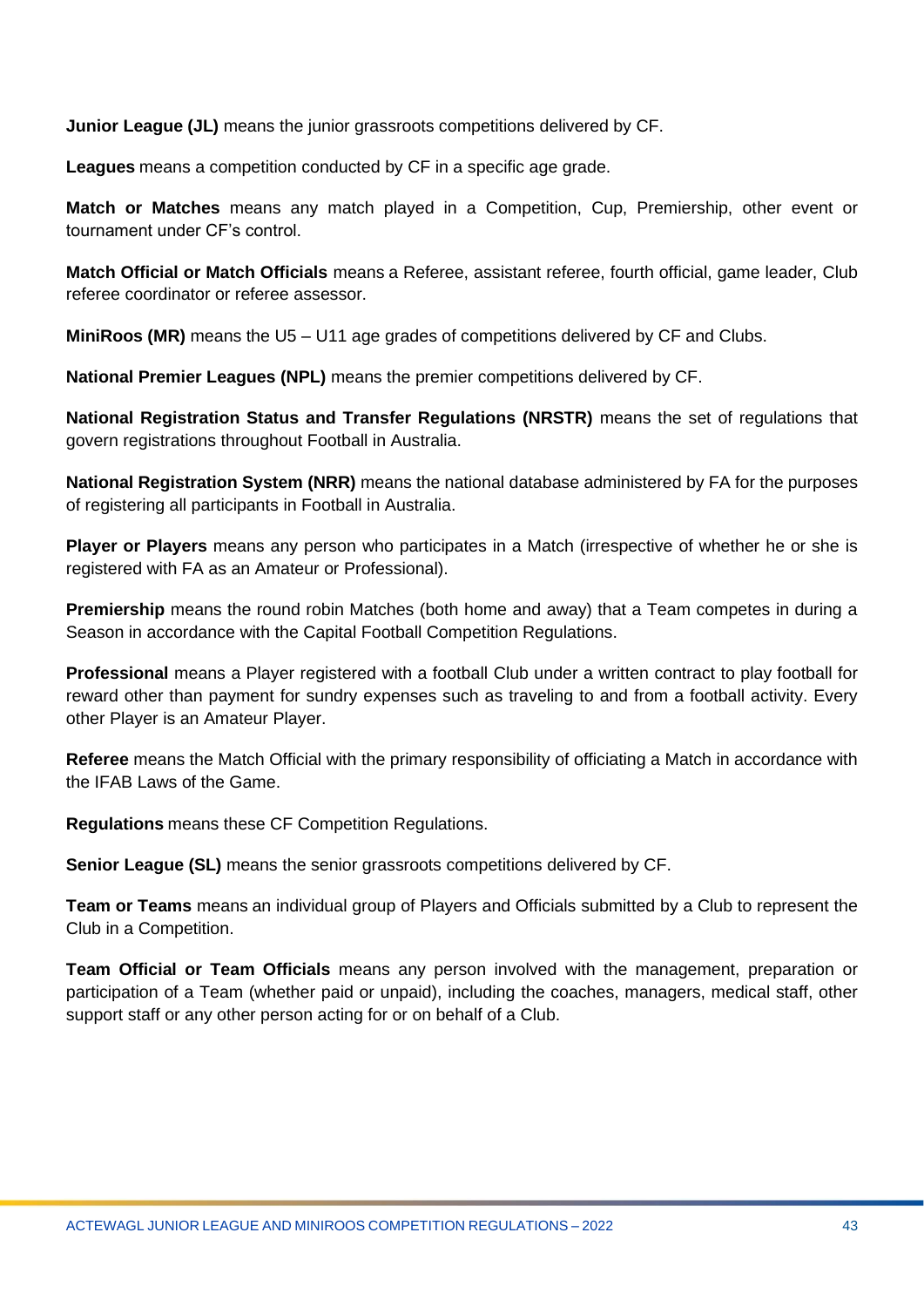# <span id="page-43-0"></span>SCHEDULE 2: PENALTIES AND FEES

# <span id="page-43-1"></span>**1** OFFENCES AND PENALTIES

- 1.1 Set out below are the range of penalties which may be imposed by CF in relation to breaches of these Regulations.
- 1.2 CF may exercise its discretion as it deems fit in relation to the imposition of the penalty. The decision of Capital Football will be final and there is no right of appeal.

| <b>Section</b>            | <b>Article</b> | <b>Offence</b>                                                                                                                                |       | <b>Sanction</b> |  |
|---------------------------|----------------|-----------------------------------------------------------------------------------------------------------------------------------------------|-------|-----------------|--|
| $\overline{2}$            | 3.8            | Failure to commence a Match at the scheduled time                                                                                             |       | Per offence     |  |
| $\overline{\mathbf{2}}$   | 13.1 a)        | Team being removed/withdrawing or being added into a<br>competition prior to competition commencement                                         | \$100 | Per offence     |  |
| $\overline{2}$            | 13.1 b)        | Team being removed/withdrawing or being added into a<br>competition prior to completion of 1 whole round                                      | \$150 | Per offence     |  |
| $\mathbf{2}$              | 13.1 c)        | Team being removed/withdrawing or being added into a<br>competition after completion of 1 whole round                                         | \$200 | Per offence     |  |
|                           |                |                                                                                                                                               | \$500 | Per offence     |  |
| $\overline{2}$<br>14.2 d) |                | <b>Team forfeiting its Match</b>                                                                                                              | 1000  | Per offence     |  |
|                           |                |                                                                                                                                               | 1500  | Per offence     |  |
| $\mathbf{2}$              | 24.4           | Failure to submit Overseas Tours and Travel Form and receive<br>CF approval                                                                   | \$100 | Per offence     |  |
| $\overline{2}$            | 25.5           | Failure to submit Interstate Tours and Travel Form and receive<br>CF approval                                                                 | \$50  | Per offence     |  |
| 5                         | 1.4            | Failure to supply Match balls                                                                                                                 | \$25  | Per offence     |  |
| $5\phantom{1}$            | 6.1            | Failure to provide the specified number of CVO for a Match                                                                                    | \$50  | Per offence     |  |
| 5                         | 8.2            | Failure to enter Player selection in Dribl by specified deadline                                                                              |       | Per offence     |  |
|                           |                |                                                                                                                                               |       |                 |  |
| $5\phantom{1}$            | 8.9            | Failure to submit Team sheets to CF by specified deadline                                                                                     |       | Per offence     |  |
| $5\phantom{1}$            | 8.9a)          | Failure to submit Team sheets to CF by specified deadline<br>\$25                                                                             |       | Per offence     |  |
| 5                         | 8.10           | Failure to submit Team Official list to CF by specified deadline                                                                              |       | Per offence     |  |
| 5                         | 8.14           | Failure to list a Player as stood down on the Team sheet                                                                                      | \$25  | Per offence     |  |
| $5\phantom{.0}$           | 8.15           | Failure to list a Player on the Team sheet                                                                                                    | \$25  | Per offence     |  |
| $5\phantom{1}$            | 11.3           | Failure to enter Match results online into Dribl as specified                                                                                 | \$25  | Per offence     |  |
| $5\phantom{1}$            | 12.3           | Failure to enter Match results online into Dribl as specified                                                                                 | \$25  | Per offence     |  |
| $5\phantom{1}$            | 13.2 a)        | When five (5) or more Players or Team Officials from the same<br>Team receive a caution, temporary dismissal or send off in the<br>same Match | \$50  | Per offence     |  |
| $5\phantom{1}$            | 13.2 b)        | When three (3) or more Players or Team Officials from the<br>same Team are sent off in the same Match                                         | \$100 | Per offence     |  |
| $5\phantom{1}$            | 15.3           | Failure to adhere to smoking and drinking requirements as<br>specified                                                                        | \$100 | Per offence     |  |
| $6\phantom{1}$            | 3.2            | Failure to provide Match Official payments                                                                                                    | \$50  | Per offence     |  |

# <span id="page-43-2"></span>**2** ADMINISTRATION FEES

2.1 Set out below are the administration fees as outlined in these Regulations:

| <b>Section</b> | <b>Article</b> | <b>Administration Requirement</b> | Sanction |                   |
|----------------|----------------|-----------------------------------|----------|-------------------|
|                |                | Administration fee for protest    |          | \$150 Per protest |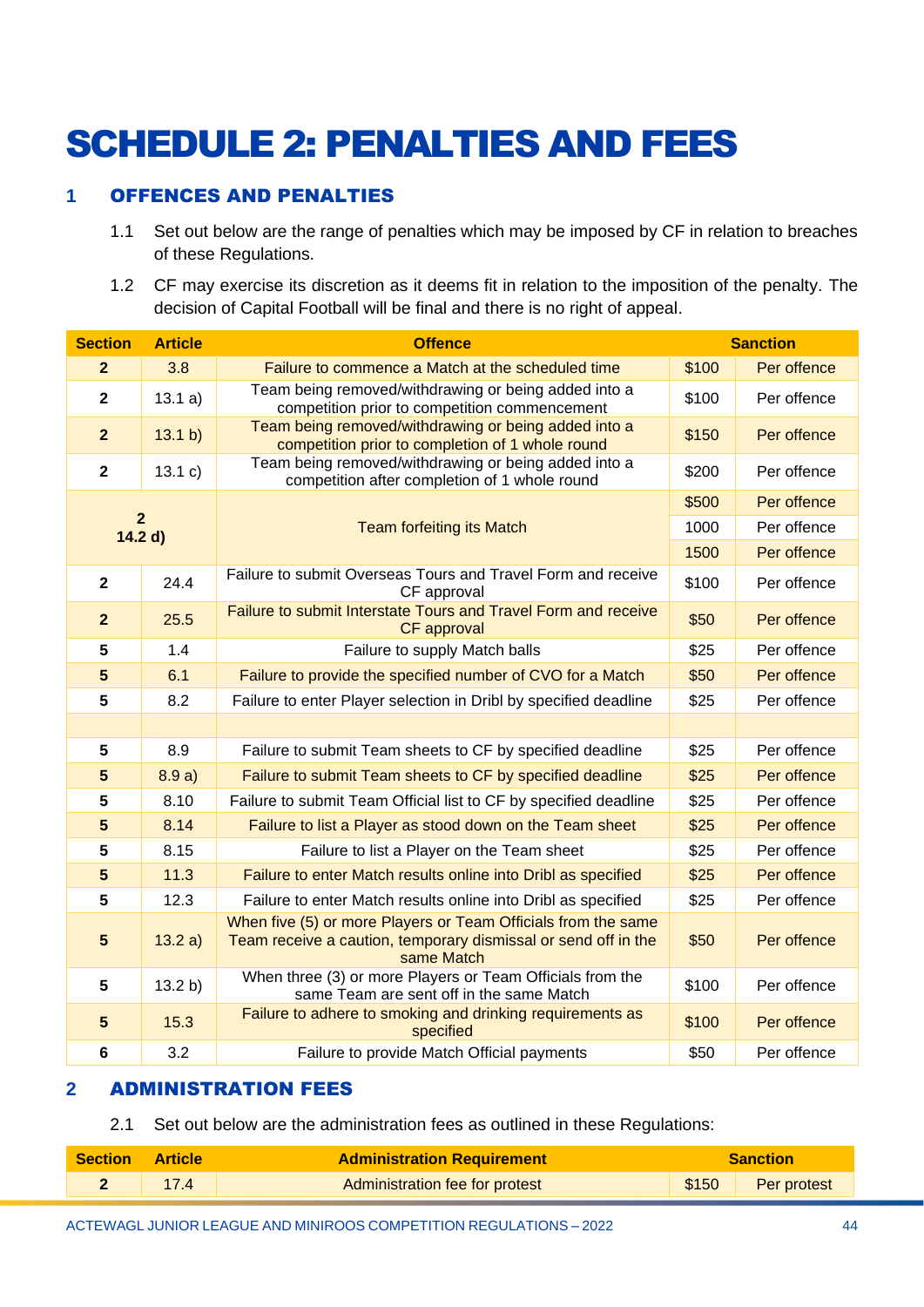| 24.3 | Administration fee for lodging Overseas Tours and Travel Form<br>less than eight (8) weeks prior to departure   | \$100 | Per lodgement |
|------|-----------------------------------------------------------------------------------------------------------------|-------|---------------|
| 25.4 | Administration fee for lodging Interstate Tours and Travel Form<br>less than three (3) weeks prior to departure | \$50  | Per lodgement |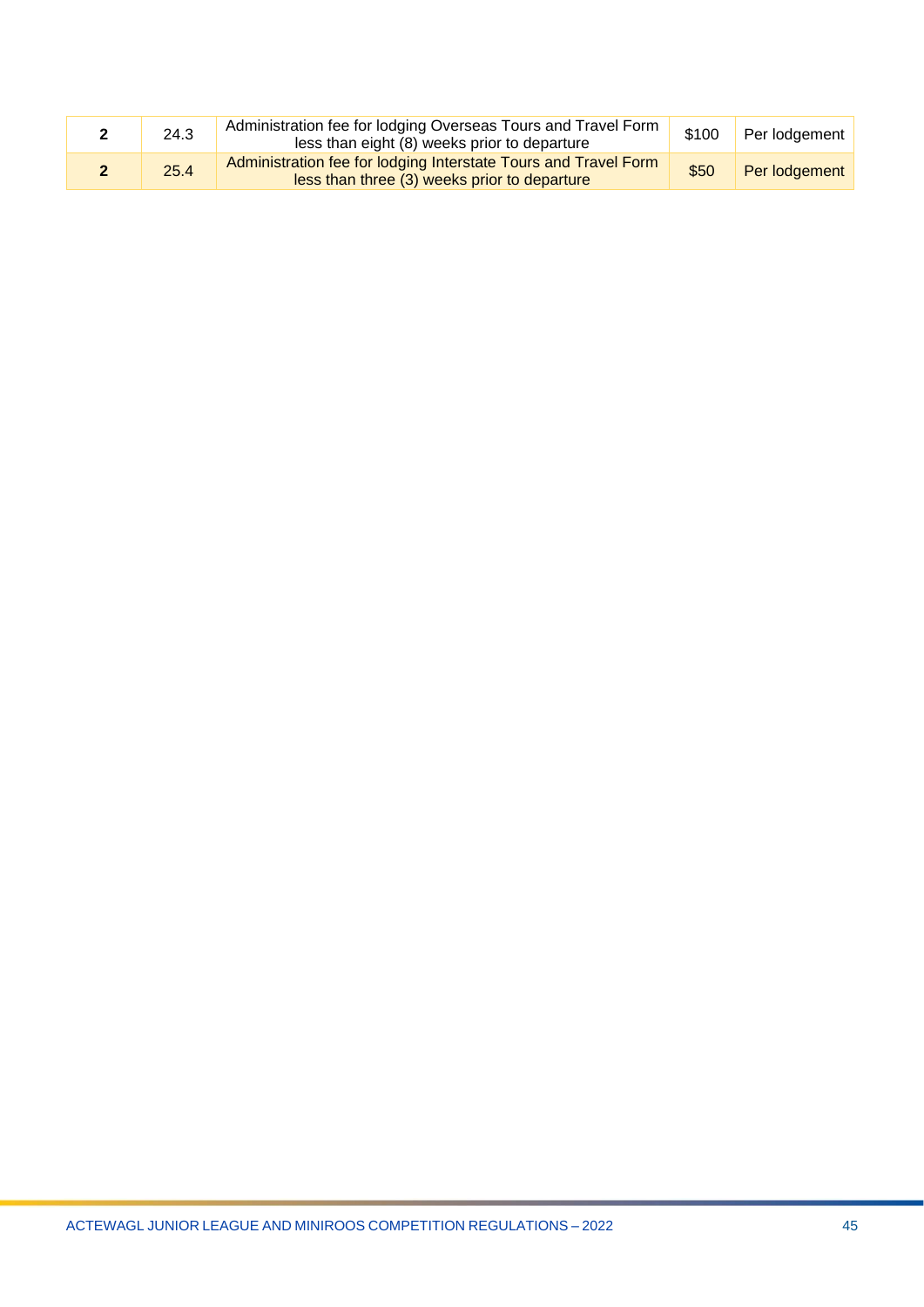# <span id="page-45-0"></span>SCHEDULE 3: PROMOTION AND RELEGATION

# <span id="page-45-1"></span>**1** OVERVIEW

- 1.1 The following Capital Football Leagues are connected by promotion and relegation:
	- a) National Premier League Women's and State League Women's Division 1.
	- b) National Premier League Girls and Junior League Girls Division 1.
	- c) National Premier League Men's, Capital Premier League Men's and State League Men's Division 1.
	- d) National Premier League Boys, Capital Premier League Boys and Junior League Open Division 1.
- 1.2 Promotion and relegation between Leagues will be governed by the following factors:
	- a) Club commitment to play in the Leagues.
	- b) Sporting merit (i.e. on-field performance).
	- c) Football Australia Club Licencing Framework.
- 1.3 The methods of promotion and relegation represent the sporting merit category by which Clubs are identified for movement between Leagues.
- 1.4 The methods for promotion and relegation are included in these Regulations, for application from the 2022 to 2023 football seasons.

# <span id="page-45-2"></span>**2** ABBREVIATIONS

2.1 Abbreviations used throughout this Schedule include:

| <b>Abbreviation</b>                          | <b>Definition</b>                                                                                                                                                                                           |
|----------------------------------------------|-------------------------------------------------------------------------------------------------------------------------------------------------------------------------------------------------------------|
| <b>1GLT - First Grade League Table</b>       | The process to identify Clubs eligible for promotion or<br>relegation, using aggregate points of the First Grade<br>Team                                                                                    |
| <b>CPL - Capital Premier League</b>          | The second highest level of men's (CPLM) and boys'<br>(CPLB) football                                                                                                                                       |
| <b>NPL - National Premier League</b>         | The highest level of women's (NPLW), men's (NPLM),<br>girls' (NPLG) and boys' (NPLB) football                                                                                                               |
| JLG - Junior League Girls                    | The second highest level of girls' football                                                                                                                                                                 |
| JLO - Junior League Open                     | The third highest level of football, primarily<br>participated in by boys, but open for girls to also<br>participate                                                                                        |
| <b>NWCC - Non-weighted Club Championship</b> | The process to identify Clubs eligible for promotion or<br>relegation using the aggregate scores of all age<br>grades, with the subsequent total used to identify<br>positions on a Club Championship table |
| <b>P/R - Promotion and Relegation</b>        | The process of movement by Clubs between the<br>levels of football, determined by sporting merit and<br><b>Club licencing</b>                                                                               |
| <b>SLW - State League Women's</b>            | The second highest level of women's football,<br>underpinned by a number of other divisions                                                                                                                 |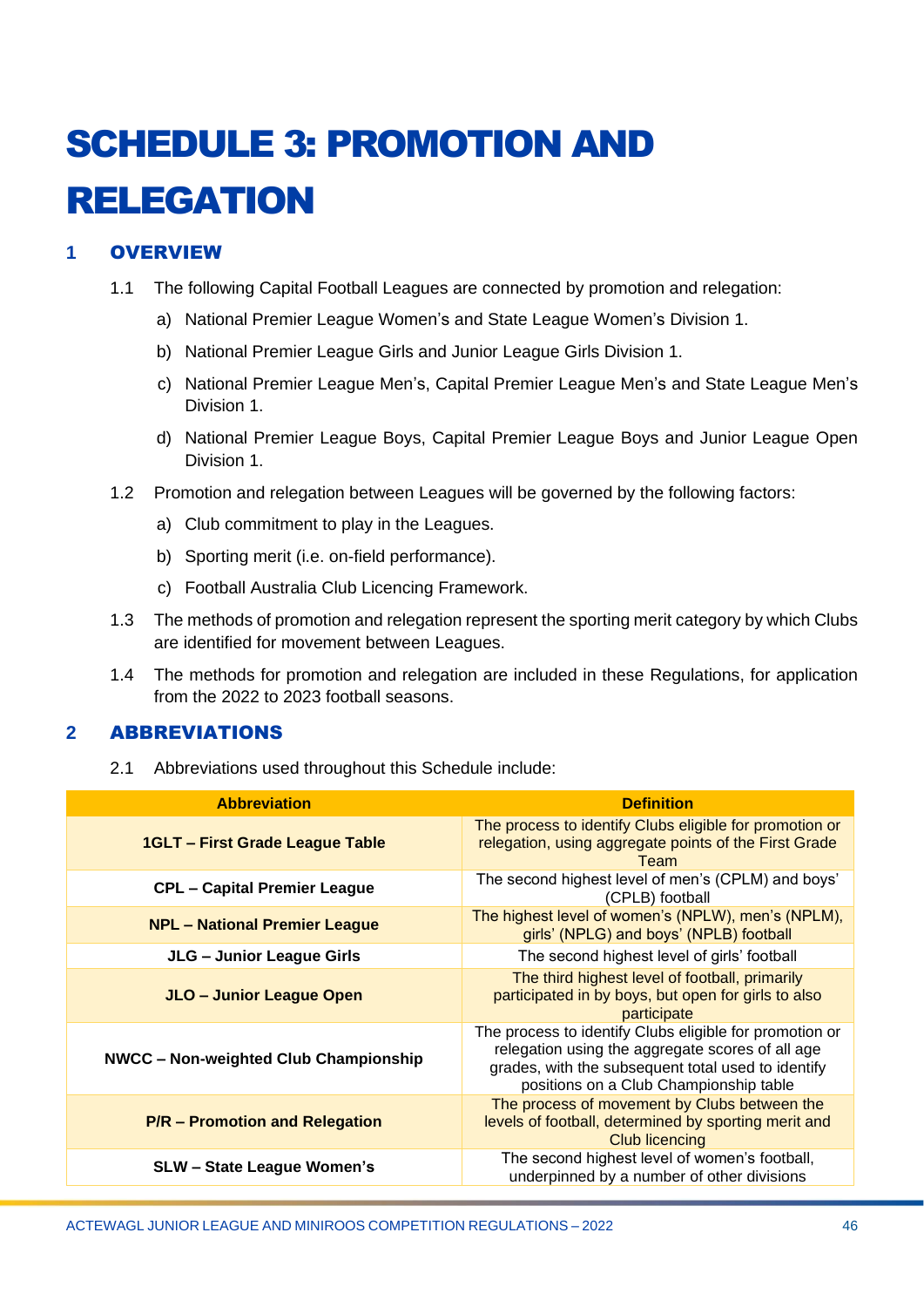| <b>Abbreviation</b>                     | <b>Definition</b>                                                                                                                                                                                                                                                                     |
|-----------------------------------------|---------------------------------------------------------------------------------------------------------------------------------------------------------------------------------------------------------------------------------------------------------------------------------------|
| <b>SLM - State League Men's</b>         | The third highest level of men's football, underpinned<br>by a number of other divisions                                                                                                                                                                                              |
| <b>WCC - Weighted Club Championship</b> | The process to identify Clubs eligible for promotion or<br>relegation using a weighted Club Championship,<br>where a multiplier is applied to the aggregate scores<br>of separate age grades, with the subsequent total<br>used to identify positions on a Club Championship<br>table |

#### <span id="page-46-0"></span>**3** METHOD OF PROMOTION AND RELEGATION FOR WOMEN'S LEAGUES

3.1 The following table sets out the methods for promotion and relegation between National Premier League Women's and State League Women's Division 1:

| <b>Action</b>                                 | <b>Mechanism</b>                          | <b>Regulation</b>                                                                                                                                                                                                                                                                                                                                                                                                                                                                                                                                                                                                                                                                                                                                                       |
|-----------------------------------------------|-------------------------------------------|-------------------------------------------------------------------------------------------------------------------------------------------------------------------------------------------------------------------------------------------------------------------------------------------------------------------------------------------------------------------------------------------------------------------------------------------------------------------------------------------------------------------------------------------------------------------------------------------------------------------------------------------------------------------------------------------------------------------------------------------------------------------------|
| <b>Relegation from</b><br><b>NPLW to SLW1</b> | <b>First Grade League</b><br><b>Table</b> | a) The Club that finishes in 8th position on the NPLW First Grade<br>League Table in 2022 may be relegated to SLW1 in 2023; and<br>b) Relegation applies to the Club's Teams in First Grade and<br><b>Reserve Grade; and</b><br>c) The CUA is excluded from relegation, and the Matches Clubs<br>play against the CUA contribute to the League tables; and<br>d) If the CUA finishes in 8 <sup>th</sup> position on the First Grade League<br>Table in 2022 there will be no promotion into or relegation from<br>NPLW in 2023; and<br>e) Relegation is contingent upon promotion of a Club from SLW1.<br>Where promotion does not occur, relegation will not be applied.<br>f) A relegated Club may be offered positions in the SLW1 and<br>SLW2 competitions in 2023. |
| <b>Promotion from</b><br><b>SLW1 to NPLW</b>  | <b>First Grade League</b><br>Table        | a) The Club that finishes in 1 <sup>st</sup> position on the SLW1 League table<br>in 2022 may be promoted to NPLW in 2023; and<br>b) The Club must have fielded at least one Team in the SLW1 and<br>a second Team in either the SLW1 or SLW2 competitions for the<br>duration of the 2022 season in order to be eligible for promotion to<br>NPLW in 2023; and<br>c) The Club cannot have Teams already competing in the NPLW. If<br>the Club in 1 <sup>st</sup> position on the SLW1 League table in 2022 already<br>competes in the NPLW, there will be no promotion or relegation<br>from the 2022 to 2023 season.                                                                                                                                                  |

#### <span id="page-46-1"></span>**4** METHOD OF PROMOTION AND RELEGATION FOR MEN'S LEAGUES

4.1 The following table sets out the methods for promotion and relegation between National Premier League Men's, Capital Premier League Men's and State League Men's Division 1: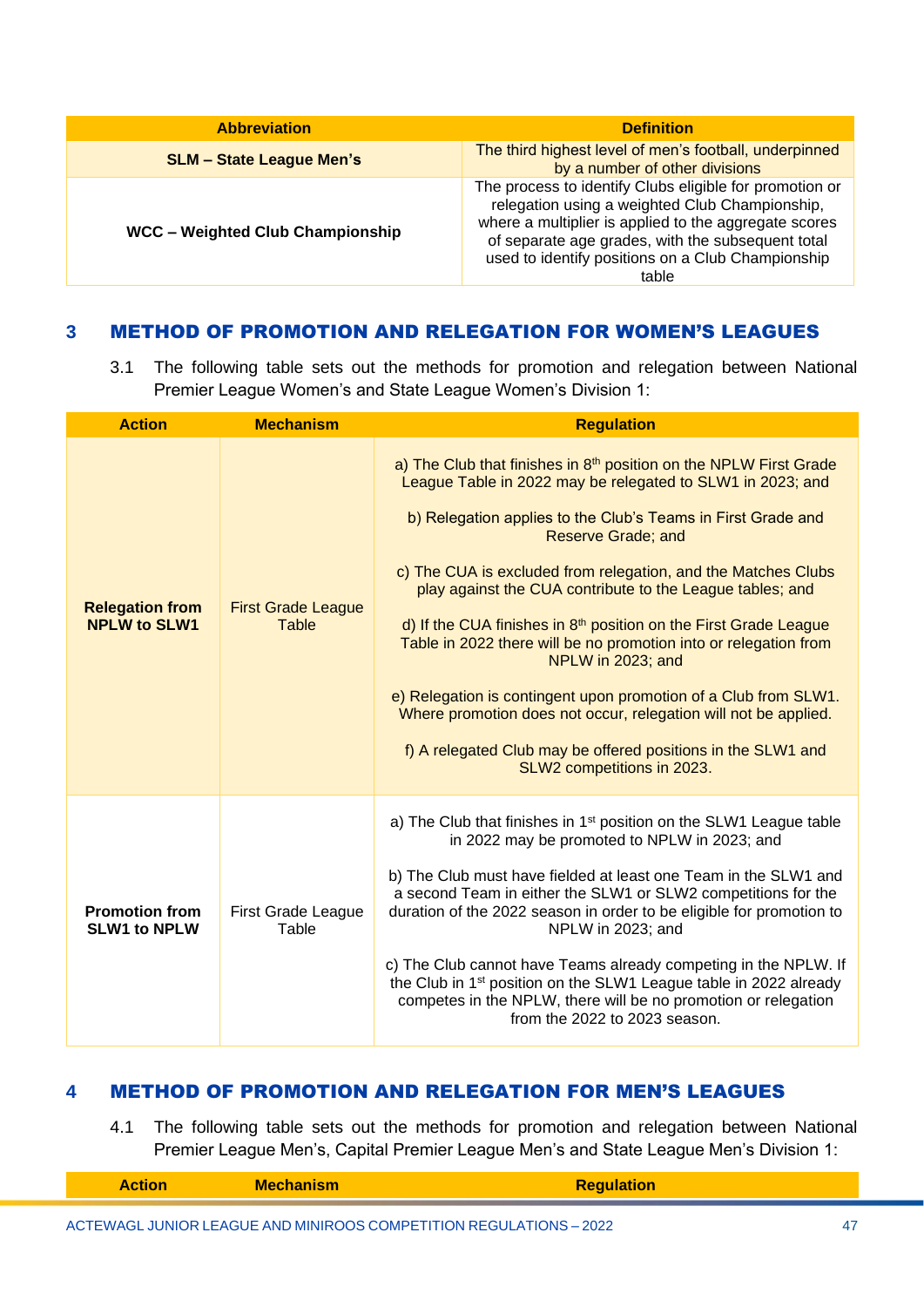| <b>Relegation from</b><br><b>NPLM to CPLM</b> | <b>First Grade League</b><br>Table        | a) The Club that finishes in 8 <sup>th</sup> position on the NPLM First Grade<br>League Table in 2022 may be relegated to CPLM in 2023; and<br>b) Relegation applies to the Club's Teams in First Grade and U23;<br>and<br>c) Relegation is contingent upon promotion of a Club from CPLM.<br>Where promotion does not occur, relegation will not be applied.                                                                                                                |
|-----------------------------------------------|-------------------------------------------|------------------------------------------------------------------------------------------------------------------------------------------------------------------------------------------------------------------------------------------------------------------------------------------------------------------------------------------------------------------------------------------------------------------------------------------------------------------------------|
| <b>Promotion from</b><br><b>CPLM to NPLM</b>  | <b>First Grade League</b><br>Table        | a) The Club that finishes in 1 <sup>st</sup> position on the CPLM First Grade<br>League Table in 2022 may be promoted to NPLM in 2023; and<br>b) Promotion applies to the Club's Teams in 1 <sup>st</sup> Grade and U23.                                                                                                                                                                                                                                                     |
| <b>Relegation from</b><br><b>CPLM to SLM1</b> | <b>First Grade League</b><br><b>Table</b> | a) The Club that finishes in 8 <sup>th</sup> position on the CPLM First Grade<br>League Table in 2022 may be relegated to SLM in 2023; and<br>b) Relegation applies to the Club's Teams in 1 <sup>st</sup> Grade and U23;<br>and<br>c) Relegation is contingent upon promotion of a Club from SLM.<br>Where promotion does not occur, relegation will not be applied.<br>d) A relegated Club may be offered positions in the SLM1 and<br>SLM1 Reserves competitions in 2023. |
| <b>Promotion from</b><br><b>SLM1 to CPLM</b>  | <b>First Grade League</b><br>Table        | a) The Club that finishes in 1 <sup>st</sup> position on the SLM1 League table in<br>2022 may be promoted to CPLM in 2023; and<br>b) The Club cannot have Teams already competing in the NPLM or<br>CPLM. If the Club in 1 <sup>st</sup> position on the SLM1 League table in 2022<br>already competes in the NPLM or CPLM, there will be no promotion<br>or relegation from the 2022 to 2023 season.                                                                        |

- 4.2 Capital Football will use the following process when determining the ranking of First Grade Teams in the NPLM and CPLM competitions:
	- a) Greater number of points obtained in all First Grade Premiership Matches.
	- b) If two (2) or more Teams are equal on the basis of the above criteria, their place will be determined as follows:
		- i) Greater number of Premiership League table points of the Club's U23 Teams.
	- c) If the U23 points are also equal, the First Grade Team placing will be determined as follows:
		- i) Greater goal difference resulting from all First Grade Premiership Matches;
		- ii) Greater goals scored from all First Grade Premiership Matches;
		- iii) Greater number of points obtained in the First Grade Premiership Matches between the Teams concerned (head-to-head);
		- iv) Greater number of goals scored in the First Grade Premiership Matches between the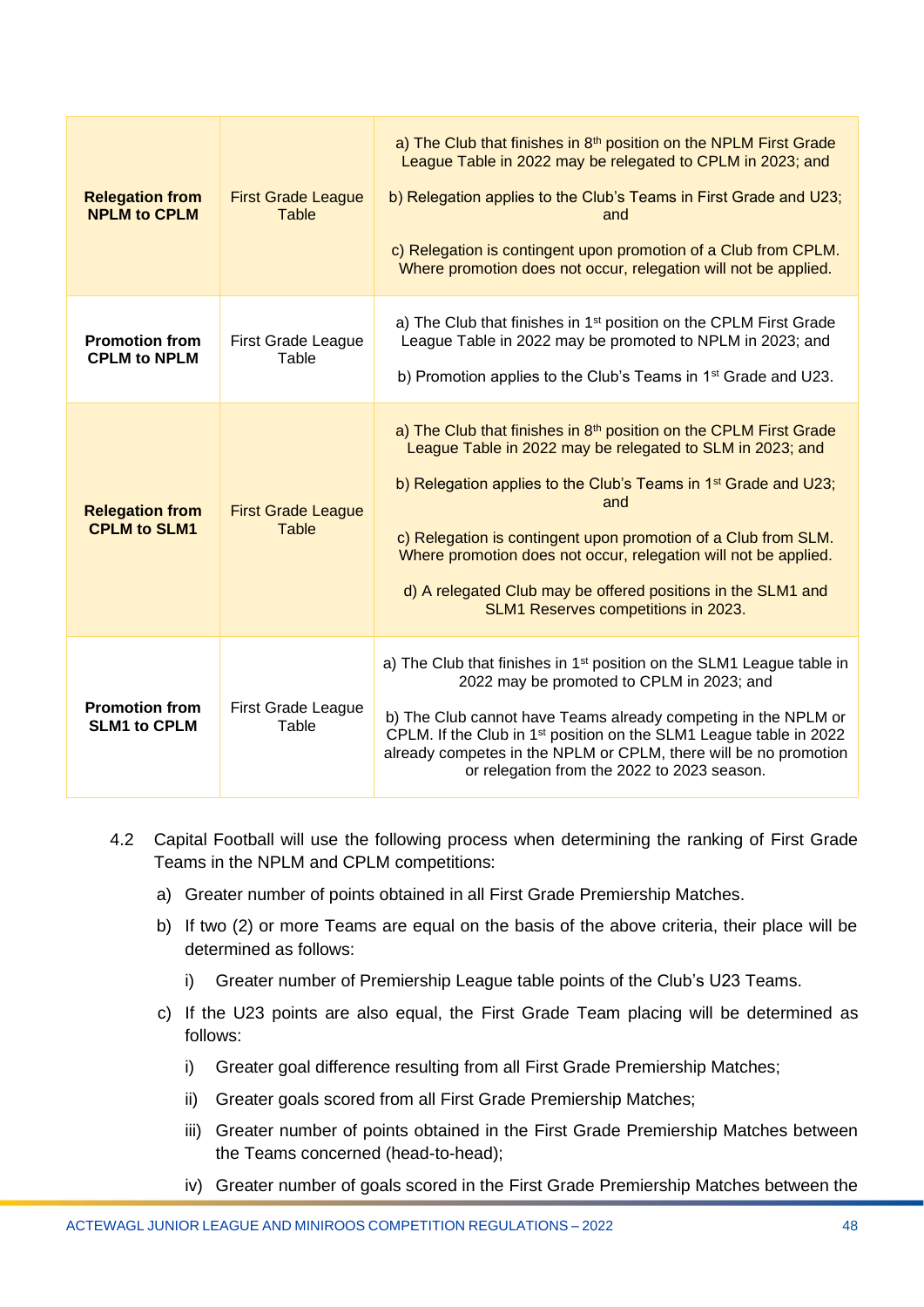Teams concerned (head-to-head);

- v) Greater number of goals scored in away First Grade Premiership Matches between the Teams concerned (head-to-head);
- vi) Team with the lowest number of Red Cards (direct and indirect) received in all First Grade Premiership Matches;
- vii) Team with the lowest number of Yellow Cards (including TDs) received in all First Grade Premiership Matches;
- viii) A play-off Match between the Teams concerned under arrangements approved by Capital Football.

#### <span id="page-48-0"></span>**5** METHOD OF PROMOTION AND RELEGATION FOR GIRLS' LEAGUES

5.1 The following table sets out the methods for promotion and relegation between National Premier League Girls and Junior League Girls:

| <b>Action</b>                                 | <b>Mechanism</b>                     | <b>Regulation</b>                                                                                                                                                                                                                                                                                                                                                                                                                                                                                                                                                                                                                                                                                                                                                                                                                            |
|-----------------------------------------------|--------------------------------------|----------------------------------------------------------------------------------------------------------------------------------------------------------------------------------------------------------------------------------------------------------------------------------------------------------------------------------------------------------------------------------------------------------------------------------------------------------------------------------------------------------------------------------------------------------------------------------------------------------------------------------------------------------------------------------------------------------------------------------------------------------------------------------------------------------------------------------------------|
| <b>Relegation from</b><br><b>NPLG to JLG1</b> | Non-weighted Club<br>Championship    | a) The Club that finishes in 8th position in the NPLG Club<br>Championship in 2022 may be relegated to JLG1 in 2023; and<br>b) Relegation applies to the Club's NPLG Teams in U14, U15 and<br>U17 age grades; and<br>c) The CUA is excluded from relegation, and the Matches Clubs<br>play against the CUA contribute to the League tables and Club<br>Championship; and<br>d) If the CUA finishes in 8th position in the Club Championship in<br>2022 there will be no promotion into or relegation from NPLG in<br>2023; and<br>e) Relegation is contingent upon promotion of a Club from JLG1.<br>Where promotion does not occur, relegation will not be applied.<br>f) The Club Championships will be determined using a non-<br>weighted Club Championship, which aggregates the points of the<br>U14, U15 and U17 Premiership Matches. |
| <b>Promotion from</b><br><b>JLG1 to NPLG</b>  | <b>Weighted Club</b><br>Championship | a) The Club that finishes in 1 <sup>st</sup> position in the JLG1 Club<br>Championship in 2022 may be promoted to NPLG in 2023; and<br>b) The Club must have fielded a Team in the U12, U14 and U16<br>age grades of JLG1 in 2022; and<br>c) The Club cannot have Teams already competing in the NPLG. If<br>the Club in 1 <sup>st</sup> position in the JLG1 Club Championship in 2022<br>already competes in the NPLG, there will be no promotion or<br>relegation from the 2022 to 2023 season.<br>d) The Club Championship will be determined using a weighted<br>Club Championship, with:<br>i. A multiplier of 1 applied to the highest positioned Team from each<br>Club in the U14 and U16 age grades.                                                                                                                               |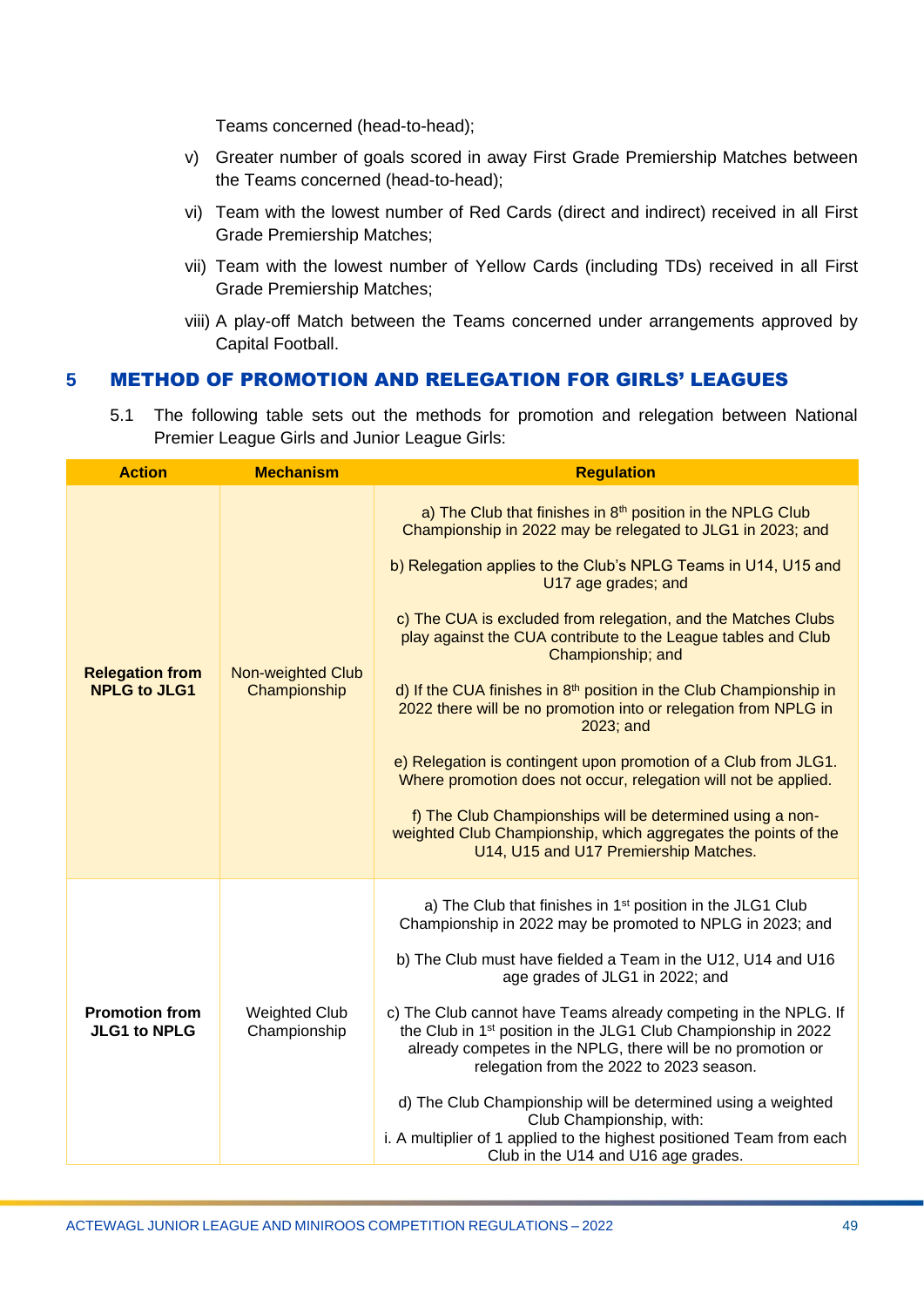| <b>Action</b> | <b>Mechanism</b> | <b>Regulation</b>                                                                                                                                                                                                                          |  |
|---------------|------------------|--------------------------------------------------------------------------------------------------------------------------------------------------------------------------------------------------------------------------------------------|--|
|               |                  | ii. Where a Club has more than one Team in an age grade, only the<br>points of the highest ranked Team will contribute to the Club<br>Championship.<br>iii. Points from the U12 age grade will not contribute to the Club<br>Championship. |  |

#### <span id="page-49-0"></span>**6** METHOD OF PROMOTION AND RELEGATION FOR BOYS' LEAGUES

6.1 The following table sets out the methods for promotion and relegation between National Premier League Boys, Capital Premier League Boys and Junior League Open:

| <b>Action</b><br><b>Mechanism</b>             |                                          | <b>Regulation</b>                                                                                                                                                                                                                                                                                                                                                                                                                                                                                                                         |  |  |
|-----------------------------------------------|------------------------------------------|-------------------------------------------------------------------------------------------------------------------------------------------------------------------------------------------------------------------------------------------------------------------------------------------------------------------------------------------------------------------------------------------------------------------------------------------------------------------------------------------------------------------------------------------|--|--|
| <b>Relegation from</b><br><b>NPLB to CPLB</b> | <b>Non-weighted Club</b><br>Championship | a) The Club that finishes in 8th position in the NPLB Club<br>Championship in 2022 may be relegated to CPLB in 2023; and<br>b) Relegation applies to the Club's NPLB Teams in U13, U14, U16<br>and U18 age grades; and<br>c) Relegation is contingent upon promotion of a Club from CPLB.<br>Where promotion does not occur, relegation will not be applied.<br>d) The Club Championships will be determined using a non-<br>weighted Club Championship, which aggregates the points of the<br>U13, U14, U16 and U18 Premiership Matches. |  |  |
| <b>Promotion from</b><br><b>CPLB to NPLB</b>  | Non-weighted Club<br>Championship        | a) The Club that finishes in 1 <sup>st</sup> position in the CPLB Club<br>Championship in 2022 may be promoted to NPLB in 2023; and<br>b) The Club must have fielded a Team in the U13, U14, U16 and<br>U18 age grades of the CPLB in 2022.<br>c) The Club Championship will be determined using a non-weighted<br>Club Championship method, which aggregates the points of the<br>CPLB U13, U14, U16 and U18 Premiership Matches.                                                                                                        |  |  |
| <b>Relegation from</b><br><b>CPLB to JLO1</b> | <b>Non-weighted Club</b><br>Championship | a) The Club that finishes in 8th position in the CPLB Club<br>Championship in 2022 may be relegated to JLO1 in 2023; and<br>b) Relegation applies to the Club's CPLB Teams in U13, U14, U16<br>and U18 age grades; and<br>c) Relegation is contingent upon promotion of a Club from JLO1.<br>Where promotion does not occur, relegation will not be applied.<br>d) The Club Championship will be determined using a non-weighted<br>Club Championship, which aggregates the points of the U13, U14,<br>U16 and U18 Premiership Matches.   |  |  |
| <b>Promotion from</b><br><b>JLO1 to CPLB</b>  | <b>Weighted Club</b><br>Championship     | a) The Club that finishes in 1 <sup>st</sup> position in the JLO1 Club<br>Championship in 2022 may be promoted to CPLB in 2023; and<br>b) The Club must have fielded a Team in the U12, U13, U15 and<br>U16 age grades of JLO1 in 2022; and                                                                                                                                                                                                                                                                                               |  |  |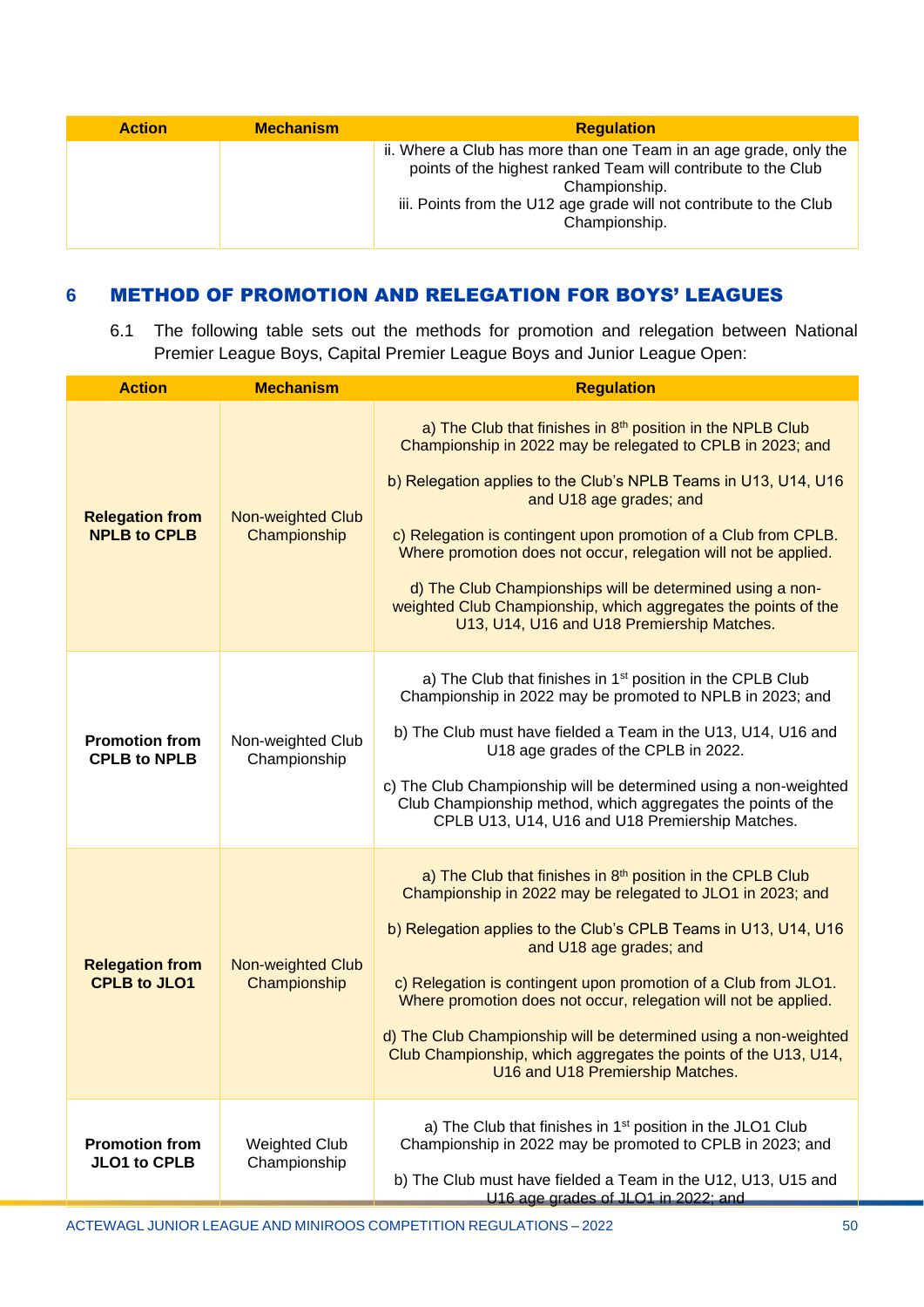| <b>Action</b> | <b>Mechanism</b> | <b>Regulation</b>                                                                                                                                                                                                                                                                                                                                                                                                                                                                                                                                                                                                                                                                                                                               |
|---------------|------------------|-------------------------------------------------------------------------------------------------------------------------------------------------------------------------------------------------------------------------------------------------------------------------------------------------------------------------------------------------------------------------------------------------------------------------------------------------------------------------------------------------------------------------------------------------------------------------------------------------------------------------------------------------------------------------------------------------------------------------------------------------|
|               |                  | c) The Club cannot have Teams already competing in the NPLB or<br>CPLB. If the Club in 1 <sup>st</sup> position in the JLO1 Club Championship in<br>2022 already competes in the NPLB or CPLB, there will be no<br>promotion or relegation from the 2022 to 2023 season.<br>d) The Club Championship will be determined using a weighted<br>Club Championship method, with:<br>i. A multiplier of 1 applied to the highest positioned Team from each<br>Club in the U13, U15, and U16 age grades.<br>ii. Where a Club has more than one Team in an age grade, only the<br>points of the highest ranked Team will contribute to the Club<br>Championship.<br>iii. Points from the U12 age grade will not contribute to the Club<br>Championship. |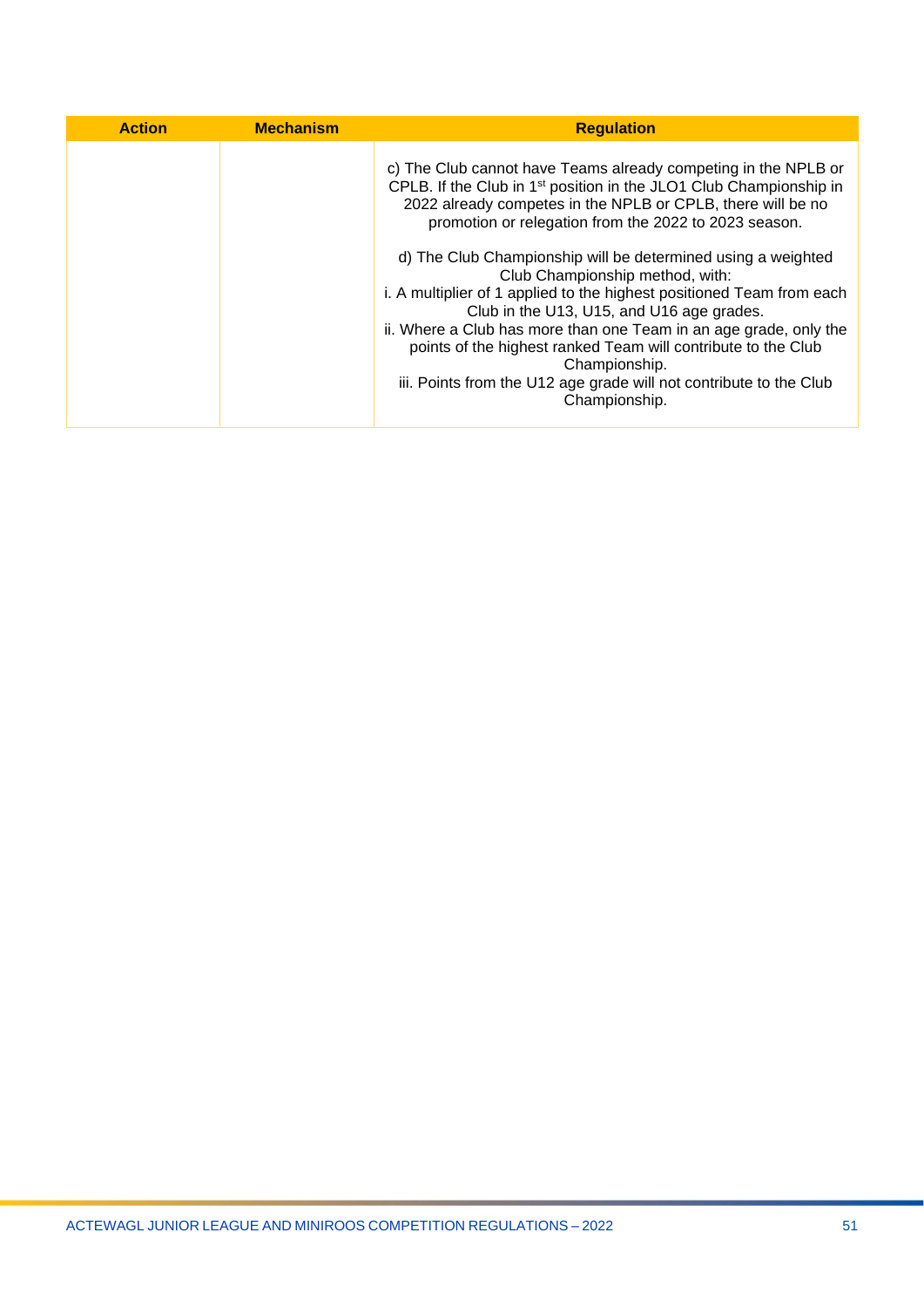# <span id="page-51-0"></span>SCHEDULE 4: COMPETITION CRITERIA

#### <span id="page-51-1"></span>**1** OVERVIEW

- 1.1 The National Premier League Competition Criteria (the **Criteria**) sets out the standards required by Clubs seeking to participate in the following Leagues:
	- a) National Premier League (NPL) for Women, Men, Girls and Boys.
	- b) Capital Premier League (CPL) for Men and Boys.
- 1.2 Criteria are also listed for the community competitions underpinning the NPL and CPL Competitions. These Criteria are provided as a guide to assist aspiring Clubs that compete in these Leagues prepare for possible promotion to the NPL and CPL Competitions.
- 1.3 Clubs in the community senior and junior Leagues are not required to meet the Criteria to play in the community Leagues. They are however strongly encouraged to achieve the listed standards if they aspire to play in the NPL and CPL Competitions, as promotion to the NPL and CPL Competitions is contingent upon Clubs meeting the competition Criteria.

#### <span id="page-51-2"></span>**2** ABBREVIATIONS

2.1 Abbreviations used throughout this Schedule include:

| <b>Abbreviation</b>                            | <b>Definition</b>                                                                                                                                                                                  |  |
|------------------------------------------------|----------------------------------------------------------------------------------------------------------------------------------------------------------------------------------------------------|--|
| <b>CPL - Capital Premier League</b>            | The second highest level of men's (CPLM) and boys'<br>(CPLB) football                                                                                                                              |  |
| <b>NCL - National Club Licencing Framework</b> | The system being developed by Football Australia to<br>set criteria for Clubs competing in the A-League, W-<br>League, National Second Division and National<br><b>Premier League competitions</b> |  |
| <b>NPL - National Premier League</b>           | The highest level of women's (NPLW), men's (NPLM),<br>girls' (NPLG) and boys' (NPLB) football                                                                                                      |  |
| JLG - Junior League Girls                      | The second highest level of girls' football                                                                                                                                                        |  |
| JLO - Junior League Open                       | The third highest level of football, primarily<br>participated in by boys, but open for girls to also<br>participate                                                                               |  |
| N/A - Not Applicable                           | Information that does not apply to the situation                                                                                                                                                   |  |
| <b>SLW - State League Women's</b>              | The second highest level of women's football,<br>underpinned by a number of other divisions                                                                                                        |  |
| <b>SLM - State League Men's</b>                | The third highest level of men's football, underpinned<br>by a number of other divisions                                                                                                           |  |

# <span id="page-51-3"></span>**3** SPORTING CRITERIA

- 3.1 Teams:
	- a) Clubs are not required to field Teams in all Leagues (i.e., Clubs do not have to participate in senior and youth competitions, or female and male competitions).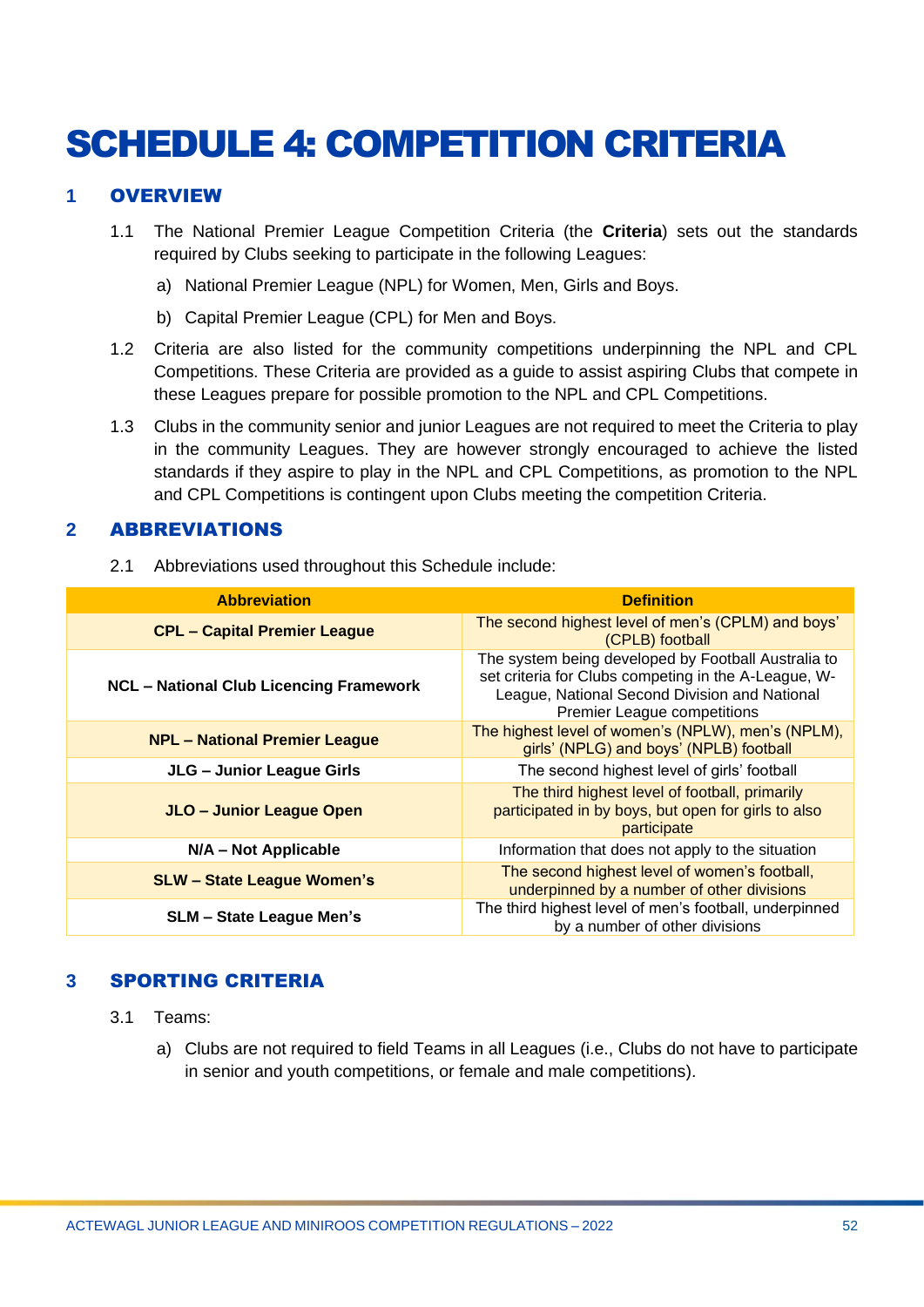- b) Clubs are required to field Teams in each age grade of the League they participate in, except for JLO1 and JLG1 Teams who are required to fields Teams in the age grades identified in the table to be eligible for promotion (noting they are not required to compete as a Club for promotion).
	- i) Clubs in WSL1 only need to enter a second Team in either WSL1 or WSL2 if they aspire to promotion to NPLW.

| <b>League</b> | <b>Tier 1 (highest level)</b>                                                   | Tier 2 (second highest level)                                                                                | <b>Tier 3 (third highest level)</b>                                                                        |
|---------------|---------------------------------------------------------------------------------|--------------------------------------------------------------------------------------------------------------|------------------------------------------------------------------------------------------------------------|
| Women's       | <b>National Premier League</b><br>1 <sup>st</sup> Grade<br><b>Reserve Grade</b> | <b>Women's Senior League</b><br>Division $1 - 1$ <sup>st</sup> Grade<br>Division $2 - 1$ <sup>st</sup> Grade | N/A                                                                                                        |
| Men's         | <b>National Premier League</b><br>1 <sup>st</sup> Grade<br>U <sub>23</sub>      | <b>Capital Premier League</b><br>1 <sup>st</sup> Grade<br>U23                                                | <b>Men's Senior League 1</b><br>1 <sup>st</sup> Grade<br>Reserve Grade                                     |
| <b>Girls</b>  | <b>National Premier League</b><br>U <sub>17</sub><br>U15<br>U <sub>14</sub>     | <b>Junior League Division 1</b><br>U <sub>18</sub><br>U16 (required)<br>U14 (required)<br>U12 (required)     | N/A                                                                                                        |
| <b>Boys</b>   | <b>National Premier League</b><br>U18<br>U16<br>U14<br>U13                      | <b>Capital Premier League</b><br>U18<br>U16<br>U14<br>U13                                                    | <b>Junior League</b><br>U18<br>U16 (required)<br>U15 (required)<br>U14<br>U13 (required)<br>U12 (required) |

c) The following Criteria is mandatory for Clubs in 2022:

#### 3.2 Youth Development:

- a) Youth Development Criteria are applicable to Clubs in the NPLG, NPLB and CPLB.
- b) The mandatory Youth Development plan for the 2023 NPLG, NPLB and CPLB season is due for submission to Capital Football by 30 June 2022. This enables Capital Football to understand compliance to the requirement ahead of the Declaration of Leagues being made.
- c) The following Criteria is recommended for Clubs in 2022 and mandatory for Clubs in 2023:

| <b>Category</b>            | <b>General Criteria</b>                                                                                                                                                                                                                                                                                                                                            |
|----------------------------|--------------------------------------------------------------------------------------------------------------------------------------------------------------------------------------------------------------------------------------------------------------------------------------------------------------------------------------------------------------------|
| <b>Youth Training Plan</b> | At a date determined by Capital Football annually, Clubs are required to submit<br>their Youth Development Plan for the upcoming season. The plan is to include at<br>a minimum:<br><b>Engaged Technical Director and Coaches</b><br><b>Periodised Training Program</b><br>Process for Player identification and selection<br>Training field access and allocation |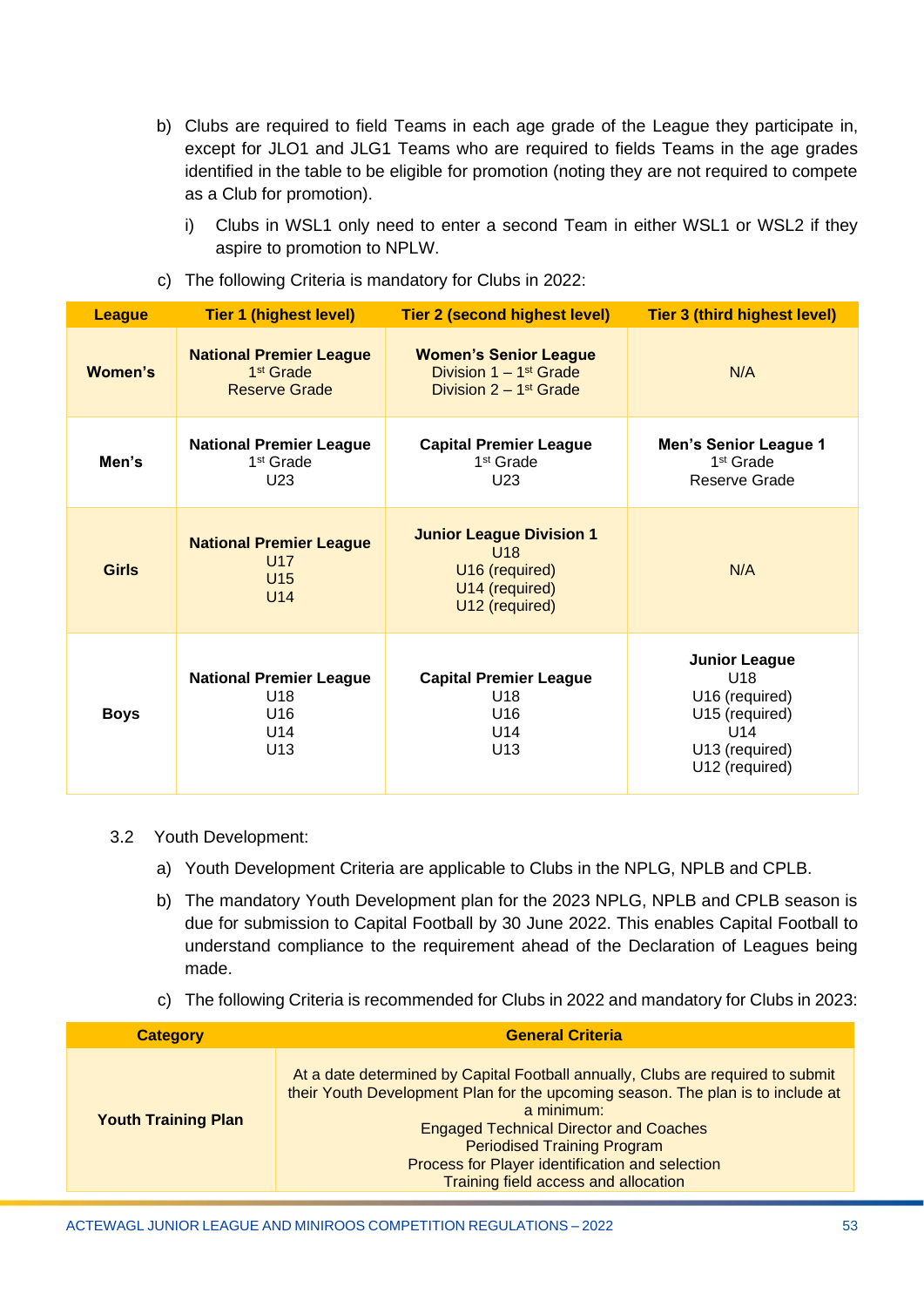| <b>Category</b>                             | <b>General Criteria</b>                                                                                                                                                                                 |  |
|---------------------------------------------|---------------------------------------------------------------------------------------------------------------------------------------------------------------------------------------------------------|--|
|                                             | Football equipment used<br>Medical support provided<br>Other support provided (i.e. psychology, nutrition)                                                                                              |  |
| <b>Training Plan Duration</b>               | The Club Training Plan in place for Players spans a 40-week period inclusive of<br>pre-season, the Premiership and the Championship                                                                     |  |
| <b>Player Pathway</b><br><b>Advancement</b> | Clubs must not obstruct or otherwise dissuade Players selected in the Talent<br>Support Program or ACT State Teams from attending scheduled training, friendly<br>matches, elite matches or tournaments |  |

### 3.3 Medical:

- a) Category 1 Criteria is applicable to Clubs in NPLW and NPLM.
- b) Category 2 Criteria is applicable to Clubs in the CPLM, NPLG, NPLB and CPLB.
- c) Category 3 Criteria is recommended for Clubs in SLW1, JLG1, SLM1 and JLO1, and will not be mandatory in 2023.
- d) The following Criteria is recommended for Clubs in 2022 and mandatory for Clubs in 2023, except Category 3 Criteria as outlined above:

| <b>Criteria</b>                                              | <b>Category 1 Criteria</b>                                               | <b>Category 2 Criteria</b>                                               | <b>Category 3 Criteria</b>                                                      |
|--------------------------------------------------------------|--------------------------------------------------------------------------|--------------------------------------------------------------------------|---------------------------------------------------------------------------------|
| <b>Match Day</b><br><b>Medical</b><br><b>Coverage</b>        | Physiotherapist at all<br><b>Matches</b>                                 | Level 1 Sports Trainer at all<br><b>Matches</b>                          | Level 1 Sports Trainer at all<br><b>Matches</b>                                 |
| <b>First Aid Kit</b>                                         | First aid kit available for all<br><b>Matches</b>                        | First aid kit available for all<br><b>Matches</b>                        | First aid kit available for all<br>Matches                                      |
| <b>Stretchers</b>                                            | Stretcher that meets<br>Australia Standards available<br>for all Matches | Stretcher that meets<br>Australia Standards available<br>for all Matches | Stretcher that meets Australia<br>Standards available for all<br><b>Matches</b> |
| <b>Defibrillator</b>                                         | Defibrillator available for all<br>Matches                               |                                                                          |                                                                                 |
| <b>Medical</b><br>Room /<br><b>Treatment</b><br><b>Table</b> | Treatment room and table for<br>all Matches                              | Undercover treatment area<br>and table for all Matches                   |                                                                                 |

- 3.4 Registration of Players:
	- a) The following Criteria is mandatory for the Clubs in the Leagues defined below in 2022 with the exception of PPS which is recommended:

| <b>Category</b>     | <b>General Criteria</b> |
|---------------------|-------------------------|
| <b>Registration</b> |                         |
|                     |                         |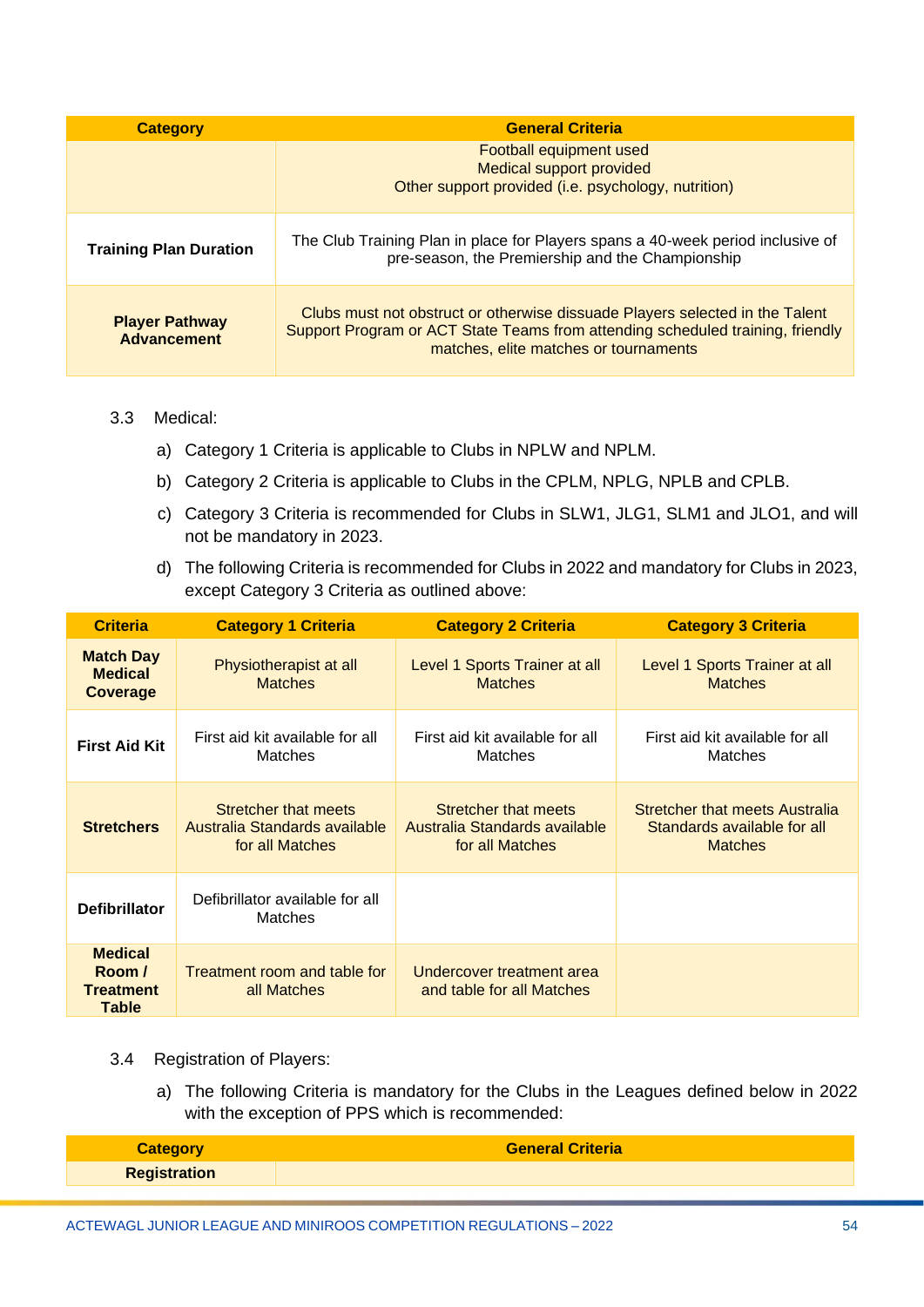| <b>Category</b>             | <b>General Criteria</b>                                                                                                                                                                           |  |
|-----------------------------|---------------------------------------------------------------------------------------------------------------------------------------------------------------------------------------------------|--|
|                             | The Clubs in all Leagues must ensure all its members are registered on<br>PlayFootball, including Players, coaches, managers, medical staff, committee<br>members, administrators, and volunteers |  |
| <b>Player Points System</b> | Clubs participating in the NPLM must register Players in compliance with the<br><b>Player Points System</b>                                                                                       |  |
| <b>Integrity Education</b>  | Players in any League that is broadcast, or live streamed must complete the<br>Football Australia e-learning integrity education workshops prior to playing any<br><b>League Matches</b>          |  |

- 3.5 Child Protection and Welfare:
	- a) Child Protection and Welfare Criteria applies to all Clubs and Leagues.
	- b) Clubs are required to provide details of their compliance with Child Protection and Welfare Criteria by 31 January annually.
	- c) The following Criteria is mandatory for Clubs in 2022:

| <b>Category</b>                                        | <b>General Criteria</b>                                                                                                                                                                                                                                                                                                                                                                                                                                                        |  |
|--------------------------------------------------------|--------------------------------------------------------------------------------------------------------------------------------------------------------------------------------------------------------------------------------------------------------------------------------------------------------------------------------------------------------------------------------------------------------------------------------------------------------------------------------|--|
| <b>Child Protection</b>                                | Clubs are required to comply with the safeguarding requirement relevant to the<br>region in which they are located. In the ACT, it is the Working with Vulnerable<br>People (WWVP) registration. In NSW, it is the Working with Children Check                                                                                                                                                                                                                                 |  |
| <b>Member Protection</b><br><b>Information Officer</b> | Clubs are required to appoint a Member Protection Information Officer that has<br>completed the relevant training (i.e. Play by the Rules online module)                                                                                                                                                                                                                                                                                                                       |  |
| <b>Record of Office Holders</b>                        | Clubs are required to keep a record of their office holders' WWVP Cards and/or<br><b>Working with Children Check numbers</b><br>An office holders list must include all Committee Members, Coaches, Managers<br>and volunteers engaged by the Club<br>Clubs are required to provide the register to Capital Football before the season<br>commences, at a date prescribed by Capital Football, and inform Capital Football<br>of any changes to the register during the season |  |

# <span id="page-54-0"></span>**4** INFRASTRUCTURE

- 4.1 Category 1 Criteria is applicable to Clubs in NPLW and NPLM.
- 4.2 Category 2 Criteria is applicable to Clubs in the CPLM, NPLG, NPLB and CPLB.
- 4.3 Category 3 Criteria is applicable to Clubs in SLW1, JLG1, SLM1 and JLO1.
- 4.4 Capital Football will work with the Government and Clubs to identify Criteria that will be considered mandatory from 2023.
- 4.5 The following Criteria that is highlighted is mandatory for Clubs in 2022 and the Criteria that is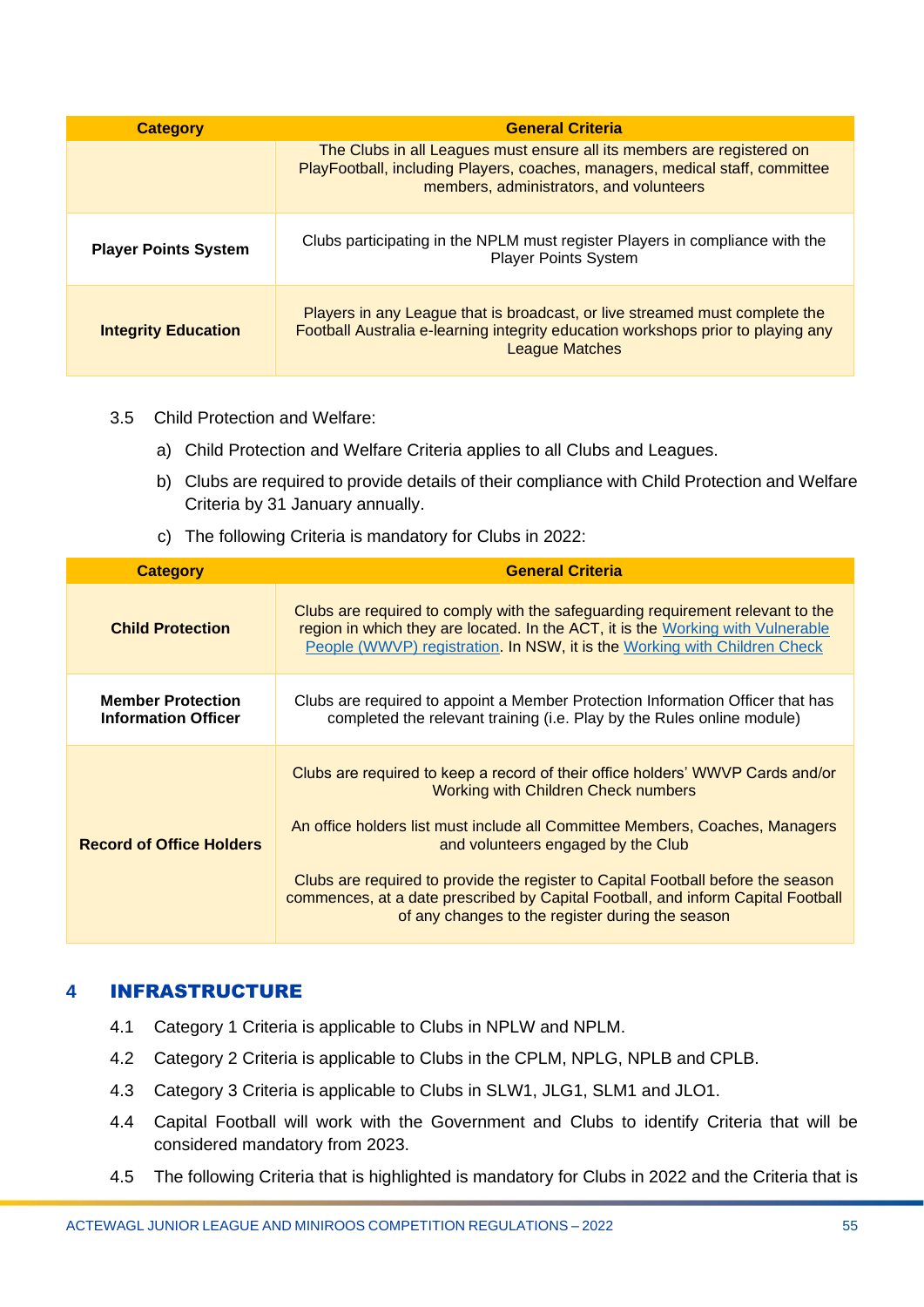not highlighted is recommended for Clubs in 2022:

| <b>Criteria</b>                                      | <b>Category 1 Criteria</b>                                                                                                                                                                                                                                                                                    | <b>Category 2 Criteria</b>                                                                                                                                                                                                                                                                                    | <b>Category 3 Criteria</b>                                                                                                               |  |  |
|------------------------------------------------------|---------------------------------------------------------------------------------------------------------------------------------------------------------------------------------------------------------------------------------------------------------------------------------------------------------------|---------------------------------------------------------------------------------------------------------------------------------------------------------------------------------------------------------------------------------------------------------------------------------------------------------------|------------------------------------------------------------------------------------------------------------------------------------------|--|--|
| <b>Safety, Security and Access</b>                   |                                                                                                                                                                                                                                                                                                               |                                                                                                                                                                                                                                                                                                               |                                                                                                                                          |  |  |
| <b>Fencing</b>                                       | The venue must be enclosed,<br>with an external fence<br>restricting entry to the venue,<br>and an internal pitch perimeter<br>fence separating the field of<br>play and spectator areas                                                                                                                      | The venue must have a pitch<br>perimeter fence separating the<br>field of play and spectator<br>areas                                                                                                                                                                                                         | No requirements                                                                                                                          |  |  |
| <b>Emergency</b><br><b>Exit Plan</b>                 | The venue must have an<br>emergency exit plan<br>prominently displayed                                                                                                                                                                                                                                        | No requirements                                                                                                                                                                                                                                                                                               | No requirements                                                                                                                          |  |  |
| <b>Emergency</b><br><b>Services</b><br><b>Access</b> | <b>Stretcher that meets Australia</b><br>Standards available for all<br><b>Matches</b>                                                                                                                                                                                                                        | <b>Stretcher that meets Australia</b><br>Standards available for all<br><b>Matches</b>                                                                                                                                                                                                                        | <b>Stretcher that meets</b><br><b>Australia Standards available</b><br>for all Matches                                                   |  |  |
| <b>Fire</b><br><b>Prevention</b>                     | The venue must be equipped<br>with all fire prevention devices<br>as required by Government<br>and Australian Standards                                                                                                                                                                                       | The venue must be equipped<br>with all fire prevention devices<br>as required by Government<br>and Australian Standards                                                                                                                                                                                       | The venue must be equipped<br>with all fire prevention<br>devices as required by<br><b>Government and Australian</b><br><b>Standards</b> |  |  |
| <b>Risk</b><br><b>Assessment</b>                     | Clubs must have completed,<br>documented, and submitted to<br><b>Capital Football a risk</b><br>assessment for their home<br>Matches ahead of the season<br>commencing                                                                                                                                        | <b>CPLM only - Clubs must have</b><br>completed, documented, and<br>submitted to Capital Football a<br>risk assessment for their home<br>Matches ahead of the season<br>commencing                                                                                                                            | No requirements                                                                                                                          |  |  |
|                                                      | <b>Field of Play</b>                                                                                                                                                                                                                                                                                          |                                                                                                                                                                                                                                                                                                               |                                                                                                                                          |  |  |
| <b>Field</b><br><b>Dimensions</b>                    | The field must be within the<br>FIFA range for football fields<br>$(100m)$ to 110m long, 64m to<br>75m wide)                                                                                                                                                                                                  | The field must be within the<br><b>FIFA range for football fields</b><br>(100m to 110m long, 64m to<br>75m wide)                                                                                                                                                                                              | The field must be a minimum<br>length of 90m and a<br>minimum width of 45m                                                               |  |  |
| <b>Playing</b><br><b>Surface</b>                     | The playing surface must be<br>even and flat with a complete<br>coverage of grass and comply<br>with the laws of the game.<br><b>Either natural playing surface</b><br>(100% natural grass),<br>reinforced natural grass<br>(hybrid) or FIFA Quality<br>approved artificial turf grass<br>pitches may be used | The playing surface must be<br>even and flat with a complete<br>coverage of grass and comply<br>with the laws of the game.<br><b>Either natural playing surface</b><br>(100% natural grass),<br>reinforced natural grass<br>(hybrid) or FIFA Quality<br>approved artificial turf grass<br>pitches may be used | No requirements                                                                                                                          |  |  |
| Line<br><b>Markings</b>                              | Line markings must be white<br>and must not exceed 12cm in                                                                                                                                                                                                                                                    | Line markings must be white<br>and must not exceed 12cm in<br>width per the FIFA Laws of the<br>Game                                                                                                                                                                                                          | The fields must be marked                                                                                                                |  |  |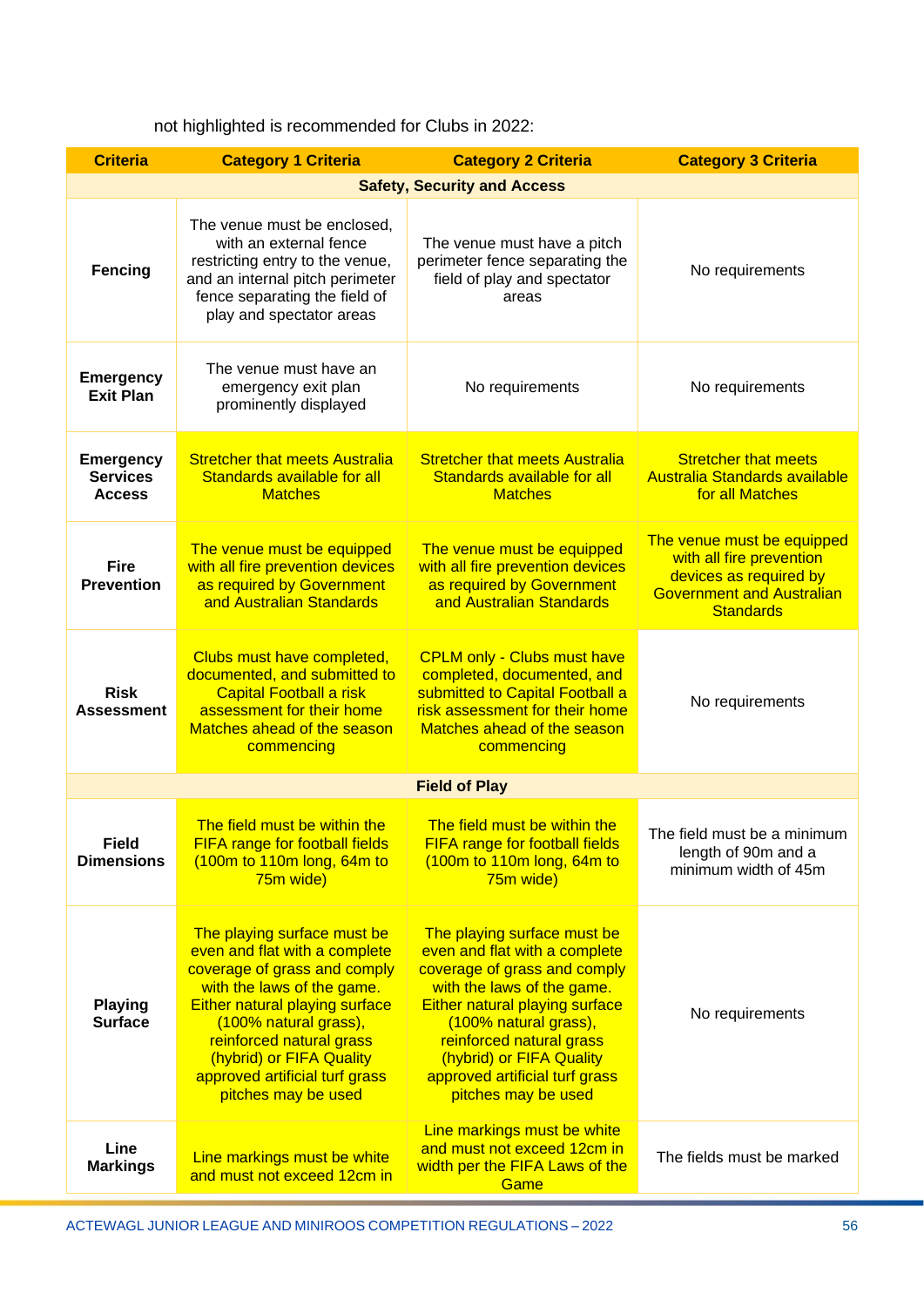| <b>Criteria</b>                                     | <b>Category 1 Criteria</b>                                                                                                                                                                                                                                  | <b>Category 2 Criteria</b>                                                                                                                                                                                                                                              | <b>Category 3 Criteria</b>                                                                                                                       |
|-----------------------------------------------------|-------------------------------------------------------------------------------------------------------------------------------------------------------------------------------------------------------------------------------------------------------------|-------------------------------------------------------------------------------------------------------------------------------------------------------------------------------------------------------------------------------------------------------------------------|--------------------------------------------------------------------------------------------------------------------------------------------------|
|                                                     | width per the FIFA Laws of the<br>Game                                                                                                                                                                                                                      |                                                                                                                                                                                                                                                                         |                                                                                                                                                  |
| <b>Corner and</b><br><b>Halfway</b><br><b>Flags</b> | <b>Corner and halfway flags must</b><br>be used and must adhere to<br>the FIFA Laws of the Game                                                                                                                                                             | <b>Corner and halfway flags must</b><br>be used and must adhere to<br>the FIFA Laws of the Game                                                                                                                                                                         | Corner flags at a minimum<br>must be used                                                                                                        |
| <b>Goal Posts</b>                                   | Goals must meet the<br>specifications of the FIFA laws<br>of the game, be white, round,<br>fixed to the ground and not<br>have dual rugby post<br>extensions                                                                                                | Goals must meet the<br>specifications of the FIFA laws<br>of the game, be white, round,<br>fixed to the ground and not<br>have dual rugby post<br>extensions                                                                                                            | Goals must meet the<br>specifications of the laws of<br>the game. Properly secured<br>portable goal posts and dual<br>rugby posts are acceptable |
| <b>Technical</b><br>Area                            | A technical area must be<br>marked and equipped with<br>enough seats to accommodate<br>9 individuals for each Team,<br>and a table and chair for the<br>4th official (where one is<br>appointed)                                                            | A technical area must be<br>marked and equipped with<br>enough seats to accommodate<br>9 individuals for each Team                                                                                                                                                      | No requirements                                                                                                                                  |
|                                                     |                                                                                                                                                                                                                                                             | <b>Player and Referee Facilities</b>                                                                                                                                                                                                                                    |                                                                                                                                                  |
| <b>Player</b><br><b>Dressing</b><br><b>Rooms</b>    | The venue must have 2<br>permanent structures capable<br>of accommodating 16 people<br>in each dressing room, with a<br>minimum of 2 showers and<br>one toilet                                                                                              | The venue must have 2<br>permanent structures capable<br>of accommodating 16 people<br>in each dressing room, with a<br>minimum of 2 showers and<br>one toilet                                                                                                          | No requirements                                                                                                                                  |
| <b>Referee</b><br><b>Dressing</b><br><b>Rooms</b>   | The venue must have a<br>separate, permanent structure<br>capable of accommodating 4<br>people, with a minimum of 1<br>shower and 1 toilet                                                                                                                  | The venue must have a<br>separate, permanent structure<br>capable of accommodating 4<br>people, with a minimum of 1<br>shower and 1 toilet                                                                                                                              | No requirements                                                                                                                                  |
| <b>Players</b><br>Race                              | The venue must provide for<br>direct access for Players and<br>Referees from their dressing<br>room to the field of play. The<br>Players race needs to<br>separate the Players and<br>Referees from the spectators.<br>The Players race can be<br>temporary | CPLM only - The venue must<br>provide for direct access for<br>Players and Referees from<br>their dressing room to the field<br>of play. The Players race<br>needs to separate the Players<br>and Referees from the<br>spectators. The Players race<br>can be temporary | No requirement                                                                                                                                   |
| Lighting                                            | Venues must have a<br>maintained average horizontal<br>floodlighting luminance of 200<br>lux to host night Matches                                                                                                                                          | Venues must have a<br>maintained average horizontal<br>floodlighting luminance of 100<br>lux to host night Matches                                                                                                                                                      | No requirements                                                                                                                                  |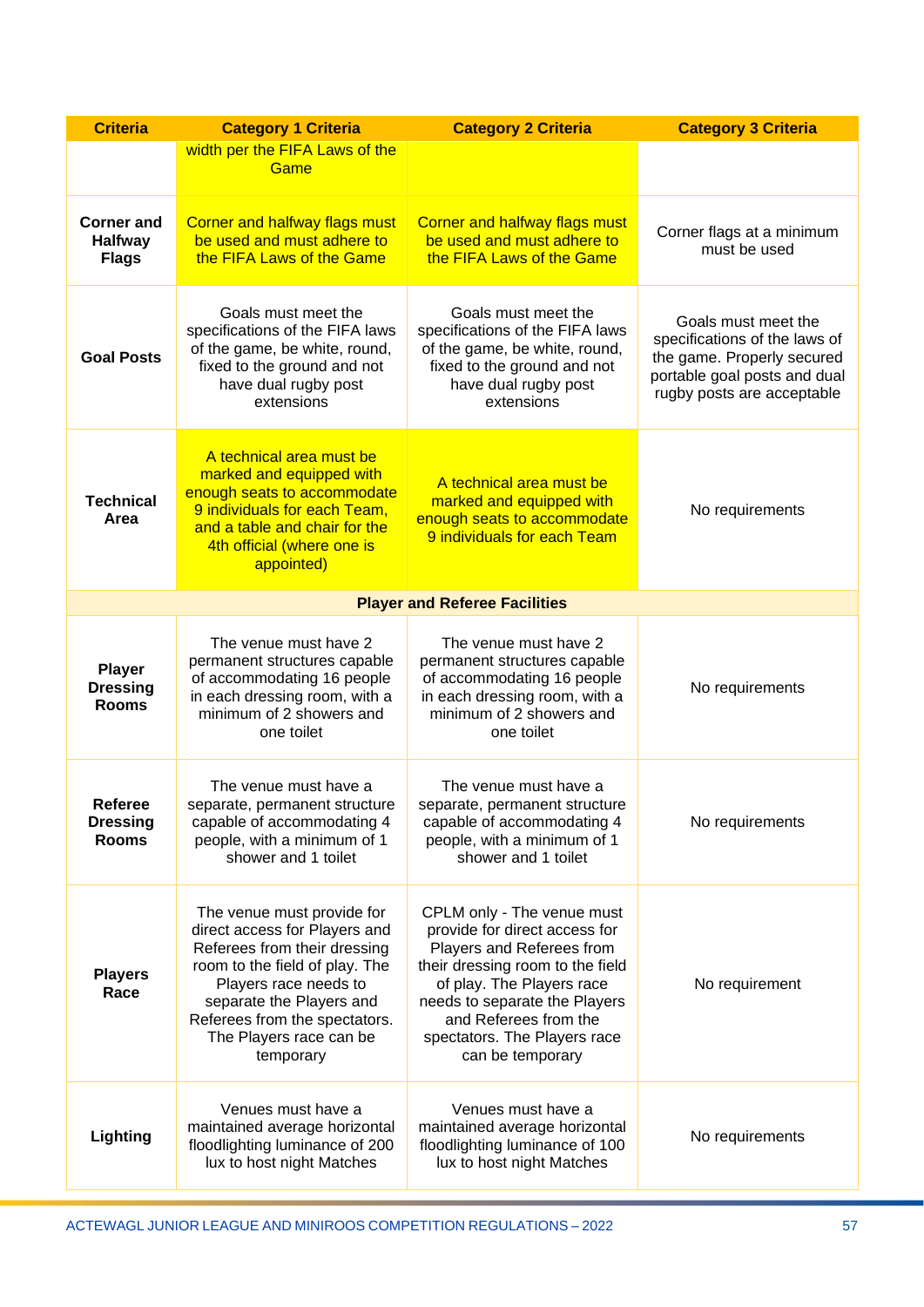| <b>Criteria</b>                                | <b>Category 1 Criteria</b>                                                                                                                                                                    | <b>Category 2 Criteria</b>                                                                                                                                                                    | <b>Category 3 Criteria</b>                                                                                                                                                                    |
|------------------------------------------------|-----------------------------------------------------------------------------------------------------------------------------------------------------------------------------------------------|-----------------------------------------------------------------------------------------------------------------------------------------------------------------------------------------------|-----------------------------------------------------------------------------------------------------------------------------------------------------------------------------------------------|
|                                                |                                                                                                                                                                                               | <b>Spectator Facilities</b>                                                                                                                                                                   |                                                                                                                                                                                               |
| Canteen                                        | The venue must have a<br>canteen in a clean condition<br>that meets Government<br>standards and health<br>regulations                                                                         | The venue must have a<br>canteen in a clean condition<br>that meets Government<br>standards and health<br>regulations                                                                         | No requirements                                                                                                                                                                               |
| <b>Seating</b>                                 | The venue must have seating<br>to accommodate 200 people                                                                                                                                      | The venue must have seating<br>to accommodate 100 people                                                                                                                                      | No requirements                                                                                                                                                                               |
| <b>Toilets</b>                                 | The venue must have<br>adequate public toilets made<br>available for female, male and<br>disabled spectators. As a<br>guide there should be 1 toilet<br>for every 100 potential<br>spectators | The venue must have<br>adequate public toilets made<br>available for female, male and<br>disabled spectators. As a<br>guide there should be 1 toilet<br>for every 100 potential<br>spectators | The venue must have<br>adequate public toilets made<br>available for female, male<br>and disabled spectators. As<br>a guide there should be 1<br>toilet for every 100 potential<br>spectators |
| <b>Media</b><br><b>Facilities</b>              | Where a venue has<br>undercover stadium seating,<br>there must be a designated<br>area for media to<br>accommodate 2 journalists                                                              | No requirements                                                                                                                                                                               | No requirements                                                                                                                                                                               |
| <b>Broadcast</b><br>Camera<br><b>Positions</b> | Venues must have an<br>elevated, central position for<br>broadcast cameras, with<br>adjoining space for 2<br>commentators. The camera<br>position must have access to<br>power                | No requirements                                                                                                                                                                               | No requirements                                                                                                                                                                               |
|                                                |                                                                                                                                                                                               | <b>Medical</b>                                                                                                                                                                                |                                                                                                                                                                                               |
| <b>Medical</b><br>Room                         | The venue must have a<br>permanent structure equipped<br>as a medical room                                                                                                                    | No requirements                                                                                                                                                                               | No requirements                                                                                                                                                                               |
| <b>Medical</b><br><b>Supplies</b>              | The venue must have a first<br>aid kit that complies with<br><b>Australia Standards</b>                                                                                                       | The venue must have a first<br>aid kit that complies with<br><b>Australia Standards</b>                                                                                                       | The venue must have a first<br>aid kit that complies with<br><b>Australia Standards</b>                                                                                                       |
| <b>Stretchers</b>                              | The venue must have two<br>stretchers that comply with<br><b>Australia Standards</b>                                                                                                          | The venue must have two<br>stretchers that comply with<br><b>Australia Standards</b>                                                                                                          | No requirements                                                                                                                                                                               |
| <b>Other Stadium Facilities</b>                |                                                                                                                                                                                               |                                                                                                                                                                                               |                                                                                                                                                                                               |
| <b>Scoreboard</b>                              | The venue must have a<br>scoreboard                                                                                                                                                           | No requirements                                                                                                                                                                               | No requirements                                                                                                                                                                               |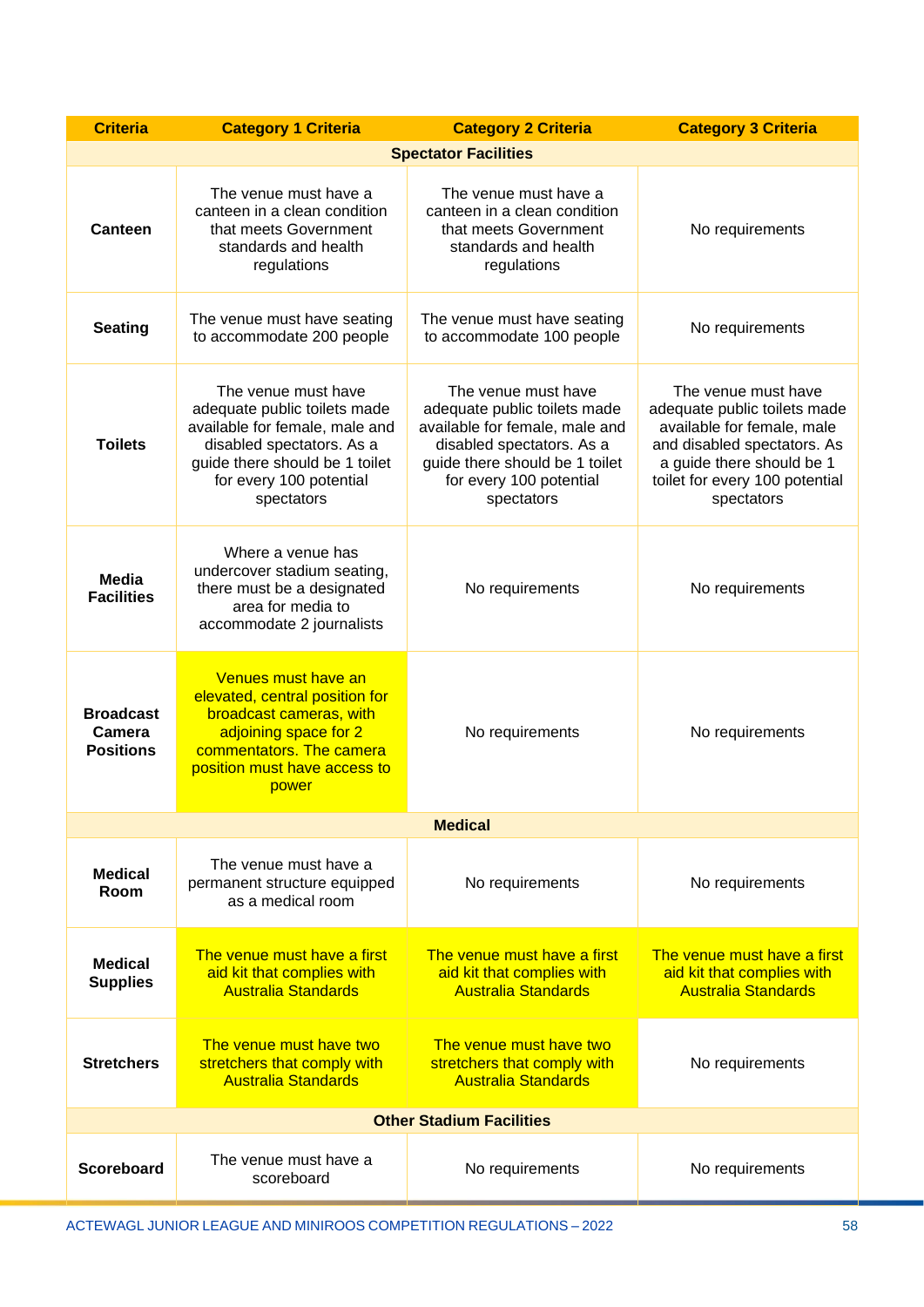| <b>Criteria</b>                                  | <b>Category 1 Criteria</b>                                                                                                                        | <b>Category 2 Criteria</b> | <b>Category 3 Criteria</b> |
|--------------------------------------------------|---------------------------------------------------------------------------------------------------------------------------------------------------|----------------------------|----------------------------|
| <b>Public</b><br><b>Address</b><br><b>System</b> | The venue must have a public<br>address system with sufficient<br>speakers to ensure messages<br>can be heard from all sections<br>of the stadium | No requirements            | No requirements            |

# <span id="page-58-0"></span>**5** ADMINISTRATION

- 5.1 Key Administration Personnel:
	- a) Key Administration Personnel Criteria applies to all Clubs in all Leagues.
	- b) Clubs are required to provide details of their compliance with Administration Criteria by 31 January annually.
	- c) The following Criteria is mandatory for Clubs in 2022:

| <b>Category</b>             | <b>General Criteria</b>                                                                                                                                                                                                                                                                                                                                    |
|-----------------------------|------------------------------------------------------------------------------------------------------------------------------------------------------------------------------------------------------------------------------------------------------------------------------------------------------------------------------------------------------------|
| <b>Management Structure</b> | Clubs will submit their management structure and key positions at a date<br>prescribed by Capital Football. Key administration positions to be included in the<br>management structure must include at a minimum:<br><b>Club President</b><br><b>Club Vice President</b><br><b>Club Treasurer</b><br><b>Club Member Protection and Information Officer</b> |

- 5.2 Key Coaching Personnel:
	- a) Category 1 Criteria is required by Clubs in NPLW and NPLM.
	- b) Category 2 Criteria is required by Clubs in the CPLM, NPLG, NPLB and CPLB (in the relevant age grades).
	- c) Category 3 Criteria is recommended for Clubs in SLW1, JLG1, SLM1 and JLO1 (in the relevant age grades).
	- d) There is an allowance for coaches for one season who have registered or commenced the required course but have not yet completed the course.
	- e) The following Criteria is mandatory for Clubs in 2022, except for Category 3 Criteria:

| <b>Criteria</b>                           | <b>Category 1 Minimum</b><br><b>Standard Required for</b><br><b>NPLW &amp; NPLM</b> | <b>Category 2 Minimum</b><br><b>Standard Required for</b><br><b>CPLM, NPLG, NPLB &amp;</b><br><b>CPLB</b> | <b>Category 3 Minimum</b><br><b>Standard Recommended</b><br>for SLW1, JLG1, SLM1 &<br>JLO <sub>1</sub> |
|-------------------------------------------|-------------------------------------------------------------------------------------|-----------------------------------------------------------------------------------------------------------|--------------------------------------------------------------------------------------------------------|
| <b>General</b>                            |                                                                                     |                                                                                                           |                                                                                                        |
| <b>Goal Keeping</b><br>Coach              | Level 1 GK Licence                                                                  | <b>GK</b> Certificate                                                                                     | <b>GK Certificate</b>                                                                                  |
| Women's                                   |                                                                                     |                                                                                                           |                                                                                                        |
| 1 <sup>st</sup> Grade Head<br>Coach       | <b>B-Licence</b>                                                                    | N/A                                                                                                       | C-Licence                                                                                              |
| <b>Reserve Grade</b><br><b>Head Coach</b> | C-Licence                                                                           | N/A                                                                                                       | Enrolled in C-Licence                                                                                  |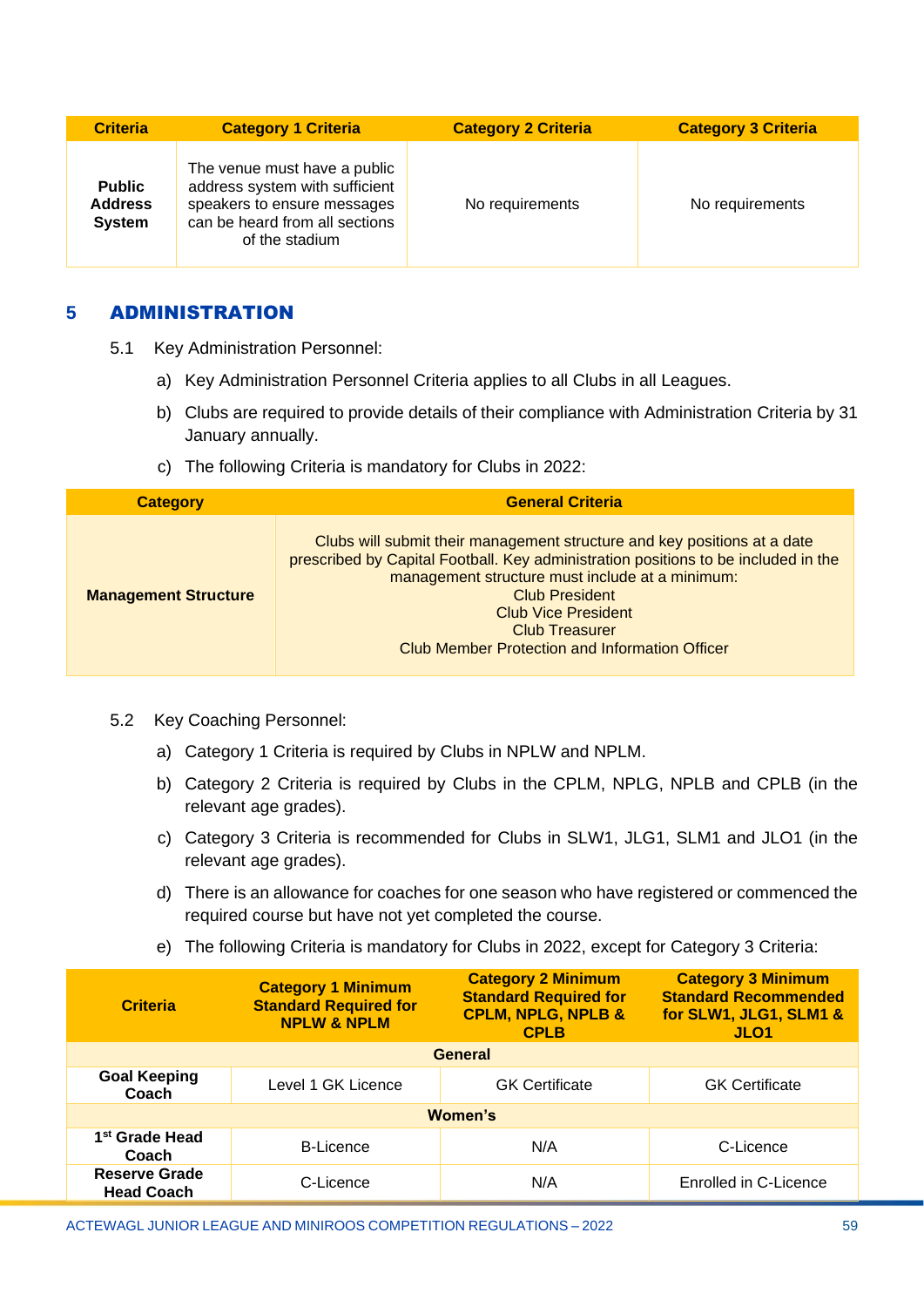| <b>Criteria</b>                     | <b>Category 1 Minimum</b><br><b>Standard Required for</b><br><b>NPLW &amp; NPLM</b> | <b>Category 2 Minimum</b><br><b>Standard Required for</b><br><b>CPLM, NPLG, NPLB &amp;</b><br><b>CPLB</b> | <b>Category 3 Minimum</b><br><b>Standard Recommended</b><br>for SLW1, JLG1, SLM1 &<br>JLO <sub>1</sub> |
|-------------------------------------|-------------------------------------------------------------------------------------|-----------------------------------------------------------------------------------------------------------|--------------------------------------------------------------------------------------------------------|
|                                     |                                                                                     | Men's                                                                                                     |                                                                                                        |
| 1 <sup>st</sup> Grade Head<br>Coach | <b>B-Licence</b>                                                                    | C-Licence                                                                                                 | C-Licence                                                                                              |
| <b>U23 Head Coach</b>               | C-Licence                                                                           | C-Licence                                                                                                 | Enrolled in C-Licence                                                                                  |
| <b>Girls</b>                        |                                                                                     |                                                                                                           |                                                                                                        |
| <b>Technical Director</b>           | N/A                                                                                 | <b>B-Licence</b>                                                                                          | C-Licence                                                                                              |
| <b>U17</b>                          | N/A                                                                                 | C-Licence                                                                                                 | Enrolled in C-Licence for<br>U16, U14 and U12 Junior<br>League Division 1                              |
| U <sub>15</sub>                     | N/A                                                                                 | C-Licence                                                                                                 |                                                                                                        |
| U14                                 | N/A                                                                                 | C-Licence                                                                                                 |                                                                                                        |
| <b>Boys</b>                         |                                                                                     |                                                                                                           |                                                                                                        |
| <b>Technical Director</b>           | N/A                                                                                 | <b>B-Licence</b>                                                                                          | C-Licence                                                                                              |
| U18                                 | N/A                                                                                 | C-Licence                                                                                                 |                                                                                                        |
| U16                                 | N/A                                                                                 | C-Licence                                                                                                 | Enrolled in C-Licence for<br>U16, U15 and U13 Junior<br>League Division 1                              |
| U14                                 | N/A                                                                                 | C-Licence                                                                                                 |                                                                                                        |
| U13                                 | N/A                                                                                 | C-Licence                                                                                                 |                                                                                                        |

# <span id="page-59-0"></span>**6** LEGAL

- 6.1 Legal Criteria applies to all Clubs in all Leagues.
- 6.2 The following Criteria is mandatory for Clubs in 2022:

| <b>Category</b>                                                                          | <b>General Criteria</b>                                                                                                                                                                        |
|------------------------------------------------------------------------------------------|------------------------------------------------------------------------------------------------------------------------------------------------------------------------------------------------|
| <b>Annual General Meeting</b>                                                            | Clubs are required to hold Annual General Meetings<br>Clubs are required to submit minutes of their Annual General Meetings within 3<br>months of the meeting being held                       |
| <b>Contracting of Players</b>                                                            | Clubs are not permitted to reimburse Amateur Players at a rate higher than the<br>limits prescribed in the Football Australia National Registration, Status and<br><b>Transfer Regulations</b> |
| <b>Declaration of</b><br><b>Participation in Capital</b><br><b>Football Competitions</b> | Clubs must not deliver football training programs, intra or inter Club competitions<br>outside of the competitions and programs delivered or otherwise approved by<br><b>Capital Football</b>  |
| <b>Disciplinary Procedures</b>                                                           | Clubs must comply with the requests of Capital Football Disciplinary, Appeals and<br><b>Special Tribunals</b>                                                                                  |
| <b>Code of Conduct</b>                                                                   | Clubs and their Members must act in accordance with the Football Australia Code<br>of Conduct and Capital Football Reduce Abuse initiatives                                                    |
| <b>Agents and Academies</b>                                                              |                                                                                                                                                                                                |